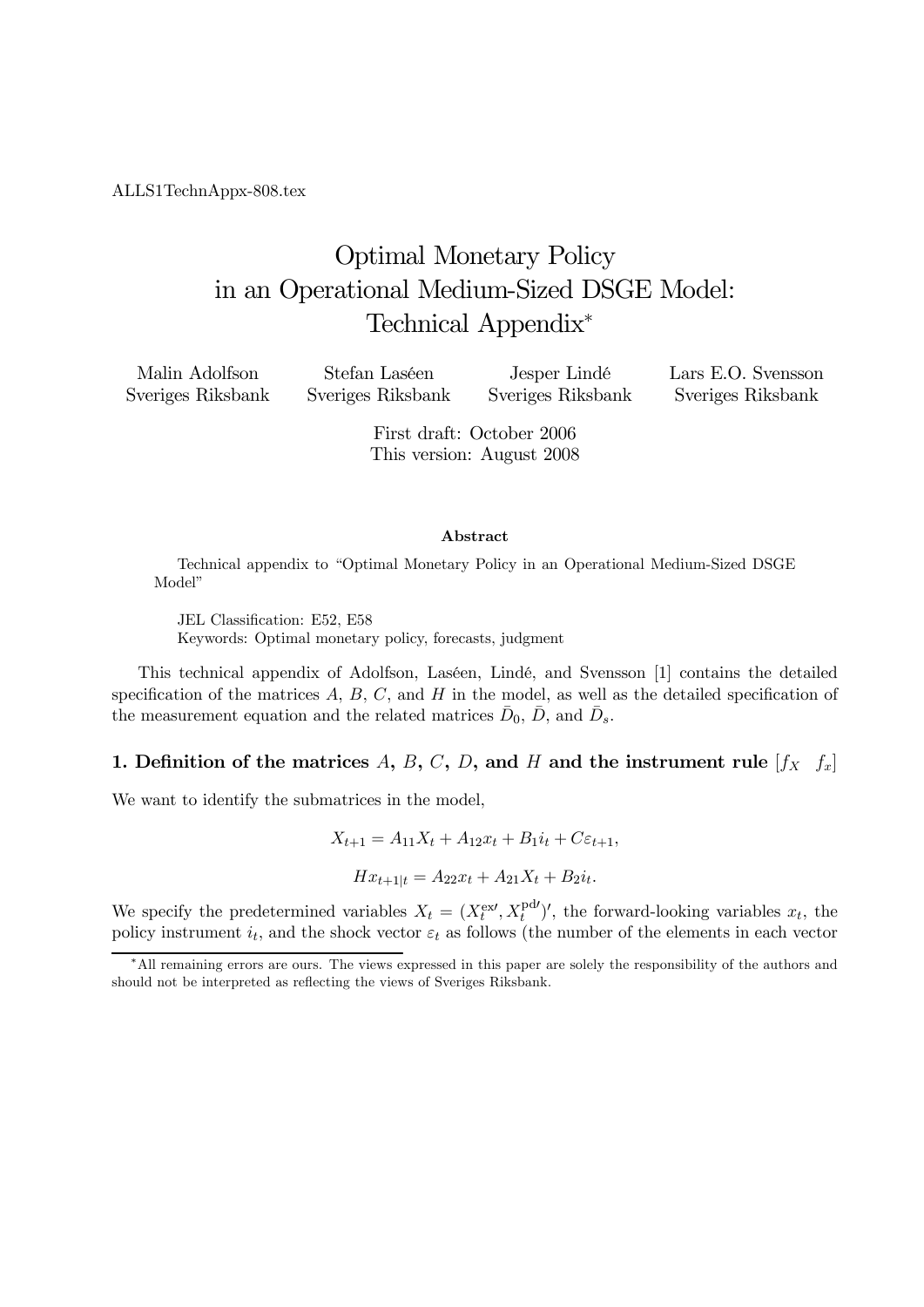is also listed):

$$
\mathbf{X}_{t}^{\text{ce}} = \begin{bmatrix}\n\hat{\epsilon}_{t-1} & 1 & \hat{\tau}_{t}^{y} & 21 \\
\hat{\epsilon}_{t-1} & 2 & \hat{\tau}_{t}^{c} & 22 \\
\hat{\mu}_{zt-1} & 4 & \hat{\theta}_{t} & 24 \\
\hat{\nu}_{t} & 5 & \hat{\tau}_{t}^{k} & 25 \\
\hat{\epsilon}_{t} & 6 & \hat{\tau}_{t-1}^{y} & 26 \\
\hat{\epsilon}_{t} & 6 & \hat{\tau}_{t-1}^{y} & 27 \\
\hat{\epsilon}_{t} & 7 & \hat{\tau}_{t-1}^{c} & 27 \\
\hat{\epsilon}_{t} & 8 & \hat{\tau}_{t-1}^{w} & 28 \\
\hat{\lambda}_{t}^{y} & 10 & \hat{\theta}_{t-1}^{y} & 30 \\
\hat{\lambda}_{t}^{y} & 11 & \hat{\theta}_{t}^{y} & 31 \\
\hat{\lambda}_{t}^{y} & 11 & \hat{\theta}_{t}^{y} & 31 \\
\hat{\lambda}_{t}^{y} & 11 & \hat{\theta}_{t}^{y} & 32 \\
\hat{\lambda}_{t}^{y} & 11 & \hat{\theta}_{t}^{y} & 31 \\
\hat{\lambda}_{t}^{z} & 11 & \hat{\theta}_{t}^{z} & 36 \\
\hat{\lambda}_{t} & 12 & \hat{\pi}_{t-1}^{z} & 36 \\
\hat{\lambda}_{t} & 11 & \hat{\pi}_{t}^{z} & 36 \\
\hat{\lambda}_{t} & 11 & \hat{\pi}_{t}^{z} & 36 \\
\hat{\lambda}_{t} & 11 & \hat{\pi}_{t}^{z} & 36 \\
\hat{\lambda}_{t} & 11 & \hat{\pi}_{t}^{z} & 36 \\
\hat{\lambda}_{t} & 11 & 52 & \hat{\mu}_{t-1} & 28 & 64 \\
\hat{\lambda}_{t-1} & 11 & 52 & \hat{\mu}_{t-1} & 28 & 64 \\
\hat{\lambda}_{t-1} & 11 & 52 & \hat{\mu}_{t-1} & 28 & 64 \\
\hat{\lambda}_{t-1} & 11 & 52 & \hat{\mu}_{t-1} & 28 & 67 \\
\hat{\lambda}_{t}^{z} & 18 & \hat{\pi}_{t-3}^{z} & 30 \\
\hat{\pi}_{t-1}^{z} & 19 & \hat{\mu}_{t-3}
$$

,

2

 $\varepsilon_{\tilde{\phi}t}$   $\varepsilon_{\Upsilon t}$   $\varepsilon_{\tilde{z}^{*t}}$   $\varepsilon_{\lambda x}$ t  $\varepsilon_{\varepsilon R}$ t  $\varepsilon_{\tilde{\pi}t}$   $\varepsilon_{\tau t}'$   $\varepsilon_{x^*t}'$ 10 11 12 13 14 15 16 : 20 21 : 23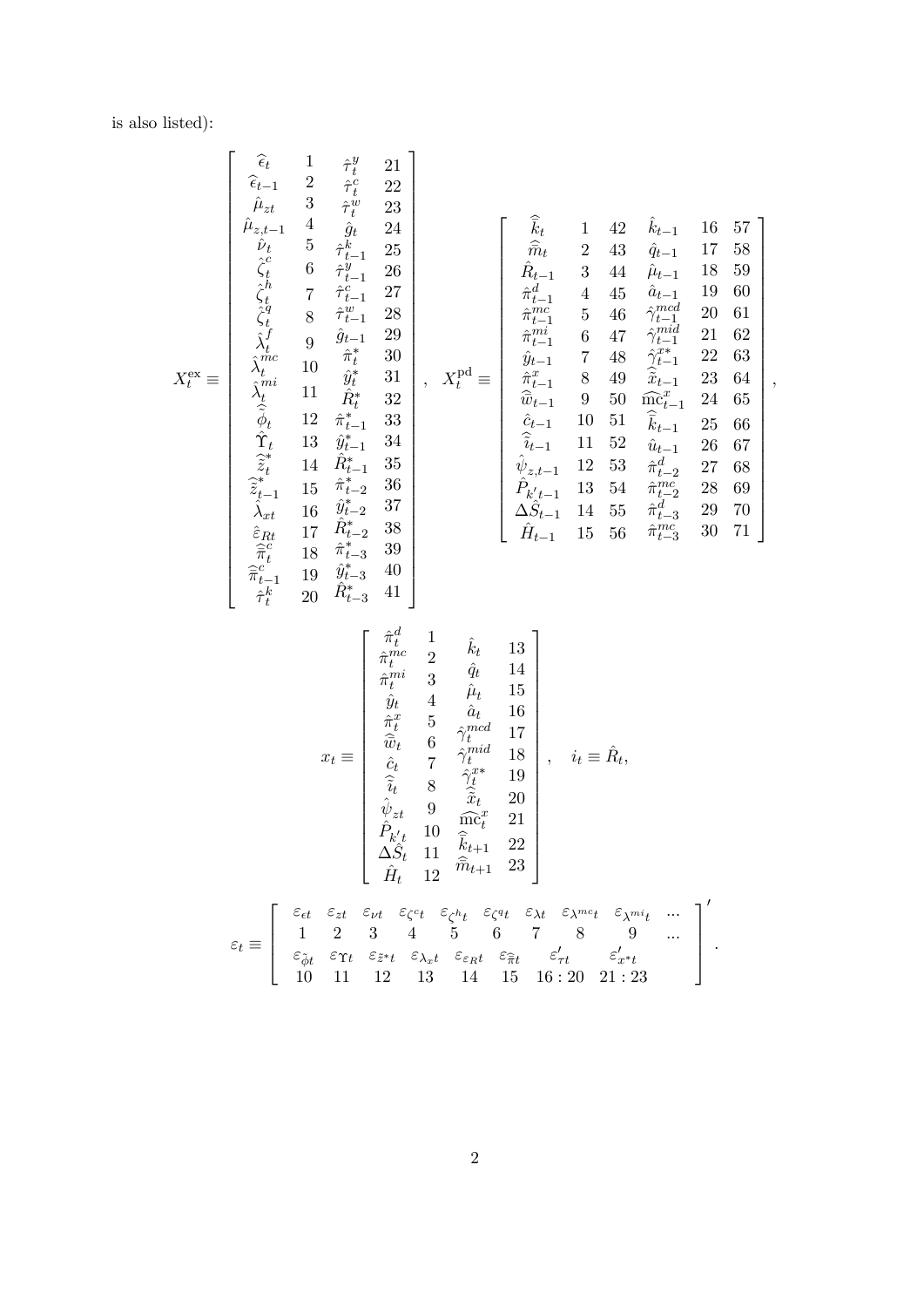#### 1.1. Predetermined variables

First we specify the exogenous variables and the shocks, then the endogenous predetermined variables.

#### Row 1 - Stationary technology shock

$$
\hat{\epsilon}_{t+1} = \rho_{\epsilon} \hat{\epsilon}_t + \sigma_{\varepsilon_{\epsilon}} \varepsilon_{\epsilon, t+1}.
$$

$$
\hat{\epsilon}_t : A_{11}(1, 1) = \rho_{\epsilon},
$$

$$
\varepsilon_{\epsilon, t+1} : C(1, 1) = \sigma_{\varepsilon_{\epsilon}}.
$$

The notation means that the value of the persistence of the technology shock,  $\rho_{\epsilon}$ , is placed in the first row and first column of the matrix  $A_{11}$ . The notation " $\hat{\epsilon}_t$ :" means that the parameter value pertains to that specific variable.

#### Row 2 - Lagged stationary technology shock

$$
\hat{\epsilon}_t = \hat{\epsilon}_t.
$$
  

$$
\hat{\epsilon}_t : A_{11} (2, 1) = 1.
$$

Row 3 - Permanent technology shock

$$
\hat{\mu}_{z,t+1} = \rho_{\mu_z} \hat{\mu}_{zt} + \sigma_{\varepsilon_z} \varepsilon_{z,t+1}.
$$

$$
\hat{\mu}_{zt} : A_{11}(3,3) = \rho_{\epsilon},
$$

$$
\varepsilon_{z,t+1} : C(3,2) = \sigma_{\varepsilon_{\epsilon}}.
$$

Row 4 - Lagged permanent technology shock

$$
\hat{\mu}_{zt} = \hat{\mu}_{zt}.
$$

$$
\hat{\mu}_{zt} : A_{11}(4,3) = 1.
$$

Row 5 - Firm money demand shock

$$
\hat{\nu}_{t+1} = \rho_{\nu}\hat{\nu}_t + \sigma_{\varepsilon_{\nu}}\varepsilon_{\nu,t+1}.
$$

$$
\hat{\nu}_t : A_{11}(5,5) = \rho_{\nu},
$$
  

$$
\varepsilon_{\nu,t+1} : C(5,3) = \sigma_{\varepsilon_{\nu}}.
$$

#### Row 6 - Consumption preference shock

$$
\hat{\zeta}_{t+1}^c = \rho_{\zeta^c} \hat{\zeta}_t^c + \sigma_{\varepsilon_{\zeta^c}} \varepsilon_{\zeta^c, t+1}.
$$

$$
\hat{\zeta}_t^c : A_{11}(6, 6) = \rho_{\zeta^c},
$$

$$
\varepsilon_{\zeta^c, t+1} : C(6, 4) = \sigma_{\varepsilon_{\zeta^c}}.
$$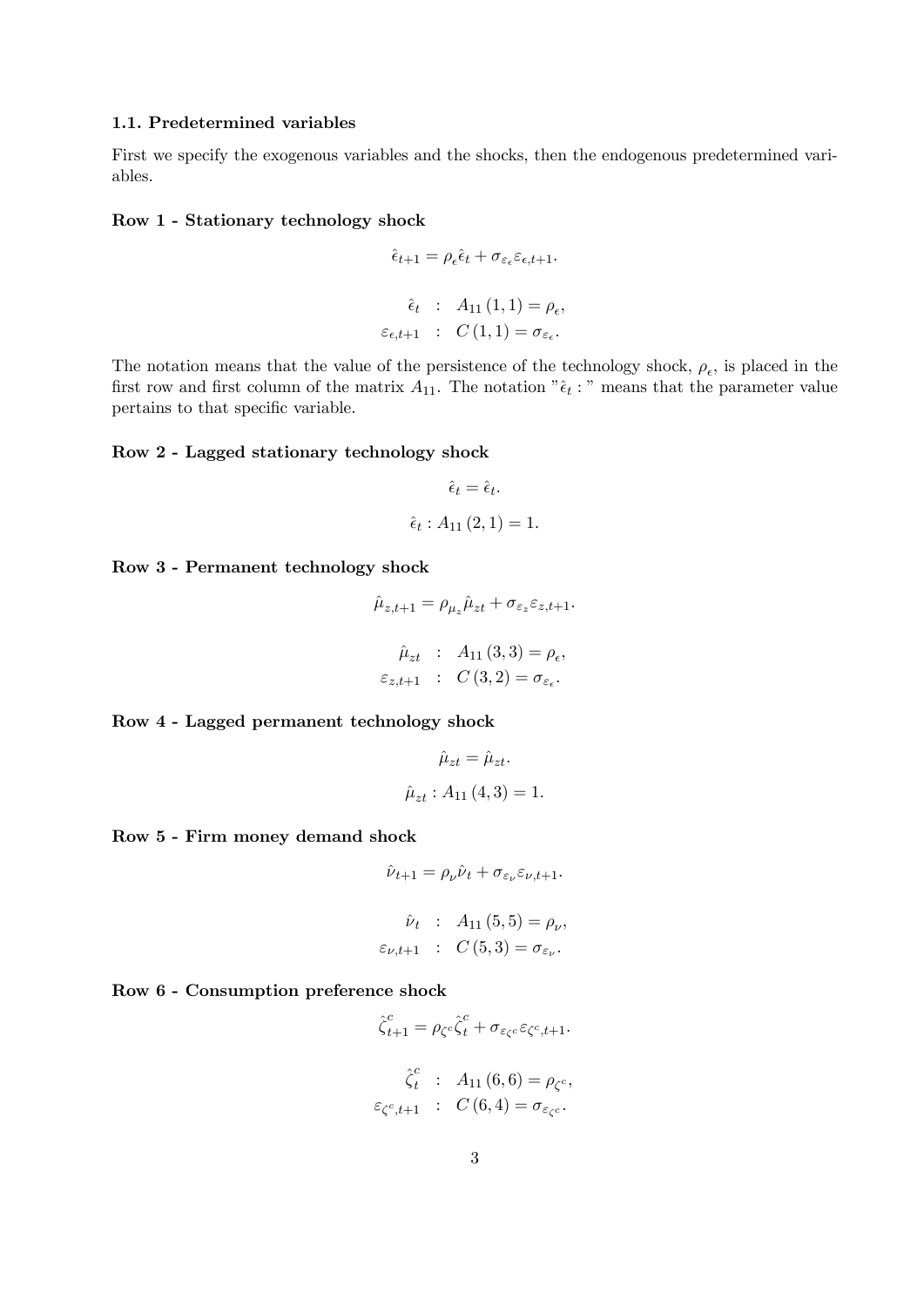Row 7 - Labor supply shock

$$
\hat{\zeta}_{t+1}^h = \rho_{\zeta^h} \hat{\zeta}_t^h + \sigma_{\varepsilon_{\zeta^h}} \varepsilon_{\zeta^h, t+1}.
$$

$$
\hat{\zeta}_t^h : A_{11}(7, 7) = \rho_{\zeta^h},
$$

$$
\varepsilon_{\zeta^h, t+1} : C(7, 5) = \sigma_{\varepsilon_{\zeta^h}}.
$$

Row 8 - Household money demand shock

$$
\hat{\zeta}_{t+1}^q = \rho_{\zeta^q} \hat{\zeta}_t^h + \sigma_{\varepsilon_{\zeta^q}} \varepsilon_{\zeta^q, t+1}.
$$

$$
\hat{\zeta}_t^q : A_{11}(8, 8) = \rho_{\zeta^q},
$$

$$
\varepsilon_{\zeta^q, t+1} : C(8, 6) = \sigma_{\varepsilon_{\zeta^q}}.
$$

Row 9 - Markup shock - domestic firms

$$
\hat{\lambda}_{t+1}^d = \rho_\lambda \hat{\lambda}_t^d + \sigma_{\varepsilon_\lambda} \varepsilon_{\lambda, t+1}.
$$

$$
\hat{\lambda}_t^d : A_{11}(9,9) = \rho_{\lambda},
$$
  

$$
\varepsilon_{\lambda,t+1} : C(9,7) = \sigma_{\varepsilon_{\lambda}}.
$$

Row 10 - Shock to substitution elasticity between domestic and foreign consumption goods

$$
\hat{\lambda}_{t+1}^{mc} = \rho_{\lambda^{mc}} \hat{\lambda}_t^{mc} + \sigma_{\varepsilon_{\lambda^{mc}}} \varepsilon_{\lambda^{mc}, t+1}.
$$

$$
\hat{\lambda}_t^{mc} : A_{11} (10, 10) = \rho_{\eta^{mc}},
$$

$$
\varepsilon_{\lambda^{mc}, t+1} : C (10, 8) = \sigma_{\varepsilon_{\lambda^{mc}}}.
$$

Row 11 - Shock to substitution elasticity between domestic and foreign investment goods

$$
\hat{\lambda}_{t+1}^{mi} = \rho_{\lambda^{mi}} \hat{\lambda}_t^{mi} + \sigma_{\varepsilon_{\lambda^{mi}}} \varepsilon_{\lambda^{mi}, t+1}.
$$

$$
\hat{\lambda}_t^{mi} \quad : \quad A_{11} (11, 11) = \rho_{\eta^{mi}},
$$

$$
\varepsilon_{\lambda^{mi}, t+1} \quad : \quad C (11, 9) = \sigma_{\varepsilon_{\eta^{mi}}}.
$$

Row 12 - Risk premium shock

$$
\widehat{\widetilde{\phi}}_{t+1} = \rho_{\widetilde{\phi}} \widehat{\widetilde{\phi}}_t + \sigma_{\varepsilon_{\widetilde{\phi}}} \varepsilon_{\widetilde{\phi},t+1}.
$$

$$
\widehat{\widetilde{\phi}}_t \quad : \quad A_{11} (12, 12) = \rho_{\widetilde{\phi}},
$$

$$
\varepsilon_{\widetilde{\phi},t+1} \quad : \quad C (12, 10) = \sigma_{\varepsilon_{\widetilde{\phi}}}.
$$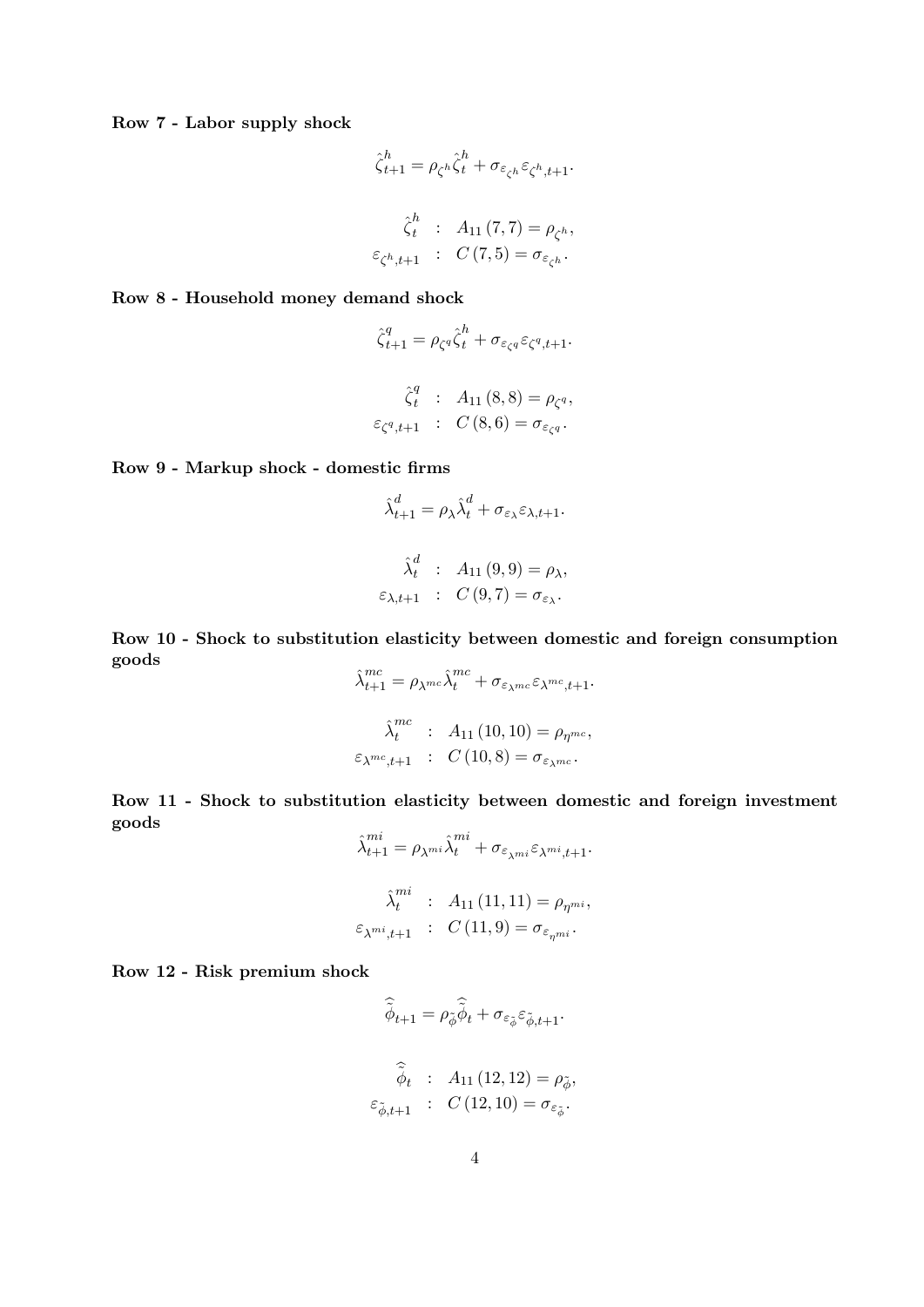Row 13 - Investment specific technology shock

$$
\hat{\Upsilon}_{t+1} = \rho_{\Upsilon} \hat{\Upsilon}_t + \sigma_{\varepsilon_{\Upsilon}} \varepsilon_{\Upsilon, t+1}.
$$

$$
\hat{\Upsilon}_t : A_{11} (13, 13) = \rho_{\Upsilon},
$$

$$
\varepsilon_{\Upsilon, t+1} : C (13, 11) = \sigma_{\varepsilon_{\Upsilon}}.
$$

Row 14 - Relative (asymmetric) technology shock (between foreign and domestic)

$$
\begin{aligned}\n\hat{\tilde{z}}_{t+1}^* &= \rho_{\tilde{z}^*}\hat{\tilde{z}}_t^* + \sigma_{\varepsilon_{\tilde{z}^*}}\varepsilon_{\tilde{z}^*,t+1}.\n\end{aligned}
$$
\n
$$
\begin{aligned}\n\hat{\tilde{z}}_t^* &= A_{11}(14, 14) = \rho_{\tilde{z}^*}, \\
\varepsilon_{\tilde{z}^*,t+1} &= C(14, 12) = \sigma_{\varepsilon_{\tilde{z}^*}}.\n\end{aligned}
$$

Row 15 - Lagged relative (asymmetric) technology shock (between foreign and domestic)

$$
\widetilde{\widetilde{z}}_t^* = \widetilde{\widetilde{z}}_t^*.
$$
  

$$
\widehat{\widetilde{z}}_t^* : A_{11} (15, 14) = 1.
$$

Row 16 - Markup shock - exporting firms

$$
\hat{\lambda}_{x,t+1} = \rho_{\lambda_x} \hat{\lambda}_{xt} + \sigma_{\varepsilon_{\lambda_x}} \varepsilon_{\lambda_x, t+1}.
$$

$$
\hat{\lambda}_{xt} : A_{11} (16, 16) = \rho_{\lambda_x},
$$

$$
\varepsilon_{\lambda_x, t+1} : C (16, 13) = \sigma_{\varepsilon_{\lambda_x}}.
$$

Row 17 - Monetary policy shock

$$
\epsilon_{R,t+1} = \rho_{\varepsilon_R} \epsilon_{Rt} + \sigma_{\varepsilon_{\varepsilon_R}} \varepsilon_{\varepsilon_R, t+1}.
$$

$$
\epsilon_{Rt} : A_{11} (17, 17) = \rho_{\varepsilon_R},
$$
  

$$
\varepsilon_{\varepsilon_R, t+1} : C (17, 14) = \sigma_{\varepsilon_{\varepsilon_R}}.
$$

Row 18 - Inflation target

$$
\widehat{\overline{\pi}}_{t+1}^c = \rho_{\widehat{\overline{\pi}}^c} \widehat{\overline{\pi}}_t^c + \sigma_{\varepsilon_{\widehat{\overline{\pi}}^c}} \varepsilon_{\widehat{\overline{\pi}}^c, t+1}.
$$

$$
\widehat{\overline{\pi}}_t^c : A_{11}(18, 18) = \rho_{\widehat{\overline{\pi}}^c},
$$
  

$$
\varepsilon_{\widehat{\overline{\pi}}^c, t+1} : C(18, 15) = \sigma_{\varepsilon_{\widehat{\overline{\pi}}^c}}.
$$

Row 19 - Lagged inflation target

$$
\widehat{\overline{\pi}}_t^c = \widehat{\overline{\pi}}_t^c.
$$

$$
\widehat{\overline{\pi}}_t^c : A_{11} (19, 18) = 1.
$$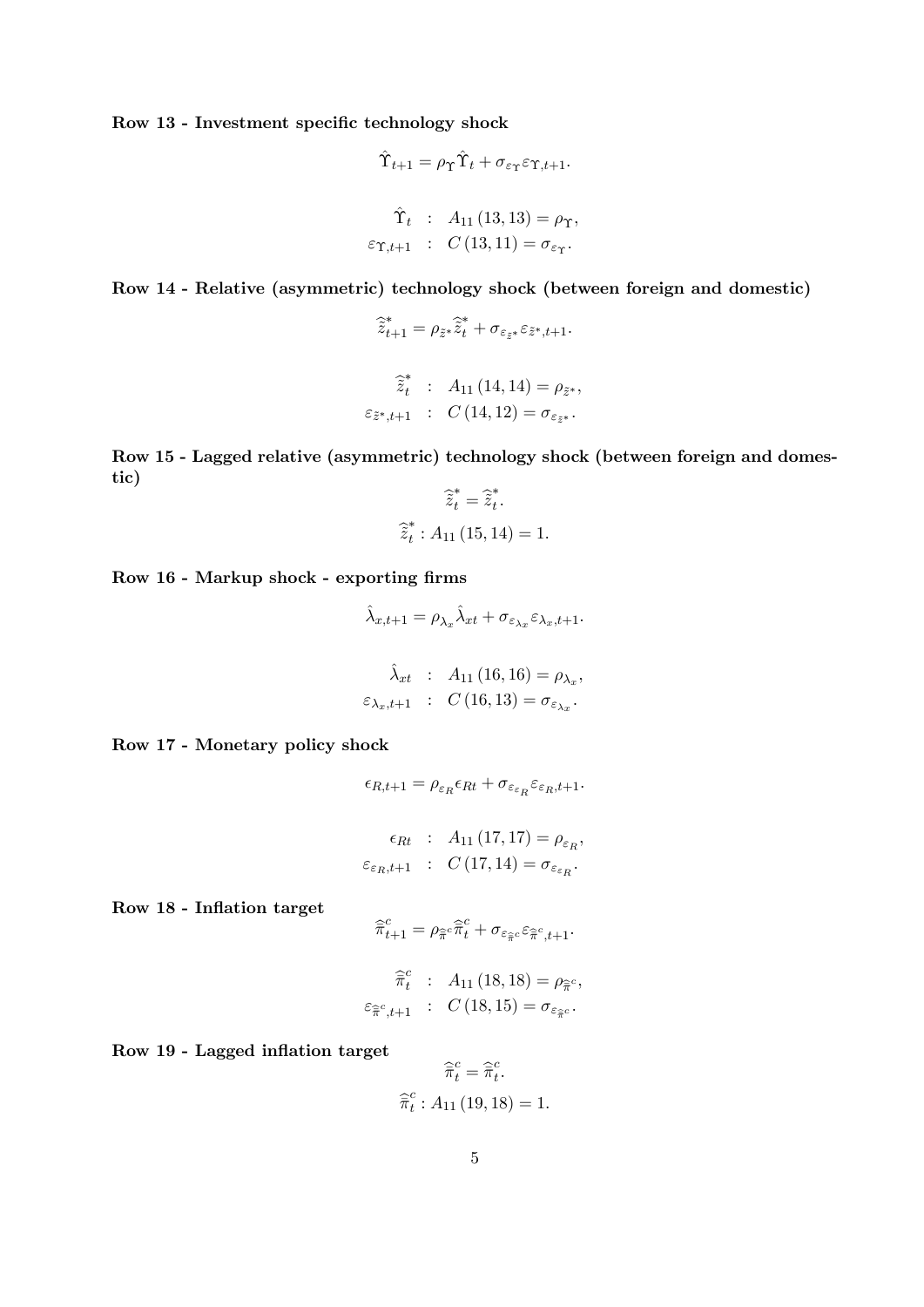#### Row  $20-29$  - Fiscal VAR $(2)$

$$
\tau_{t+1} = \tilde{\Theta}_1 \tau_t + \tilde{\Theta}_2 \tau_{t-1} + e_{\tau, t+1}, \tag{1.1}
$$

where  $\tilde{\Theta}_1 = \Theta_0^{-1} \Theta_1$ ,  $\tilde{\Theta}_2 = \Theta_0^{-1} \Theta_2$  and  $e_{\tau t} = \Theta_0^{-1} S_{\tau} \varepsilon_{\tau t} \sim N(0, \Sigma_{\tau})$ . Rewrite (1.1) as VAR(1):

$$
\begin{bmatrix}\n\hat{\tau}_{t+1} \\
\hat{\tau}_t\n\end{bmatrix} = \begin{bmatrix}\n\tilde{\Theta}_1 & \tilde{\Theta}_2 \\
I & 0\n\end{bmatrix} \begin{bmatrix}\n\hat{\tau}_t \\
\hat{\tau}_{t-1}\n\end{bmatrix} + \begin{bmatrix}\ne_{\tau, t+1} \\
0\n\end{bmatrix}
$$
\n
$$
\hat{\tau}_t : A_{11} (20 : 24, 20 : 24) = \tilde{\Theta}_1,
$$
\n
$$
\hat{\tau}_{t-1} : A_{11} (20 : 24, 25 : 29) = \tilde{\Theta}_2,
$$
\n
$$
\hat{\tau}_t : A_{11} (25 : 29, 20 : 24) = I,
$$
\n
$$
\varepsilon_{\tau, t+1} : C (20 : 24, 16 : 20) = \text{chol} \left(\Theta_0^{-1} S_\tau \left(\Theta_0^{-1} S_\tau\right)'\right)'
$$

### Row 30—41 - Foreign VAR(4)

$$
X_{t+1}^* = \tilde{\Phi}_1 X_t^* + \tilde{\Phi}_2 X_{t-1}^* + \tilde{\Phi}_3 X_{t-2}^* + \tilde{\Phi}_4 X_{t-3}^* + e_{X^*, t+1},
$$
\n(1.2)

where  $\tilde{\Phi}_1 = \Phi_0^{-1} \Phi_1$ ,  $\tilde{\Phi}_2 = \Phi_0^{-1} \Phi_2$ , etc., and  $e_{X^*t} = \Phi_0^{-1} S_{x^*} \varepsilon_{x^*t} \sim N(0, \Sigma_{x^*})$ . Rewrite (1.2) as  $VAR(1):$ 

$$
\begin{bmatrix}\nX_{t+1}^{*} \\
X_{t}^{*} \\
X_{t-1}^{*} \\
X_{t-2}^{*}\n\end{bmatrix} = \begin{bmatrix}\n\tilde{\Phi}_{1} & \tilde{\Phi}_{2} & \tilde{\Phi}_{3} & \tilde{\Phi}_{4} \\
I & 0 & 0 & 0 \\
0 & I & 0 & 0 \\
0 & 0 & I & 0\n\end{bmatrix} \begin{bmatrix}\nX_{t}^{*} \\
X_{t-1}^{*} \\
X_{t-2}^{*} \\
X_{t-3}^{*}\n\end{bmatrix} + \begin{bmatrix}\ne_{X^{*},t+1} \\
0 \\
0 \\
0\n\end{bmatrix}
$$
\n
$$
X_{t}^{*} \quad \therefore \quad A_{11} (30 : 32, 30 : 32) = \tilde{\Phi}_{1},
$$
\n
$$
X_{t-1}^{*} \quad \therefore \quad A_{11} (30 : 32, 33 : 35) = \tilde{\Phi}_{2},
$$
\n
$$
X_{t-2}^{*} \quad \therefore \quad A_{11} (30 : 32, 36 : 38) = \tilde{\Phi}_{3},
$$
\n
$$
X_{t}^{*} \quad \therefore \quad A_{11} (30 : 32, 39 : 41) = \tilde{\Phi}_{4},
$$
\n
$$
X_{t}^{*} \quad \therefore \quad A_{11} (33 : 35, 30 : 32) = I,
$$
\n
$$
X_{t-1}^{*} \quad \therefore \quad A_{11} (36 : 38, 33 : 35) = I,
$$
\n
$$
X_{t-2}^{*} \quad \therefore \quad A_{11} (39 : 41, 36 : 38) = I,
$$
\n
$$
\varepsilon_{x^{*},t+1} \quad \therefore \quad C (30 : 32, 21 : 23) = \text{chol} \left(\Phi_{0}^{-1} S_{x^{*}} \left(\Phi_{0}^{-1} S_{x^{*}}\right)'\right)'
$$

**Row 42 - Physical capital stock** (note that  $\hat{k}_{t+1}$  is predetermined variable no. 42 in period  $t + 1$  and forward-looking variable no. 22 in period t):

$$
\widehat{k}_{t+1} = \widehat{k}_{t+1},
$$
  

$$
\widehat{k}_t : A_{12}(42, 22) = 1.
$$

**Row 43 - Financial assets** (note that  $\hat{m}_{t+1}$  is predetermined variable no. 43 in period  $t + 1$ and forward-looking variable no. 23 in period  $t$ ):

$$
\widehat{\bar{m}}_{t+1} = \widehat{\bar{m}}_{t+1},
$$
  

$$
\widehat{\bar{m}}_{t+1} : A_{12}(43, 23) = 1.
$$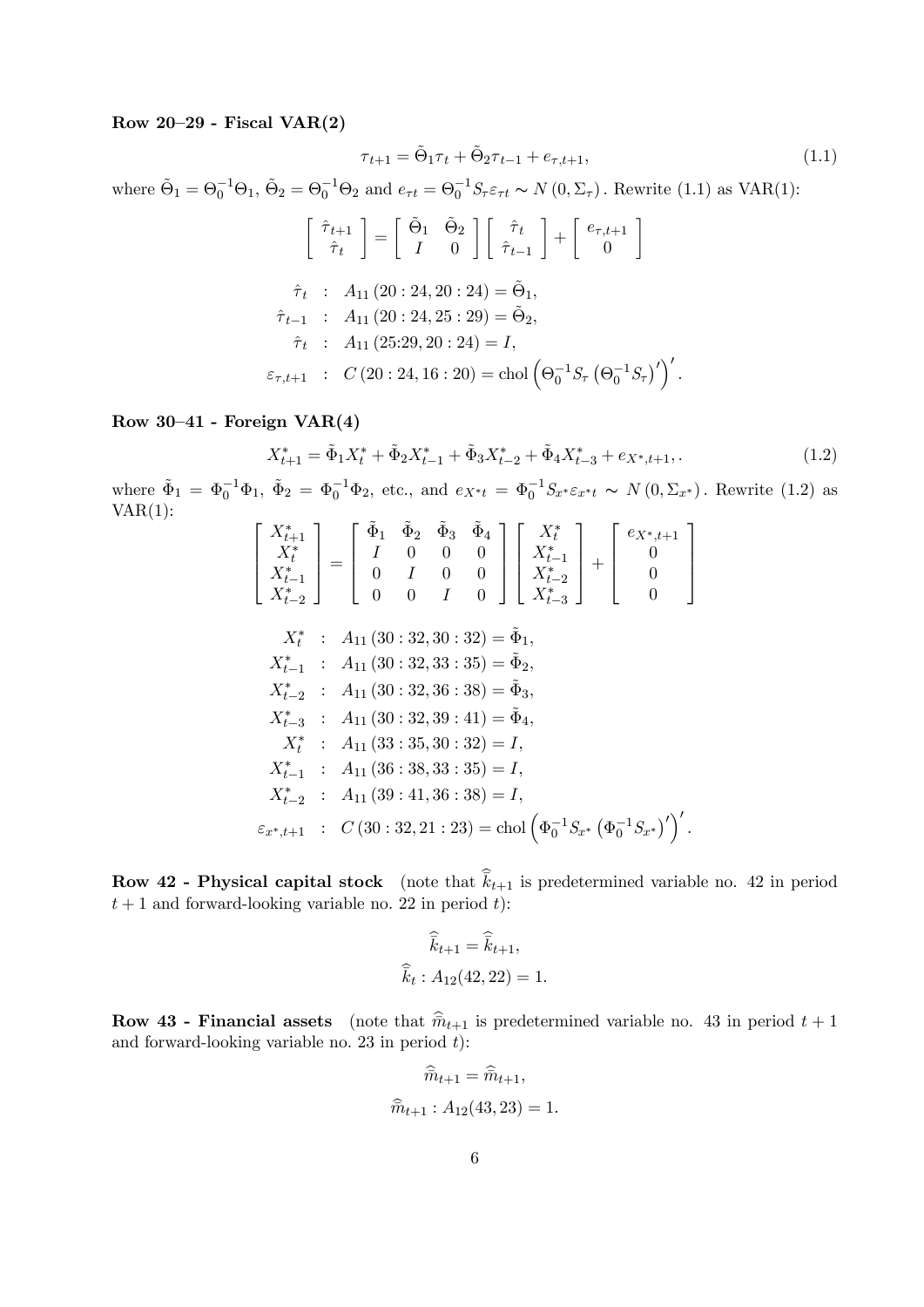Row 44—66 - Lagged forward-looking variables

$$
\hat{R}_t : B_1(44, 1) = 1
$$
\n
$$
\hat{\pi}_t^{dc} : A_{12}(45, 1) = 1
$$
\n
$$
\hat{\pi}_t^{mc} : A_{12}(46, 2) = 1
$$
\n
$$
\hat{\pi}_t^{mi} : A_{12}(47, 3) = 1
$$
\n
$$
\hat{\pi}_t^{x} : A_{12}(48, 4) = 1
$$
\n
$$
\hat{\pi}_t^{x} : A_{12}(49, 5) = 1
$$
\n
$$
\hat{\omega}_t : A_{12}(50, 6) = 1
$$
\n
$$
\hat{\epsilon}_t : A_{12}(51, 7) = 1
$$
\n
$$
\hat{\epsilon}_t : A_{12}(52, 8) = 1
$$
\n
$$
\hat{\psi}_{zt} : A_{12}(54, 10) = 1
$$
\n
$$
\hat{P}_{k't} : A_{12}(55, 11) = 1
$$
\n
$$
\hat{H}_t : A_{12}(56, 12) = 1
$$
\n
$$
\hat{H}_t : A_{12}(57, 13) = 1
$$
\n
$$
\hat{\mu}_t : A_{12}(58, 14) = 1
$$
\n
$$
\hat{\mu}_t : A_{12}(59, 15) = 1
$$
\n
$$
\hat{\mu}_t : A_{12}(60, 16) = 1
$$
\n
$$
\hat{\gamma}_t^{med} : A_{12}(61, 17) = 1
$$
\n
$$
\hat{\gamma}_t^{mid} : A_{12}(62, 18) = 1
$$
\n
$$
\hat{\pi}_t^{xx} : A_{12}(63, 19) = 1
$$
\n
$$
\hat{\pi}_t^{xx} : A_{12}(64, 20) = 1
$$
\n
$$
\hat{\pi}_t^{xx} : A_{12}(65, 21) = 1
$$

Row 66 - Lagged physical capital stock

$$
\widehat{\bar{k}}_{t-1}:A_{11}\left( 66,42\right) =1
$$

Row 67 - Lagged capacity utilization

$$
\hat{u}_{t-1} \equiv \hat{k}_{t-1} - \hat{\bar{k}}_{t-1}
$$

$$
\hat{k}_{t-1} : A_{11}(67, 57) = 1
$$
  

$$
\hat{\overline{k}}_{t-1} : A_{11}(67, 66) = -1
$$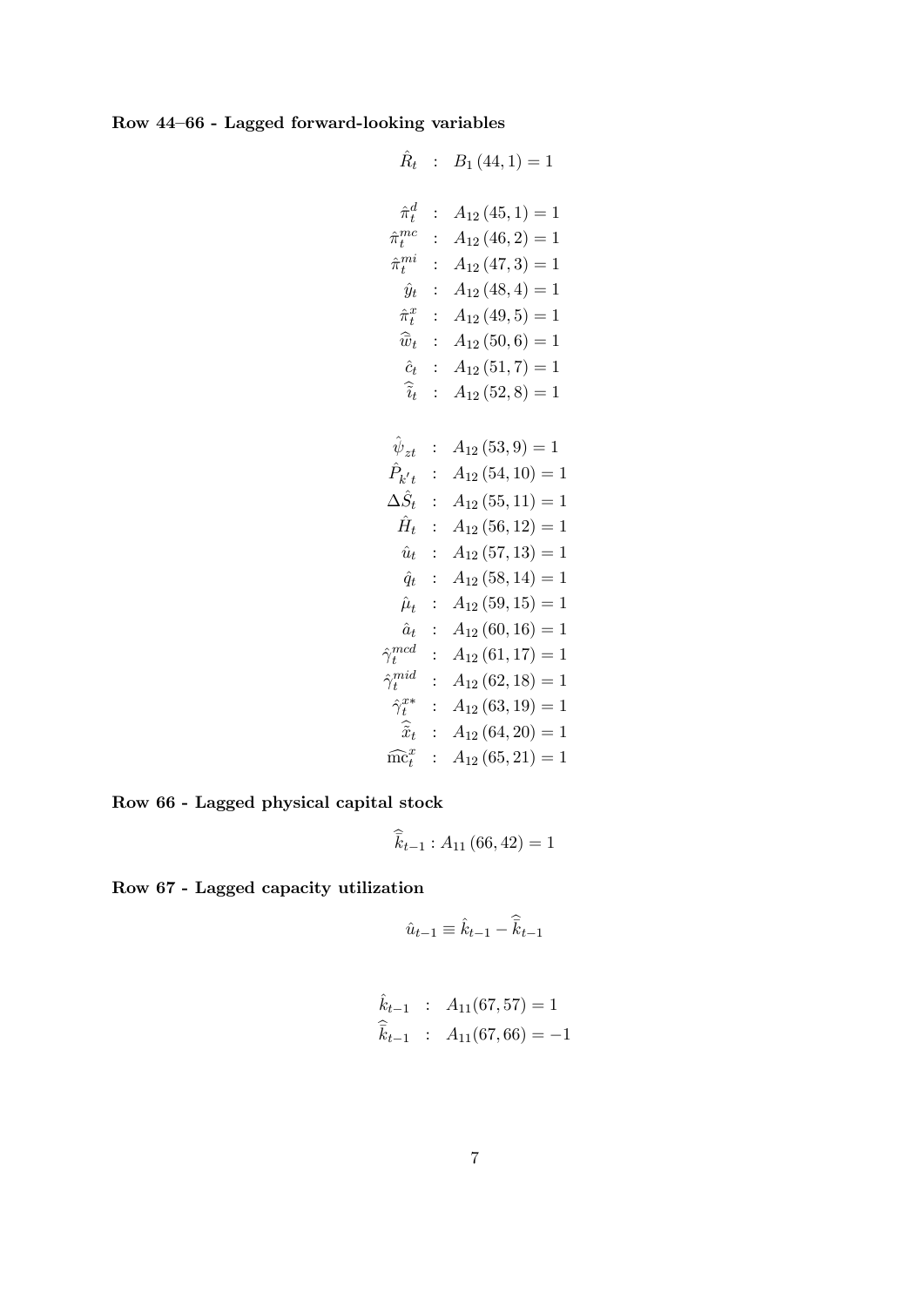Rows 68-71 - Lagged inflation

$$
\begin{aligned}\n\hat{\pi}_{t-1}^d &\; : \quad A_{11}(68, 45) = 1 \\
\hat{\pi}_{t-1}^m &\; : \quad A_{11}(69, 46) = 1 \\
\hat{\pi}_{t-2}^d &\; : \quad A_{11}(70, 68) = 1 \\
\hat{\pi}_{t-2}^m &\; : \quad A_{11}(71, 69) = 1\n\end{aligned}
$$

### 1.2. Forward-looking variables

Row 1 - Domestic inflation

$$
\hat{\pi}_t^d - \hat{\overline{\pi}}_t^c = \frac{\beta}{1 + \kappa_d \beta} \left( \hat{\pi}_{t+1|t}^d - \rho_{\overline{\pi}^c} \hat{\overline{\pi}}_t^c \right) + \frac{\kappa_d}{1 + \kappa_d \beta} \left( \hat{\pi}_{t-1}^d - \hat{\overline{\pi}}_t^c \right) \n- \frac{\kappa_d \beta (1 - \rho_{\overline{\pi}^c})}{1 + \kappa_d \beta} \hat{\overline{\pi}}_t^c + \frac{(1 - \xi_d)(1 - \beta \xi_d)}{\xi_d (1 + \kappa_d \beta)} \left( \widehat{\text{mc}}_t^d + \hat{\lambda}_t^d \right),
$$
\n
$$
\widehat{\text{mc}}_t^d \equiv \alpha \left( \hat{\mu}_{zt} + \hat{H}_t - \hat{k}_t \right) + \widehat{\overline{w}}_t + \hat{R}_t^f - \hat{\varepsilon}_t,
$$
\n
$$
\hat{R}_t^f = \frac{\nu R}{v(R-1) + 1} \hat{R}_{t-1} + \frac{\nu(R-1)}{v(R-1) + 1} \hat{\nu}_t
$$

$$
\widehat{\text{mc}}_t^d \equiv \alpha \widehat{H}_t - \alpha \widehat{k}_t + \widehat{\overline{w}}_t + \frac{\nu R}{v(R-1) + 1} \widehat{R}_{t-1} + \frac{\nu (R-1)}{v(R-1) + 1} \widehat{\nu}_t - \widehat{\varepsilon}_t + \alpha \widehat{\mu}_{zt}
$$

Rewrite the above equations as:

$$
-\frac{\beta}{1+\kappa_{d}\beta}\hat{\pi}_{t+1|t}^{d} = -\hat{\pi}_{t}^{d} + \frac{\kappa_{d}}{1+\kappa_{d}\beta}\hat{\pi}_{t-1}^{d} +\n+\frac{(1-\xi_{d})(1-\beta\xi_{d})}{\xi_{d}(1+\kappa_{d}\beta)}\alpha\hat{H}_{t} - \frac{(1-\xi_{d})(1-\beta\xi_{d})}{\xi_{d}(1+\kappa_{d}\beta)}\alpha\hat{k}_{t} \n+\frac{(1-\xi_{d})(1-\beta\xi_{d})}{\xi_{d}(1+\kappa_{d}\beta)}\hat{w}_{t} + \frac{(1-\xi_{d})(1-\beta\xi_{d})}{\xi_{d}(1+\kappa_{d}\beta)}\frac{\nu R}{v(R-1)+1}\hat{R}_{t-1} +\n+\frac{(1-\xi_{d})(1-\beta\xi_{d})}{\xi_{d}(1+\kappa_{d}\beta)}\frac{\nu(R-1)}{v(R-1)+1}\hat{\nu}_{t} + \frac{(1-\xi_{d})(1-\beta\xi_{d})}{\xi_{d}(1+\kappa_{d}\beta)}\alpha\hat{\mu}_{zt} \n-\frac{(1-\xi_{d})(1-\beta\xi_{d})}{\xi_{d}(1+\kappa_{d}\beta)}\hat{\varepsilon}_{t} + \frac{(1-\xi_{d})(1-\beta\xi_{d})}{\xi_{d}(1+\kappa_{d}\beta)}\hat{\lambda}_{t}^{d} \n-\frac{(1-\kappa_{d})(\beta\rho_{\overline{\pi}c}-1)}{1+\kappa_{d}\beta}\hat{\pi}_{t}^{c}.
$$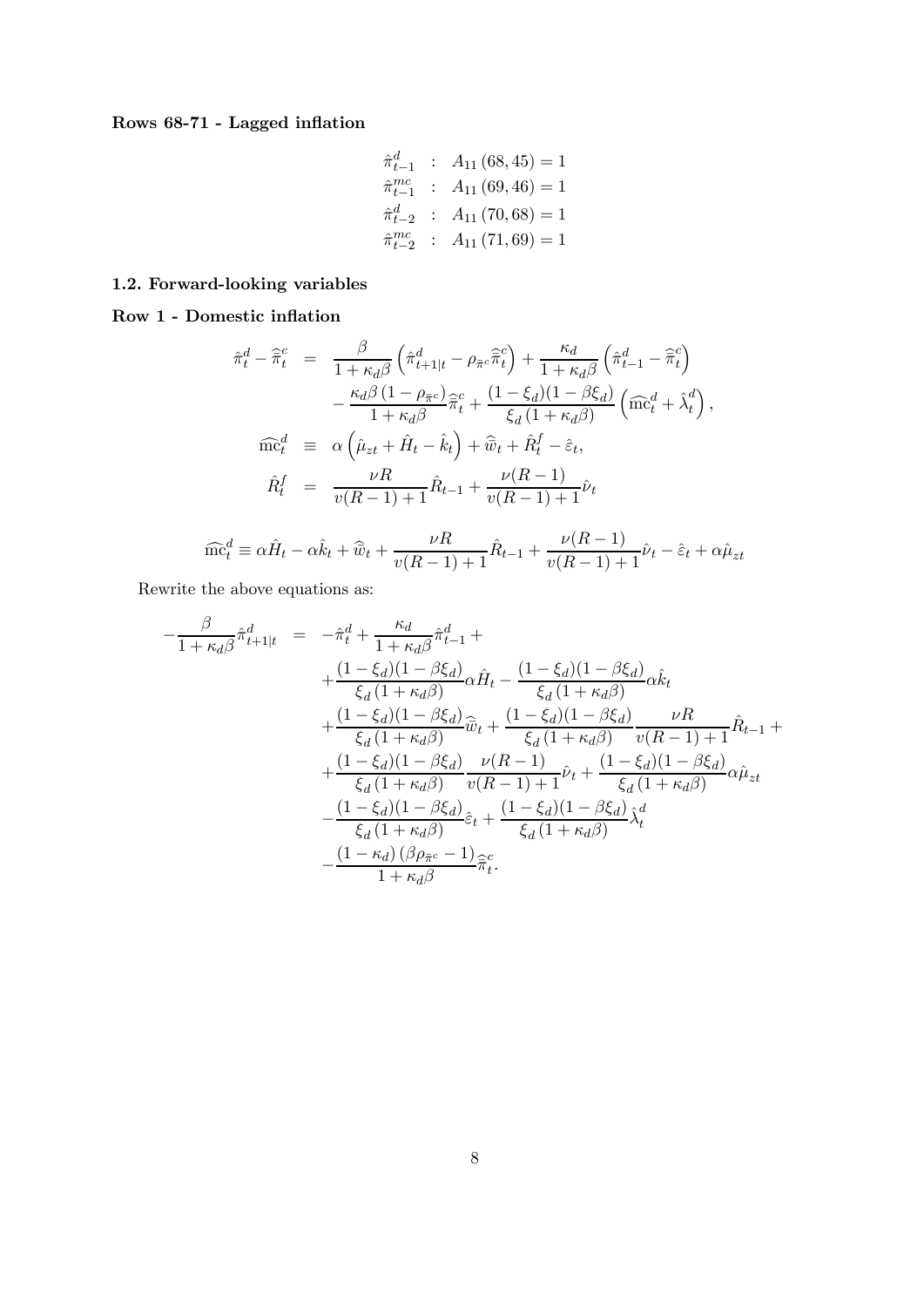$$
\hat{\pi}_{t+1|t}^{d} : H(1,1) = -\frac{\beta}{1 + \kappa_{d}\beta}
$$
\n
$$
\hat{\pi}_{t}^{d} : A_{22}(1,1) = -1
$$
\n
$$
\hat{\pi}_{t-1}^{d} : A_{21}(1,45) = \frac{\kappa_{d}}{1 + \kappa_{d}\beta}
$$
\n
$$
\hat{\pi}_{t}^{c} : A_{21}(1,18) = 1 - \frac{\beta}{1 + \kappa_{d}\beta} \rho_{\pi^{c}} - \frac{\kappa_{d}}{1 + \kappa_{d}\beta} - \frac{\kappa_{d}\beta (1 - \rho_{\pi^{c}})}{1 + \kappa_{d}\beta}
$$
\n
$$
\hat{\lambda}_{t}^{d} : [A_{21}(1,9) = \frac{(1 - \xi_{d})(1 - \beta \xi_{d})}{\xi_{d}(1 + \kappa_{d}\beta)}]
$$
\n
$$
\hat{\lambda}_{t}^{d} : A_{21}(1,9) = 1 \text{ (rescaled)}
$$
\nMarginal cost :

\n
$$
\hat{w}_{t} : A_{22}(1,6) = \frac{(1 - \xi_{d})(1 - \beta \xi_{d})}{\xi_{d}(1 + \kappa_{d}\beta)}
$$
\n
$$
\hat{H}_{t} : A_{22}(1,12) = \frac{(1 - \xi_{d})(1 - \beta \xi_{d})}{\xi_{d}(1 + \kappa_{d}\beta)} \alpha
$$
\n
$$
\hat{k}_{t} : A_{22}(1,13) = -\frac{(1 - \xi_{d})(1 - \beta \xi_{d})}{\xi_{d}(1 + \kappa_{d}\beta)} \alpha
$$
\n
$$
\hat{\varepsilon}_{t} : A_{21}(1,1) = -\frac{(1 - \xi_{d})(1 - \beta \xi_{d})}{\xi_{d}(1 + \kappa_{d}\beta)} \alpha
$$
\n
$$
\hat{\mu}_{zt} : A_{21}(1,3) = \frac{(1 - \xi_{d})(1 - \beta \xi_{d})}{\xi_{d}(1 + \kappa_{d}\beta)} \alpha
$$
\n
$$
\hat{\nu}_{t} : A_{21}(1,5) = \frac{(1 - \xi_{d})(1 - \beta \xi_{d})}{\xi_{d}(1 + \kappa_{d}\beta)} \frac{\nu(R - 1)}{\nu(R - 1) + 1}
$$
\n
$$
\hat{R}_{
$$

## Row 2 - Imported consumption inflation

$$
\hat{\pi}_{t}^{mc} - \hat{\overline{\pi}}_{t}^{c} = \frac{\beta}{1 + \kappa_{mc}\beta} \left( \hat{\pi}_{t+1|t}^{mc} - \rho_{\overline{\pi}^{c}} \hat{\overline{\pi}}_{t}^{c} \right) + \frac{\kappa_{mc}}{1 + \kappa_{mc}\beta} \left( \hat{\pi}_{t-1}^{mc} - \hat{\overline{\pi}}_{t}^{c} \right)
$$
\n
$$
- \frac{\kappa_{mc}\beta \left( 1 - \rho_{\overline{\pi}^{c}} \right)}{1 + \kappa_{mc}\beta} \hat{\overline{\pi}}_{t}^{c} + \frac{(1 - \xi_{mc})(1 - \beta \xi_{mc})}{\xi_{mc} \left( 1 + \kappa_{mc}\beta \right)} \left( \widehat{\text{mc}}_{t}^{mc} + \hat{\lambda}_{t}^{mc} \right),
$$
\n
$$
\widehat{\text{mc}}_{t}^{mc} \equiv -\widehat{\text{mc}}_{t}^{x} - \hat{\gamma}_{t}^{x*} - \hat{\gamma}_{t}^{mcd}
$$

 $v(R - 1) + 1$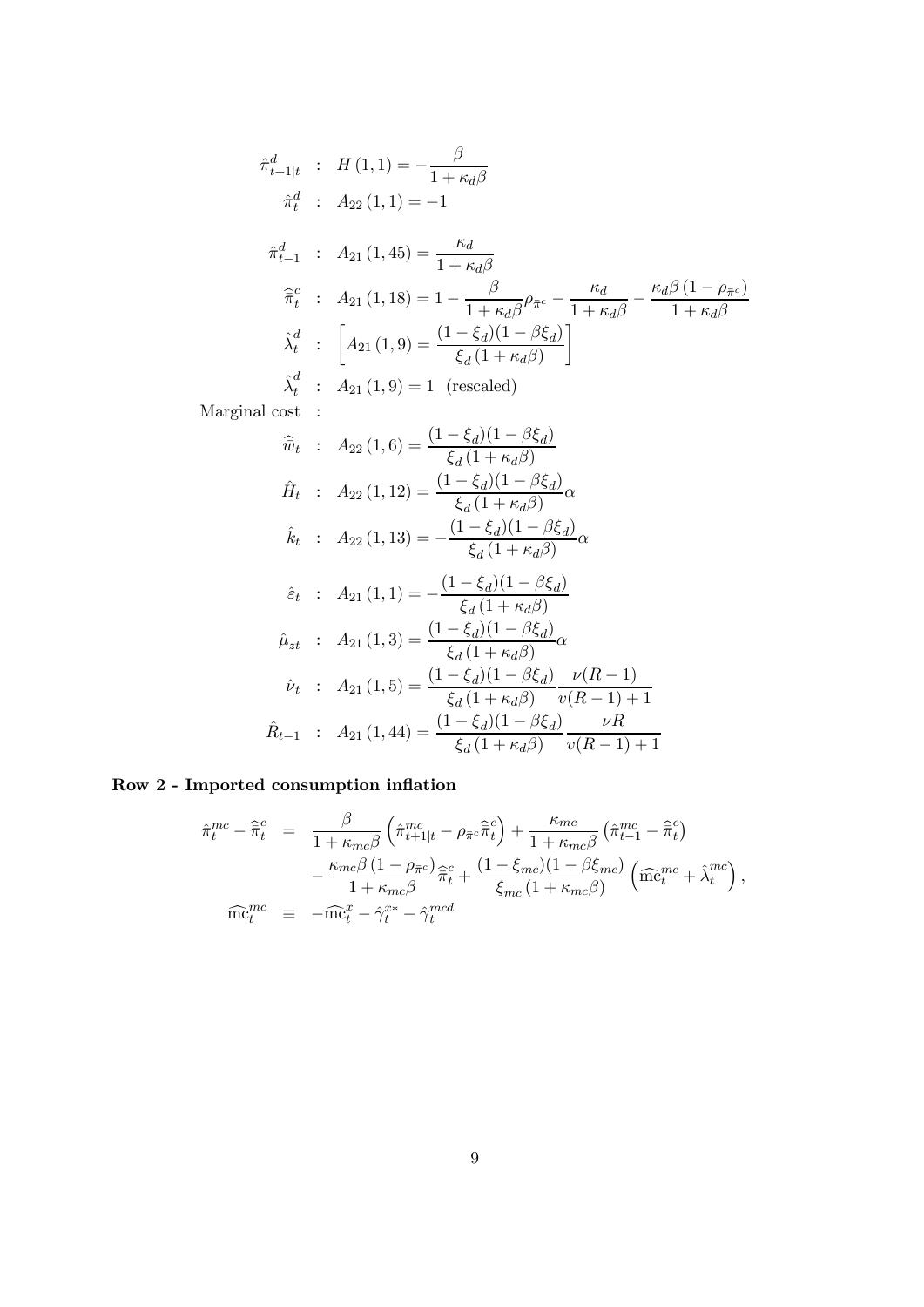$$
\hat{\pi}_{t+1|t}^{mc} : H(2,2) = -\frac{\beta}{1 + \kappa_{mc}\beta}
$$
\n
$$
\hat{\pi}_{t-1}^{mc} : A_{22}(2,2) = -1
$$
\n
$$
\hat{\pi}_{t-1}^{mc} : A_{21}(2,46) = \frac{\kappa_{mc}}{1 + \kappa_{mc}\beta}
$$
\n
$$
\hat{\bar{\pi}}_{t}^{c} : A_{21}(2,18) = 1 - \frac{\beta}{1 + \kappa_{mc}\beta} \rho_{\bar{\pi}^{c}} - \frac{\kappa_{mc}}{1 + \kappa_{mc}\beta} - \frac{\kappa_{mc}\beta (1 - \rho_{\bar{\pi}^{c}})}{1 + \kappa_{mc}\beta}
$$
\n
$$
\begin{bmatrix}\n\hat{\lambda}_{t}^{mc} : A_{21}(2,10) = \frac{(1 - \xi_{mc})(1 - \beta \xi_{mc})}{\xi_{mc}(1 + \kappa_{mc}\beta)}\n\end{bmatrix}
$$
\n
$$
\hat{\lambda}_{t}^{mc} : A_{21}(2,10) = 1 \text{ (rescaled)}
$$

Marginal cost :

$$
\widehat{\text{mc}}_t^x : A_{22}(2, 21) = -\frac{(1 - \xi_{mc})(1 - \beta \xi_{mc})}{\xi_{mc}(1 + \kappa_{mc}\beta)}
$$

$$
\widehat{\gamma}_t^{x*} : A_{22}(2, 19) = -\frac{(1 - \xi_{mc})(1 - \beta \xi_{mc})}{\xi_{mc}(1 + \kappa_{mc}\beta)}
$$

$$
\widehat{\gamma}_t^{mcd} : A_{22}(2, 17) = -\frac{(1 - \xi_{mc})(1 - \beta \xi_{mc})}{\xi_{mc}(1 + \kappa_{mc}\beta)}
$$

## Row 3 - Imported investment inflation

$$
\hat{\pi}_t^{mi} - \hat{\overline{\pi}}_t^c = \frac{\beta}{1 + \kappa_{mi}\beta} \left( \hat{\pi}_{t+1|t}^{mi} - \rho_{\overline{\pi}^c} \hat{\overline{\pi}}_t^c \right) + \frac{\kappa_{mi}}{1 + \kappa_{mi}\beta} \left( \hat{\pi}_{t-1}^{mi} - \hat{\overline{\pi}}_t^c \right) \n- \frac{\kappa_{mi}\beta (1 - \rho_{\overline{\pi}^c})}{1 + \kappa_{mi}\beta} \hat{\overline{\pi}}_t^c + \frac{(1 - \xi_{mi})(1 - \beta \xi_{mi})}{\xi_{mi} (1 + \kappa_{mi}\beta)} \left( \widehat{\text{mc}}_t^{mi} + \hat{\lambda}_t^{mi} \right), \n\widehat{\text{mc}}_t^{mi} \equiv -\widehat{\text{mc}}_t^x - \hat{\gamma}_t^{x*} - \hat{\gamma}_t^{mi,d}
$$

$$
\hat{\pi}_{t+1|t}^{mi} : H(3,3) = -\frac{\beta}{1 + \kappa_{mi}\beta}
$$

$$
\hat{\pi}_{t}^{mi} : A_{22}(3,3) = -1
$$

$$
\hat{\pi}_{t-1}^{mi} : A_{21}(3,47) = \frac{\kappa_{mi}}{1 + \kappa_{mi}\beta}
$$

Marginal cost :

$$
\hat{\gamma}_t^{mid} : A_{22}(3, 18) = -\frac{(1 - \xi_{mi})(1 - \beta \xi_{mi})}{\xi_{mi}(1 + \kappa_{mi}\beta)}
$$
\n
$$
\hat{\gamma}_t^{x*} : A_{22}(3, 19) = -\frac{(1 - \xi_{mi})(1 - \beta \xi_{mi})}{\xi_{mi}(1 + \kappa_{mi}\beta)}
$$
\n
$$
\widehat{\text{mc}}_t^x : A_{22}(3, 21) = -\frac{(1 - \xi_{mi})(1 - \beta \xi_{mi})}{\xi_{mi}(1 + \kappa_{mi}\beta)}
$$
\n
$$
\hat{\lambda}_t^{mi} : A_{21}(3, 11) = \frac{(1 - \xi_{mi})(1 - \beta \xi_{mi})}{\xi_{mi}(1 + \kappa_{mi}\beta)}
$$
\n
$$
\hat{\lambda}_t^{mi} : A_{21}(3, 11) = 1 \text{ (rescaled)}
$$
\n
$$
\widehat{\pi}_t^c : A_{21}(3, 18) = 1 - \frac{\beta}{1 + \kappa_{mi}\beta}\rho_{\bar{\pi}^c} - \frac{\kappa_{mi}}{1 + \kappa_{mi}\beta} - \frac{\kappa_{mi}\beta(1 - \rho_{\bar{\pi}^c})}{1 + \kappa_{mi}\beta}
$$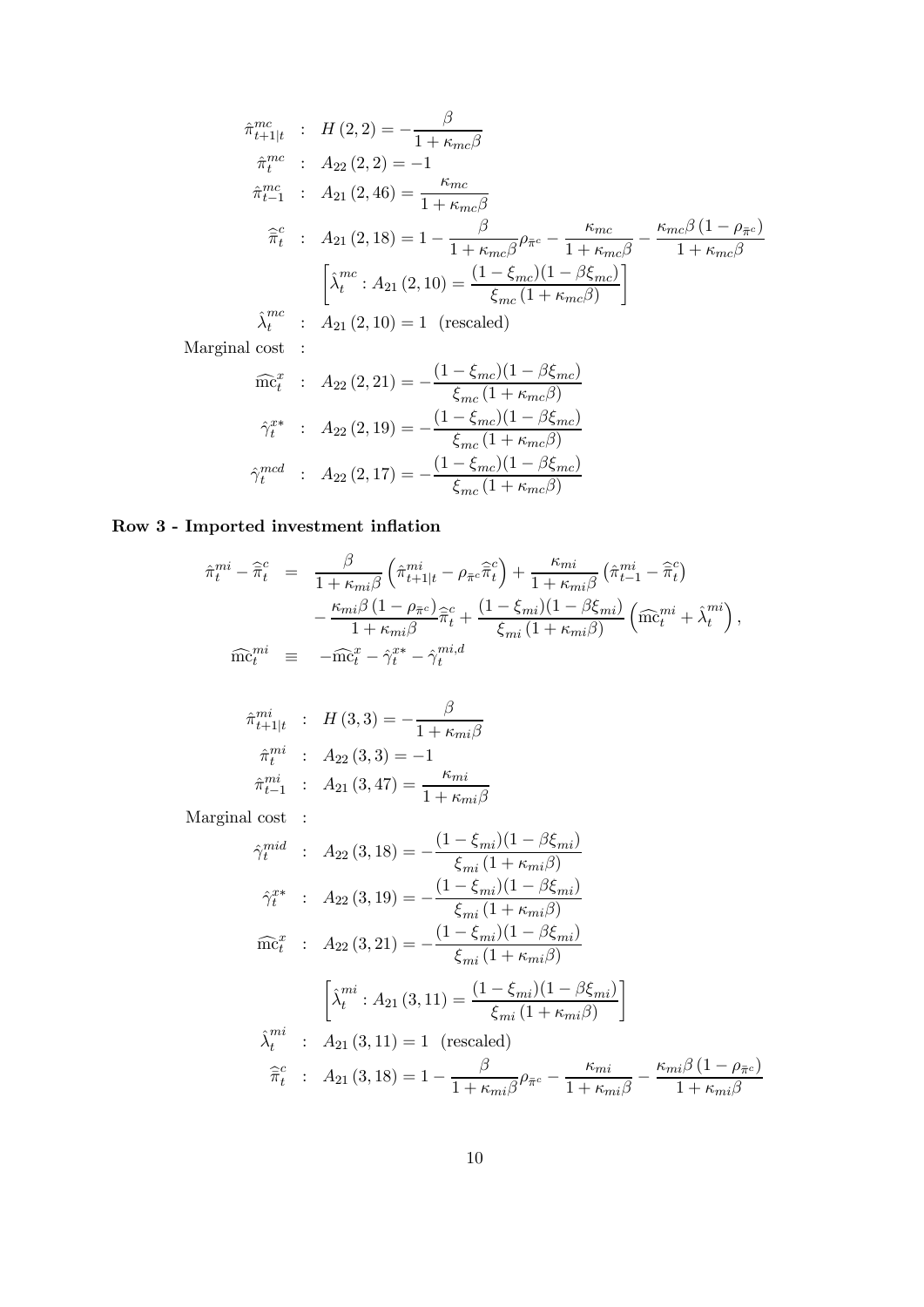### Row 4 - Output gap

$$
0 = -\hat{y}_t + \lambda_f \hat{\epsilon}_t + \lambda_f \alpha \hat{k}_t - \lambda_f \alpha \hat{\mu}_{zt} + \lambda_f (1 - \alpha) \hat{H}_t
$$
  

$$
\hat{y}_t : A_{22} (4, 4) = -1
$$
  

$$
\hat{H}_t : A_{22} (4, 12) = \lambda_f (1 - \alpha)
$$
  

$$
\hat{k}_t : A_{22} (4, 13) = \lambda_f \alpha
$$
  

$$
\hat{\epsilon}_t : A_{21} (4, 1) = \lambda_f
$$
  

$$
\hat{\mu}_{zt} : A_{21} (4, 3) = -\lambda_f \alpha
$$

Row 5 - Export price inflation

$$
\hat{\pi}_t^x - \hat{\overline{\pi}}_t^c = \frac{\beta}{1 + \kappa_x \beta} \left( \hat{\pi}_{t+1|t}^x - \rho_{\overline{\pi}^c} \hat{\overline{\pi}}_t^c \right) + \frac{\kappa_x}{1 + \kappa_x \beta} \left( \hat{\pi}_{t-1}^x - \hat{\overline{\pi}}_t^c \right) \n- \frac{\kappa_x \beta (1 - \rho_{\overline{\pi}^c})}{1 + \kappa_x \beta} \hat{\overline{\pi}}_t^c + \frac{(1 - \xi_x)(1 - \beta \xi_x)}{\xi_x (1 + \kappa_x \beta)} \left( \hat{\overline{\text{mc}}}^x_t + \hat{\lambda}_t^x \right),
$$

$$
\hat{\pi}_{t+1|t}^{x} : H(5,5) = -\frac{\beta}{1 + \kappa_x \beta}
$$

$$
\hat{\pi}_{t}^{x} : A_{22}(5,5) = -1
$$

$$
\hat{\pi}_{t-1}^{x} : A_{21}(5,49) = \frac{\kappa_x}{1 + \kappa_x \beta}
$$

Marginal cost :

$$
\widehat{\text{mc}}_t^x : A_{22}(5, 21) = \frac{(1 - \xi_x)(1 - \beta \xi_x)}{\xi_x (1 + \kappa_x \beta)}
$$

$$
\begin{bmatrix} \widehat{\lambda}_t^x : A_{21}(5, 16) = \frac{(1 - \xi_x)(1 - \beta \xi_x)}{\xi_x (1 + \kappa_x \beta)} \end{bmatrix}
$$

$$
\widehat{\lambda}_t^x : A_{21}(5, 16) = 1 \text{ (rescaled)}
$$

$$
\widehat{\pi}_t^c : A_{21}(5, 18) = 1 - \frac{\beta}{1 + \kappa_x \beta} \rho_{\overline{\pi}_c} - \frac{\kappa_x}{1 + \kappa_x \beta} - \frac{\kappa_x \beta (1 - \rho_{\overline{\pi}_c})}{1 + \kappa_x \beta}
$$

### Row 6 - Real wage

$$
0 = E_t \left\{ \begin{array}{l} \eta_0 \hat{w}_{t-1} + \eta_1 \hat{w}_t + \eta_2 \hat{w}_{t+1} + \eta_3 \left( \hat{\pi}_t^d - \hat{\bar{\pi}}_t^c \right) + \eta_4 \left( \hat{\pi}_{t+1}^d - \rho_{\hat{\pi}}^c \hat{\bar{\pi}}_t^c \right) \\ + \eta_5 \left( \hat{\pi}_{t-1}^c - \hat{\bar{\pi}}_t^c \right) + \eta_6 \left( \hat{\pi}_t^c - \rho_{\hat{\pi}}^c \hat{\bar{\pi}}_t^c \right) \\ + \eta_7 \hat{\psi}_{zt}^{\tau} + \eta_8 \hat{H}_t + \eta_9 \hat{\tau}_t^y + \eta_{10} \hat{\tau}_t^w + \eta_{11} \hat{\zeta}_t^h \end{array} \right\}
$$

$$
\hat{\pi}_t^c = (1 - \omega_c) \left( \gamma^{cd} \right)^{-(1 - \eta_c)} \hat{\pi}_t^d + \omega_c (\gamma^{cmc})^{-(1 - \eta_c)} \hat{\pi}_t^{mc}
$$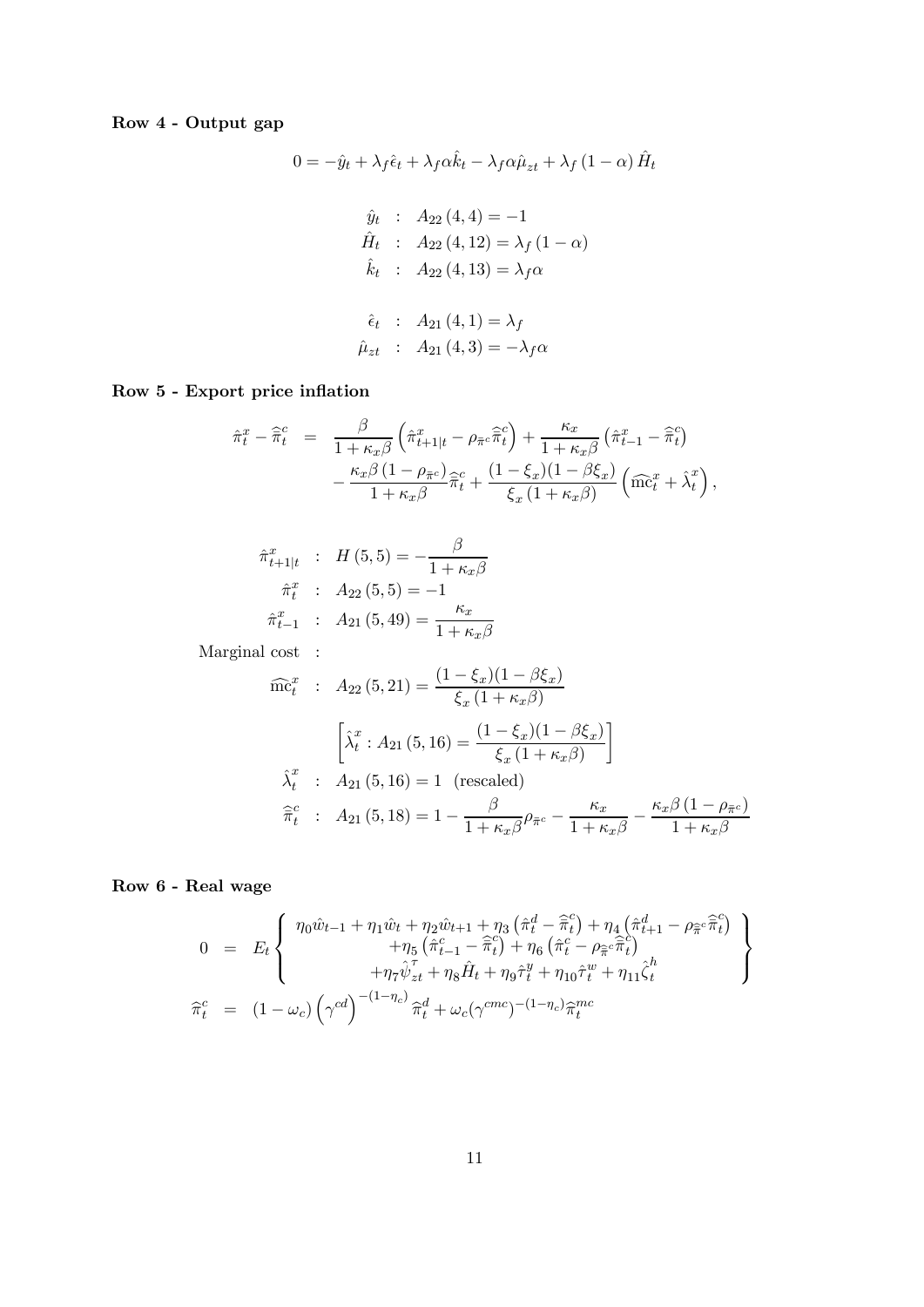where

$$
\eta \equiv \begin{bmatrix}\n b_w \xi_w \\
 \sigma_L \lambda_w - b_w (1 + \beta \xi_w^2) \\
 b_w \beta \xi_w \\
 - b_w \xi_w \\
 b_w \beta \xi_w \\
 b_w \beta \xi_w \kappa_w \\
 - b_w \beta \xi_w \kappa_w \\
 1 - \lambda_w \\
 - (1 - \lambda_w) \sigma_L \\
 - (1 - \lambda_w) \frac{\tau^y}{(1 - \tau^y)} \\
 - (1 - \lambda_w) \frac{\tau^w}{(1 + \tau^w)}\n\end{bmatrix} \equiv \begin{bmatrix}\n \eta_0 \\
 \eta_1 \\
 \eta_2 \\
 \eta_3 \\
 \eta_4 \\
 \eta_5 \\
 \eta_6 \\
 \eta_7 \\
 \eta_8 \\
 \eta_9 \\
 \eta_1 \\
 \eta_1 \\
 \eta_2 \\
 \eta_3 \\
 \eta_4 \\
 \eta_7 \\
 \eta_8 \\
 \eta_9 \\
 \eta_1 \\
 \eta_1 \\
 \eta_1 \\
 \eta_2 \\
 \eta_3 \\
 \eta_4 \\
 \eta_5 \\
 \eta_7 \\
 \eta_8 \\
 \eta_9 \\
 \eta_1 \\
 \eta_1 \\
 \eta_2 \\
 \eta_1 \\
 \eta_2 \\
 \eta_3 \\
 \eta_4 \\
 \eta_5 \\
 \eta_7 \\
 \eta_8 \\
 \eta_9 \\
 \eta_1 \\
 \eta_1 \\
 \eta_2 \\
 \eta_3 \\
 \eta_4 \\
 \eta_5 \\
 \eta_7 \\
 \eta_8 \\
 \eta_9 \\
 \eta_1 \\
 \eta_1 \\
 \eta_2 \\
 \eta_3 \\
 \eta_4 \\
 \eta_5 \\
 \eta_7 \\
 \eta_8 \\
 \eta_9 \\
 \eta_1 \\
 \eta_1 \\
 \eta_2 \\
 \eta_3 \\
 \eta_4 \\
 \eta_5 \\
 \eta_7 \\
 \eta_8 \\
 \eta_9 \\
 \eta_1 \\
 \eta_1 \\
 \eta_2 \\
 \eta_3 \\
 \eta_4 \\
 \eta_5 \\
 \eta_7 \\
 \eta_8 \\
 \eta_9 \\
 \eta_1 \\
 \eta_1 \\
 \eta_2 \\
 \eta_3 \\
 \eta_4 \\
 \eta_5 \\
 \eta_7 \\
 \eta_8 \\
 \eta_9 \\
 \eta_1 \\
 \eta_1 \\
 \eta_2 \\
 \eta_3 \\
 \eta_4 \\
 \eta_5 \\
 \eta_7 \\
 \eta_8 \\
 \eta_9 \\
 \eta_1 \\
 \eta_0 \\
 \eta_1 \\
 \eta_2 \\
 \eta_3 \\
 \eta_4 \\
 \eta_5 \\
 \eta_7 \\
 \eta_8 \\
 \eta_9 \\
 \eta_1 \\
 \eta_0 \\
 \eta_1 \\
 \eta_2 \\
 \eta_3 \\
 \eta_4 \\
 \eta_5 \\
 \eta_7 \\
 \eta_8 \\
 \eta_9 \\
 \eta_1 \\
 \eta_1 \\
 \eta_2 \\
 \eta_3 \\
 \eta_4 \\
 \
$$

Collect terms and use the definition of  $\widehat{\pi}_{t}^{c}$  :

$$
\eta_2 \hat{w}_{t+1|t} + \eta_4 \hat{\pi}_{t+1|t}^d = -\eta_0 \hat{w}_{t-1} - \eta_1 \hat{w}_t - \left[\eta_3 + \eta_6 \left( \left(1 - \omega_c \right) \left(\gamma^{cd}\right)^{-(1 - \eta_c)} \right) \right] \hat{\pi}_t^d
$$

$$
-\eta_6 \omega_c (\gamma^{cmc})^{-(1 - \eta_c)} \hat{\pi}_t^{mc}
$$

$$
-\eta_5 \left( \left(1 - \omega_c \right) \left(\gamma^{cd}\right)^{-(1 - \eta_c)} \right) \hat{\pi}_{t-1}^d - \eta_5 \left( \left(\omega_c \right) \left(\gamma^{cmc}\right)^{-(1 - \eta_c)} \right) \hat{\pi}_{t-1}^{mc}
$$

$$
-\eta_7 \hat{\psi}_{zt}^{\tau} - \eta_8 \hat{H}_t - \eta_9 \hat{\tau}_t^y - \eta_{10} \hat{\tau}_t^w - \eta_{11} \hat{\zeta}_t^h + \left[\eta_3 + \rho_{\hat{\pi}}^c \eta_4 + \eta_5 + \rho_{\hat{\pi}}^c \eta_6 \right] \hat{\pi}_t^c
$$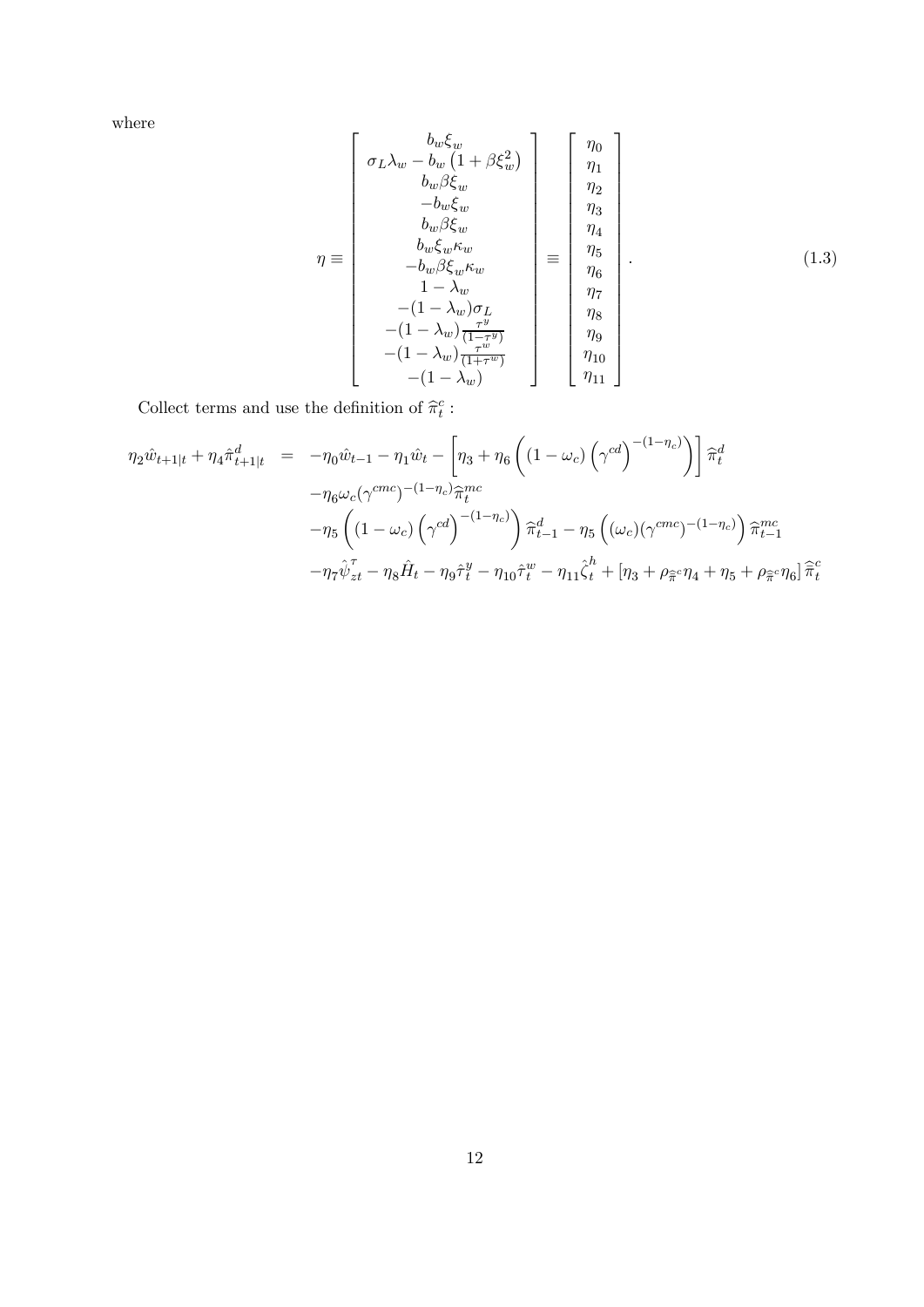$$
\hat{\pi}_{t+1|t}^{d} : H(6,1) = \eta_{4}
$$
\n
$$
\hat{w}_{t+1|t} : H(6,6) = \eta_{2}
$$
\n
$$
\hat{\pi}_{t}^{d} : A_{22}(6,1) = -\left[\eta_{3} + \eta_{6}\left((1-\omega_{c})\left(\gamma^{cd}\right)^{-(1-\eta_{c})}\right)\right]
$$
\n
$$
\hat{\pi}_{t}^{mc} : A_{22}(6,2) = -\eta_{6}\omega_{c}(\gamma^{cmc})^{-(1-\eta_{c})}
$$
\n
$$
\hat{w}_{t} : A_{22}(6,6) = -\eta_{1}
$$
\n
$$
\hat{\psi}_{zt}^{T} : A_{22}(6,9) = -\eta_{7}
$$
\n
$$
\hat{H}_{t} : A_{22}(6,12) = -\eta_{8}
$$

Rescaling the labor supply shock so its coefficient is of the same magnitude as  $\hat{w}_t$  $\left[\hat{\zeta}_{t}^{h}:A_{21}(6,7)=-\eta_{11}\right]$  $\hat{\zeta}_t^h$  : if  $\eta_{11}$  $\sqrt{ }$  $\frac{1}{2}$  $\mathsf{l}$  $> 0 \Rightarrow A_{21}(6, 7) = \eta_1$  $< 0 \Rightarrow A_{21} (6, 7) = -\eta_1$  $= 0 \Rightarrow A_{21} (6, 7) = \eta_{11}$  $\hat{\pi}_{t}^{c}$  :  $A_{21} (6, 18) = (\eta_{3} + \rho_{\hat{\pi}}^{c} \eta_{4} + \eta_{5} + \rho_{\hat{\pi}}^{c} \eta_{6})$  $\hat{\tau}_t^y$  :  $A_{21}(6, 21) = -\eta_9$  $\hat{\tau}_t^w$  :  $A_{21}(6, 23) = -\eta_{10}$  $\widehat{\pi}_{t-1}^d$  :  $A_{21} (6, 45) = -\eta_5 (1 - \omega_c) (\gamma^{cd})^{-(1 - \eta_c)}$  $\widehat{\pi}_{t-1}^{mc}$  :  $A_{21} (6, 46) = -\eta_5 \omega_c (\gamma^{cmc})^{-(1-\eta_c)}$  $\hat{w}_{t-1}$  :  $A_{21}(6,50) = -\eta_0$ 

#### Row 7 - Consumption

$$
E_{t}\left[\begin{array}{c} -b\beta\mu_{z}\hat{c}_{t+1} + \left(\mu_{z}^{2} + b^{2}\beta\right)\hat{c}_{t} - b\mu_{z}\hat{c}_{t-1} + b\mu_{z}\left(\hat{\mu}_{zt} - \beta\hat{\mu}_{z,t+1}\right) + \\ + \left(\mu_{z} - b\beta\right)\left(\mu_{z} - b\right)\hat{\psi}_{zt} + \frac{\tau^{c}}{1+\tau^{c}}\left(\mu_{z} - b\beta\right)\left(\mu_{z} - b\right)\hat{\tau}^{c}_{t} + \left(\mu_{z} - b\beta\right)\left(\mu_{z} - b\right)\hat{\gamma}^{cd}_{t} \\ - \left(\mu_{z} - b\right)\left(\mu_{z}\hat{\zeta}^{c}_{t} - b\beta\hat{\zeta}^{c}_{t+1}\right)\end{array}\right] = 0
$$

$$
\begin{aligned}\n\widehat{\gamma}_t^{cd} &= \omega_c (\gamma^{cmc})^{-(1-\eta_c)} \widehat{\gamma}_t^{mcd} \\
\widehat{\mu}_{z,t+1|t} &= \rho_{\mu_z} \widehat{\mu}_{zt} \\
\widehat{\zeta}_{t+1|t}^{c} &= \rho_{\zeta^c} \widehat{\zeta}_t^{c}\n\end{aligned}
$$

$$
b\beta\mu_z \hat{c}_{t+1|t} = (\mu_z^2 + b^2\beta)\hat{c}_t - b\mu_z \hat{c}_{t-1} + b\mu_z \left(1 - \beta \rho_{\mu_z}\right)\hat{\mu}_{zt} + (\mu_z - b\beta)(\mu_z - b)\hat{\psi}_{zt} + \frac{\tau^c}{1 + \tau^c}(\mu_z - b\beta)(\mu_z - b)\hat{\tau}_t^c + (\mu_z - b\beta)(\mu_z - b)\omega_c(\gamma^{cmc})^{-(1 - \eta_c)}\hat{\gamma}_t^{med} - (\mu_z - b)(\mu_z - b\beta\rho_{\zeta^c})\hat{\zeta}_t^c
$$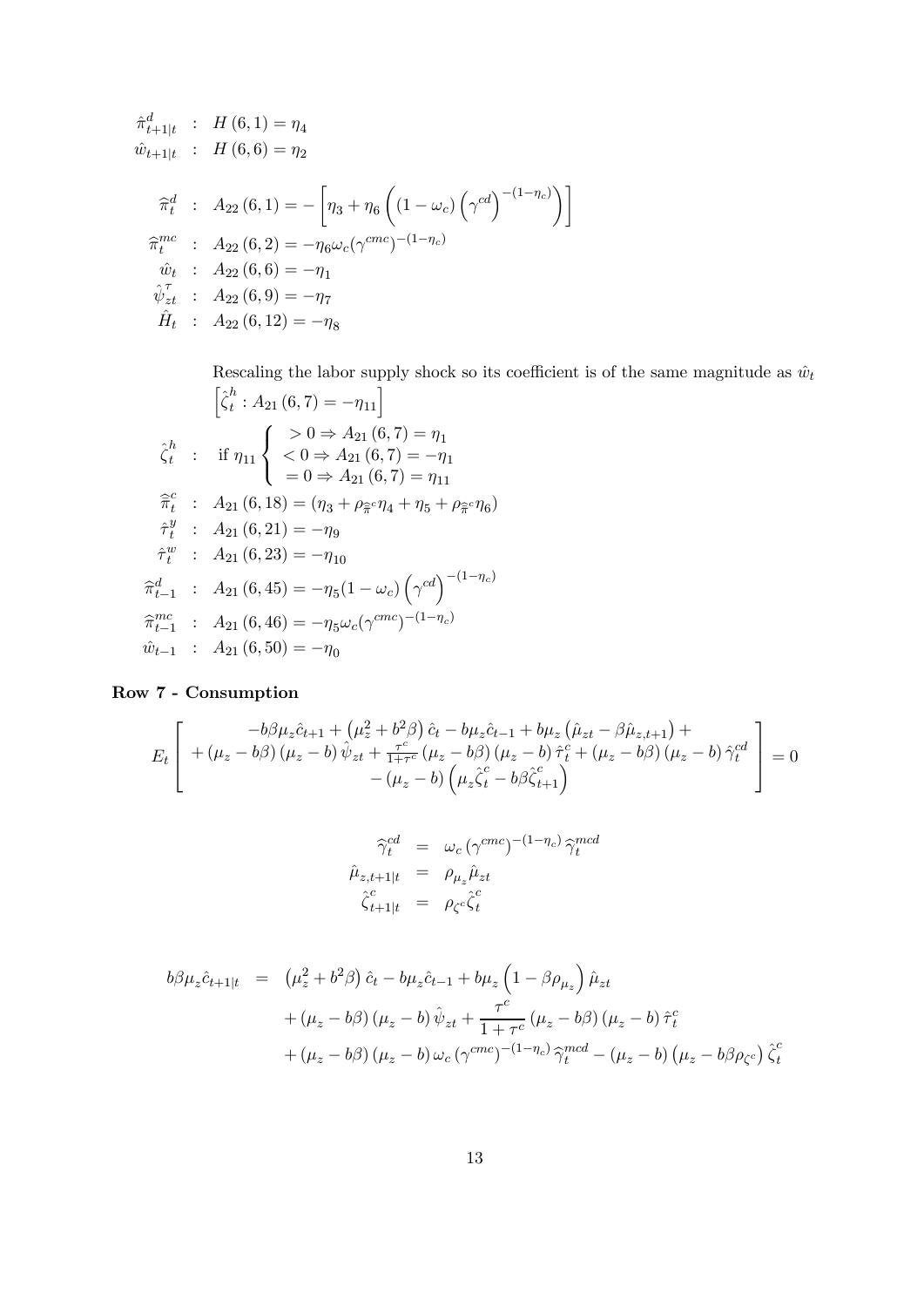$$
\hat{c}_{t+1|t} : H(7,7) = b\beta\mu_z \n\hat{c}_t : A_{22}(7,7) = (\mu_z^2 + b^2\beta) \n\hat{c}_{t-1} : A_{21}(7,51) = -b\mu_z \n\hat{\psi}_{zt} : A_{22}(7,9) = (\mu_z - b\beta)(\mu_z - b) \n\hat{\gamma}_t^{med} : A_{22}(7,17) = (\mu_z - b\beta)(\mu_z - b)\omega_c(\gamma^{cmc})^{-(1-\eta_c)} \n\hat{\mu}_{zt} : A_{21}(7,3) = b\mu_z(1-\beta\rho_{\mu_z}) \n\text{Rescaling of } \hat{\zeta}_t^c \text{ to give it the same coefficient as } \hat{c}_t \n\left[\hat{\zeta}_t^c : A_{21}(7,6) = -(\mu_z - b)(\mu_z - b\beta\rho_{\zeta^c})\right] \n\hat{\zeta}_t^c : A_{21}(7,6) = -(\mu_z^2 + b^2\beta) \n\hat{\tau}_t^c : A_{21}(7,22) = \frac{\tau^c}{1+\tau^c}(\mu_z - b\beta)(\mu_z - b)
$$

## Row 8 - Investment

$$
E_t \left\{ \hat{P}_{kt} + \hat{\Upsilon}_t - \hat{\gamma}_t^{i,d} - \mu_z^2 S'' \left( \mu_z \right) \left[ \left( \hat{\tilde{i}}_t - \hat{\tilde{i}}_{t-1} \right) - \beta \left( \hat{\tilde{i}}_{t+1} - \hat{\tilde{i}}_t \right) + \hat{\mu}_{zt} - \beta \hat{\mu}_{z,t+1} \right] \right\} = 0
$$

$$
\hat{\gamma}_t^{i,d} = \omega_i \left( \gamma^{i,mi} \right)^{-(1-\eta_i)} \hat{\gamma}_t^{mi,d}
$$

$$
\hat{\mu}_{z,t+1|t} = \rho_{\mu_z} \hat{\mu}_{zt}
$$

$$
\mu_z^2 S''(\mu_z) \hat{\beta t}_{+1|t} = \mu_z^2 S''(\mu_z) (1+\beta) \hat{i}_t - \mu_z^2 S''(\mu_z) \hat{i}_{t-1} - \hat{P}_{kt} \n+ \omega_i (\gamma^{i,mi})^{-(1-\eta_i)} \hat{\gamma}_t^{mi,d} + \mu_z^2 S''(\mu_z) (1-\beta \rho_{\mu_z}) \hat{\mu}_{zt} - \hat{T}_t
$$

$$
\hat{i}_{t+1|t} : H(8,8) = \mu_z^2 S''(\mu_z) \beta
$$
  
\n
$$
\hat{i}_t : A_{22}(8,8) = \mu_z^2 S''(\mu_z) (1 + \beta)
$$
  
\n
$$
\hat{i}_{t-1} : A_{21}(8,52) = -\mu_z^2 S''(\mu_z)
$$

$$
\hat{P}_{kt} : A_{22}(8, 10) = -1
$$
\n
$$
\hat{\gamma}_t^{mi,d} : A_{22}(8, 18) = \omega_i (\gamma^{i, mi})^{-(1 - \eta_i)}
$$

$$
\hat{\mu}_{zt} : A_{21}(8,3) = \mu_z^2 S''(\mu_z) \left(1 - \beta \rho_{\mu_z}\right)
$$
  
Rescaling of  $\hat{\Upsilon}_t$  to give it the same coefficient as  $\hat{\tilde{u}}_t$   
 $\hat{\Upsilon}_t : A_{21}(8,13) = -\mu_z^2 S''(\mu_z) (1 + \beta)$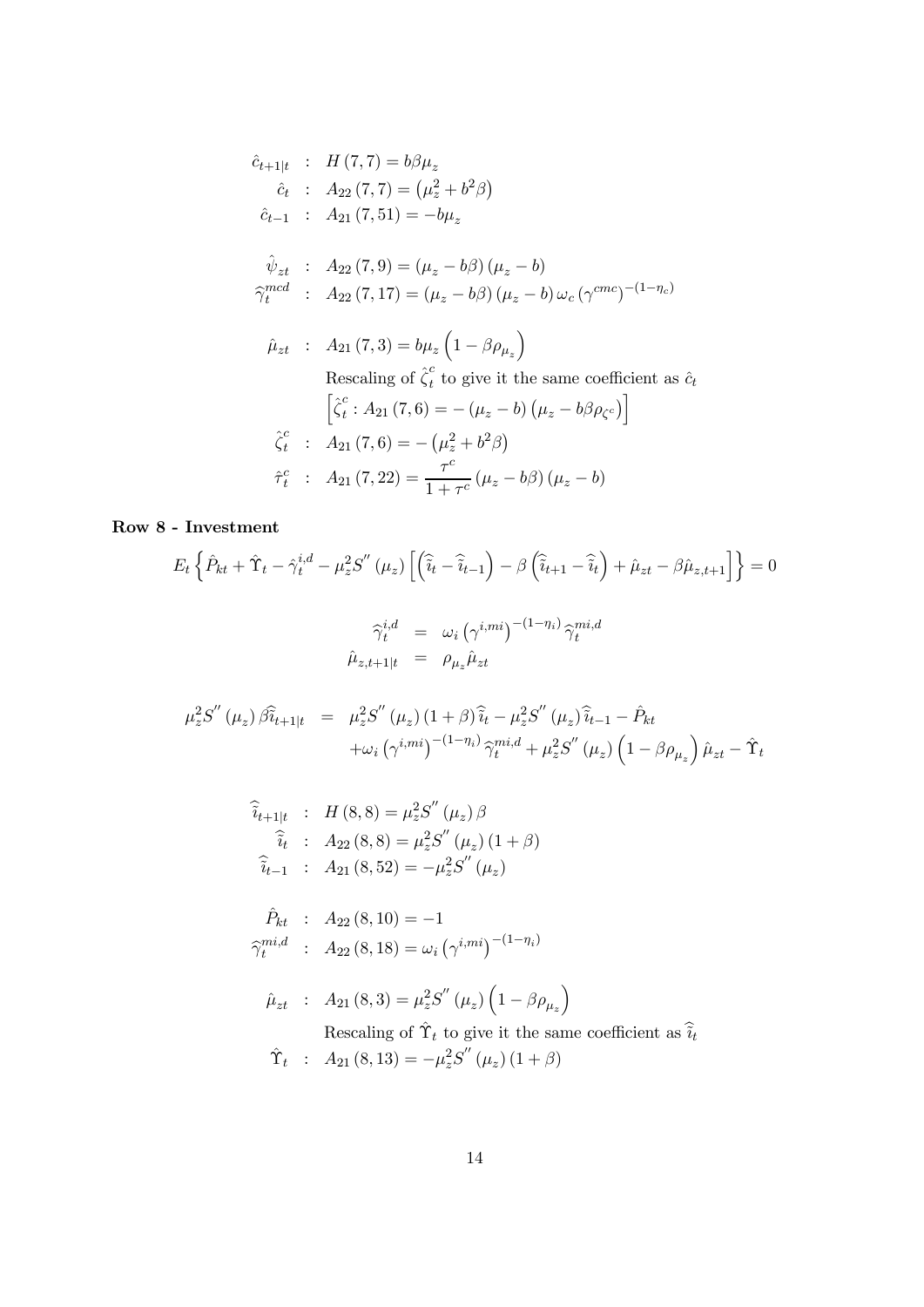Row 9 - Lagrange multiplier (first order condition with respect to  $m_{t+1}$ )

$$
\mathbf{E}_{t} \left[ -\mu \hat{\psi}_{zt} + \mu \hat{\psi}_{z,t+1} - \mu \hat{\pi}_{t+1}^{d} - \mu \hat{\mu}_{z,t+1} + \left( \mu - \beta \tau^{k} \right) \hat{R}_{t} + \frac{\tau^{k}}{1 - \tau^{k}} \left( \beta - \mu \right) \hat{\tau}_{t+1}^{k} \right] = 0
$$
  

$$
\hat{\mu}_{z,t+1|t} = \rho_{\mu_{z}} \hat{\mu}_{zt}
$$

$$
\mu \hat{\psi}_{z,t+1|t} - \mu \hat{\pi}_{t+1|t}^d = \mu \hat{\psi}_{zt} - \left(\mu - \beta \tau^k\right) \hat{R}_t + \mu \hat{\mu}_{z,t+1|t} - \frac{\tau^k}{1 - \tau^k} \left(\beta - \mu\right) \hat{\tau}_{t+1|t}^k
$$

$$
\hat{\mu}_{z,t+1|t} = \rho_{\mu_z} \hat{\mu}_{zt}
$$

$$
0 = -\mu \hat{\psi}_{zt} + \mu \hat{\psi}_{z,t+1|t} - \mu \hat{\mu}_{z,t+1|t} + \left(\mu - \beta \tau^k\right) \hat{R}_t - \mu \hat{\pi}_{t+1|t}^d + \frac{\tau^k}{1 - \tau^k} \left(\beta - \mu\right) \hat{\tau}_{t+1|t}^k
$$
  
\n
$$
\hat{\tau}_{t+1|t}^k = \tilde{\Theta}_1(1,1) \hat{\tau}_t^k + \tilde{\Theta}_1(1,2) \hat{\tau}_t^y + \tilde{\Theta}_1(1,3) \hat{\tau}_t^c + \tilde{\Theta}_1(1,4) \hat{\tau}_t^w + \tilde{\Theta}_1(1,5) \hat{g}_t
$$
  
\n
$$
+ \tilde{\Theta}_2(1,1) \hat{\tau}_{t-1}^k + \tilde{\Theta}_2(1,2) \hat{\tau}_{t-1}^y + \tilde{\Theta}_2(1,3) \hat{\tau}_{t-1}^c + \tilde{\Theta}_2(1,4) \hat{\tau}_{t-1}^w + \tilde{\Theta}_2(1,5) \hat{g}_{t-1}
$$

$$
\mu \hat{\psi}_{z,t+1|t} - \mu \hat{\pi}_{t+1|t}^{d} = \mu \hat{\psi}_{zt} + \mu \rho_{\mu_{z}} \hat{\mu}_{zt} - \left(\mu - \beta \tau^{k}\right) \hat{R}_{t}
$$
  

$$
- \frac{\tau^{k}}{1 - \tau^{k}} \left(\beta - \mu\right) \tilde{\Theta}_{1} (1, 1) \hat{\tau}_{t}^{k} - \frac{\tau^{k}}{1 - \tau^{k}} \left(\beta - \mu\right) \tilde{\Theta}_{1} (1, 2) \hat{\tau}_{t}^{y}
$$
  

$$
- \frac{\tau^{k}}{1 - \tau^{k}} \left(\beta - \mu\right) \tilde{\Theta}_{1} (1, 3) \hat{\tau}_{t}^{c} - \frac{\tau^{k}}{1 - \tau^{k}} \left(\beta - \mu\right) \tilde{\Theta}_{1} (1, 4) \hat{\tau}_{t}^{w}
$$
  

$$
- \frac{\tau^{k}}{1 - \tau^{k}} \left(\beta - \mu\right) \tilde{\Theta}_{1} (1, 5) \hat{g}_{t} - \frac{\tau^{k}}{1 - \tau^{k}} \left(\beta - \mu\right) \tilde{\Theta}_{2} (1, 1) \hat{\tau}_{t-1}^{k}
$$
  

$$
- \frac{\tau^{k}}{1 - \tau^{k}} \left(\beta - \mu\right) \tilde{\Theta}_{2} (1, 2) \hat{\tau}_{t-1}^{y} - \frac{\tau^{k}}{1 - \tau^{k}} \left(\beta - \mu\right) \tilde{\Theta}_{2} (1, 3) \hat{\tau}_{t-1}^{c}
$$
  

$$
- \frac{\tau^{k}}{1 - \tau^{k}} \left(\beta - \mu\right) \tilde{\Theta}_{2} (1, 4) \hat{\tau}_{t-1}^{w} - \frac{\tau^{k}}{1 - \tau^{k}} \left(\beta - \mu\right) \tilde{\Theta}_{2} (1, 5) \hat{g}_{t-1}
$$

$$
\hat{\pi}_{t+1|t}^{d} : H(9,1) = -\mu
$$
  

$$
\hat{\psi}_{z,t+1|t} : H(9,9) = \mu
$$
  

$$
\hat{\psi}_{zt} : A_{22}(9,9) = \mu
$$
  

$$
\hat{R}_{t} : B_{2}(9,1) = -(\mu - \beta \tau^{k})
$$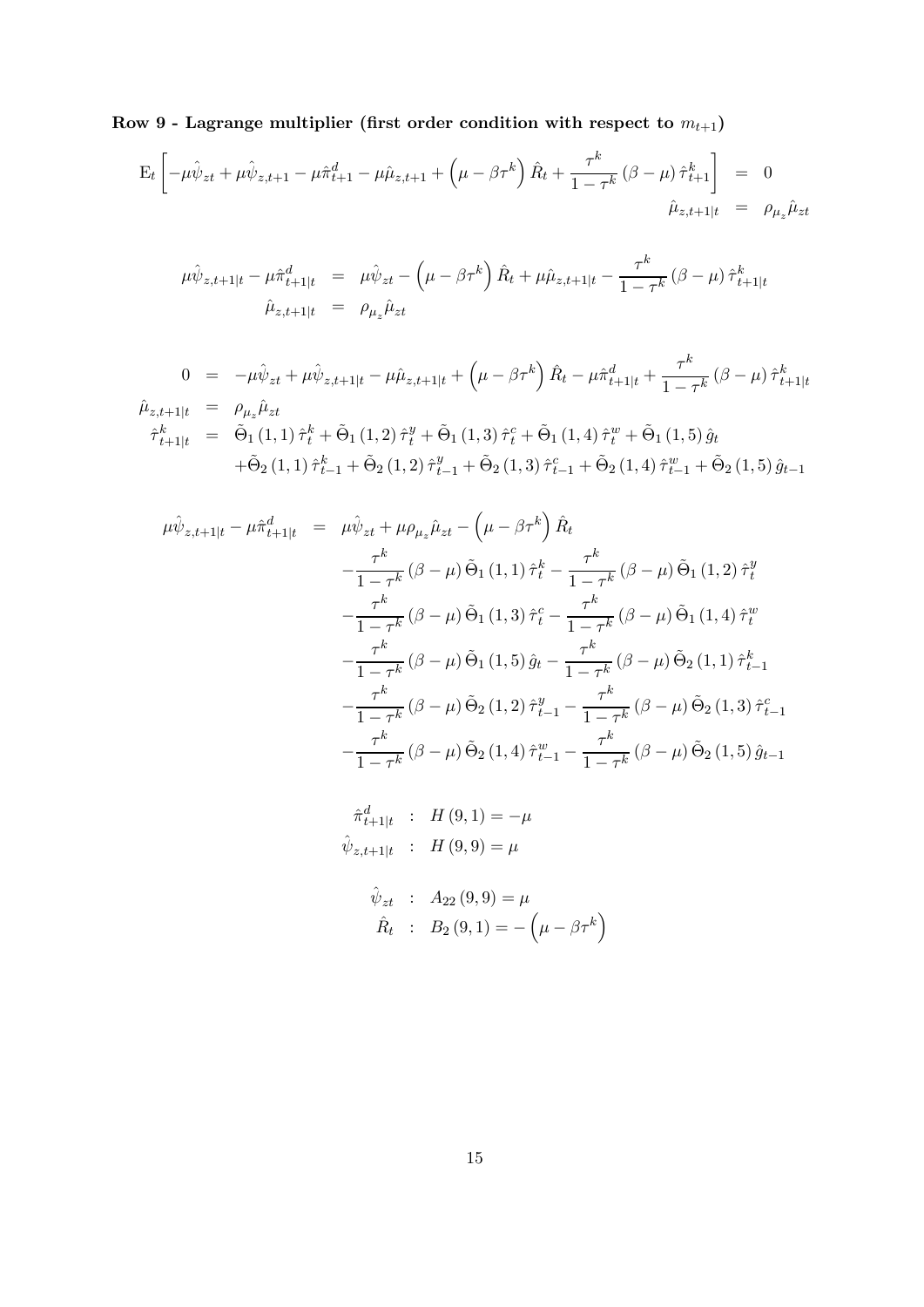$$
\hat{\mu}_{zt} : A_{21}(9,3) = \mu \rho_{\mu_z}
$$
\n
$$
\hat{\tau}_t^k : A_{21}(9,20) = -\frac{\tau^k}{1-\tau^k} (\beta - \mu) \tilde{\Theta}_1 (1,1)
$$
\n
$$
\hat{\tau}_t^y : A_{21}(9,21) = -\frac{\tau^k}{1-\tau^k} (\beta - \mu) \tilde{\Theta}_1 (1,2)
$$
\n
$$
\hat{\tau}_t^c : A_{21}(9,22) = -\frac{\tau^k}{1-\tau^k} (\beta - \mu) \tilde{\Theta}_1 (1,3)
$$
\n
$$
\hat{\tau}_t^w : A_{21}(9,23) = -\frac{\tau^k}{1-\tau^k} (\beta - \mu) \tilde{\Theta}_1 (1,4)
$$
\n
$$
\hat{g}_t : A_{21}(9,24) = -\frac{\tau^k}{1-\tau^k} (\beta - \mu) \tilde{\Theta}_1 (1,5)
$$
\n
$$
\hat{\tau}_{t-1}^k : A_{21}(9,25) = -\frac{\tau^k}{1-\tau^k} (\beta - \mu) \tilde{\Theta}_2 (1,1)
$$
\n
$$
\hat{\tau}_{t-1}^y : A_{21}(9,26) = -\frac{\tau^k}{1-\tau^k} (\beta - \mu) \tilde{\Theta}_2 (1,2)
$$
\n
$$
\hat{\tau}_{t-1}^c : A_{21}(9,27) = -\frac{\tau^k}{1-\tau^k} (\beta - \mu) \tilde{\Theta}_2 (1,3)
$$
\n
$$
\hat{\tau}_{t-1}^w : A_{21}(9,28) = -\frac{\tau^k}{1-\tau^k} (\beta - \mu) \tilde{\Theta}_2 (1,4)
$$
\n
$$
\hat{g}_{t-1} : A_{21}(9,29) = -\frac{\tau^k}{1-\tau^k} (\beta - \mu) \tilde{\Theta}_2 (1,5)
$$

### Row 10 - Price of capital

$$
0 = \hat{\psi}_{zt} + \hat{\mu}_{z,t+1|t} - \hat{\psi}_{z,t+1|t} - \frac{\beta(1-\tilde{\delta})}{\mu_{z}} \hat{P}_{k,t+1|t} + \hat{P}_{kt} - \frac{\mu_{z} - \beta(1-\tilde{\delta})}{\mu_{z}} \hat{r}_{t+1|t}^{k} + \frac{\tau^{k}}{1-\tau^{k}} \frac{\mu_{z} - \beta(1-\tilde{\delta})}{\mu_{z}} \hat{\tau}_{t+1|t}^{k},
$$
  

$$
\hat{r}_{t+1|t}^{k} = \rho_{\mu_{z}} \hat{\mu}_{zt} + \hat{\overline{w}}_{t+1|t} + \frac{\nu R}{\nu (R-1) + 1} \hat{R}_{t} + \frac{\nu (R-1)}{\nu (R-1) + 1} \rho_{\nu} \hat{\nu}_{t} + \hat{H}_{t+1|t} - \hat{k}_{t+1|t}
$$
  

$$
\hat{r}_{t+1|t}^{k} = \tilde{\Theta}_{1}(1,1) \hat{\tau}_{t}^{k} + \tilde{\Theta}_{1}(1,2) \hat{\tau}_{t}^{y} + \tilde{\Theta}_{1}(1,3) \hat{\tau}_{t}^{c} + \tilde{\Theta}_{1}(1,4) \hat{\tau}_{t}^{w} + \tilde{\Theta}_{1}(1,5) \hat{g}_{t} + \tilde{\Theta}_{2}(1,1) \hat{\tau}_{t-1}^{k} + \tilde{\Theta}_{2}(1,2) \hat{\tau}_{t-1}^{y} + \tilde{\Theta}_{2}(1,3) \hat{\tau}_{t-1}^{c} + \tilde{\Theta}_{2}(1,4) \hat{\tau}_{t-1}^{w} + \tilde{\Theta}_{2}(1,5) \hat{g}_{t-1}
$$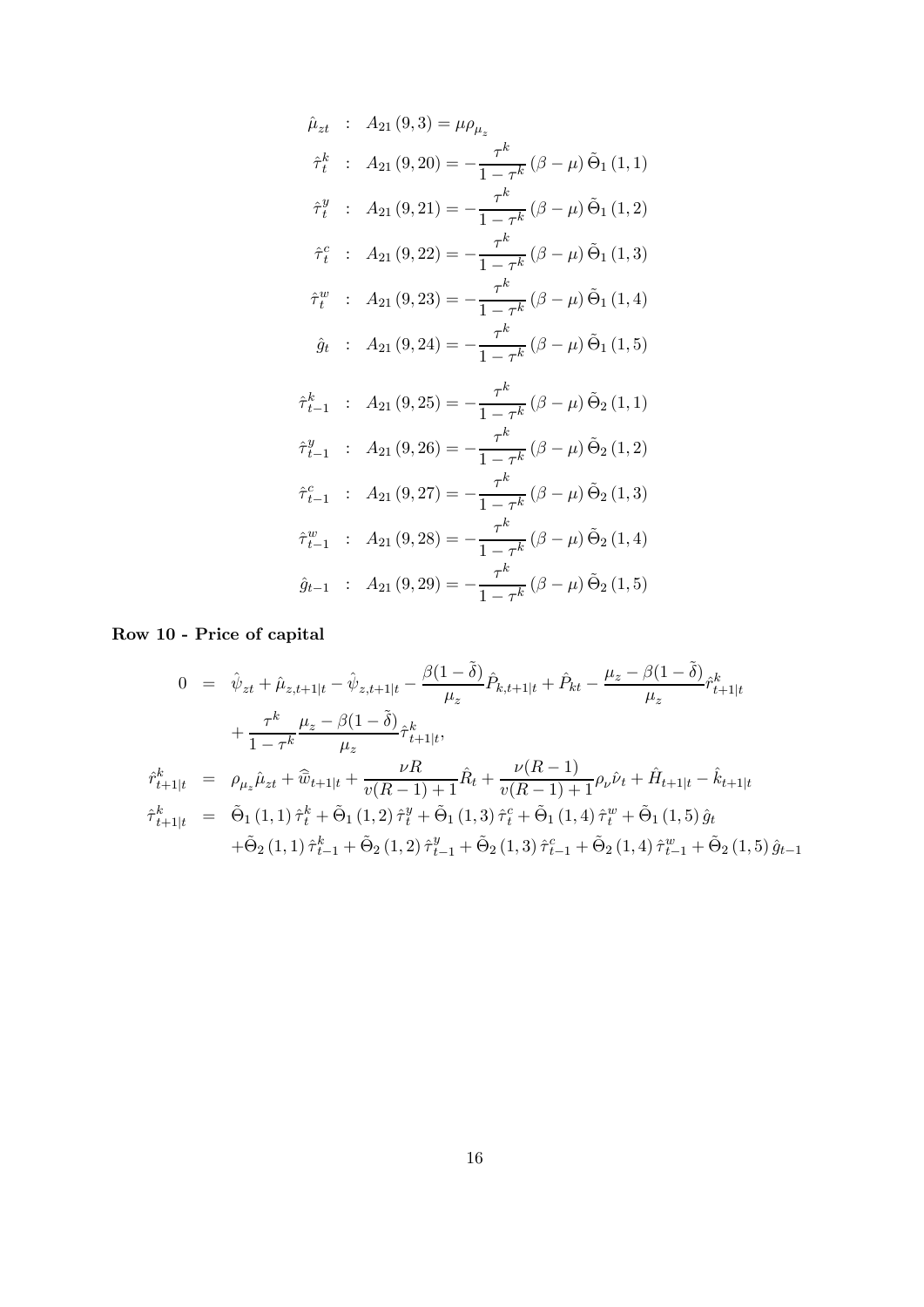$$
\hat{\psi}_{z,t+1|t} + \frac{\beta(1-\tilde{\delta})}{\mu_z} \hat{P}_{k,t+1|t} + \frac{\mu_z - \beta(1-\tilde{\delta})}{\mu_z} \hat{\bar{w}}_{t+1|t} + \frac{\mu_z - \beta(1-\tilde{\delta})}{\mu_z} \hat{H}_{t+1|t}
$$
\n
$$
-\frac{\mu_z - \beta(1-\tilde{\delta})}{\mu_z} \hat{k}_{t+1|t}
$$
\n
$$
= \hat{\psi}_{zt} + \left[\rho_{\mu_z} - \frac{\mu_z - \beta(1-\tilde{\delta})}{\mu_z} \rho_{\mu_z}\right] \hat{\mu}_{zt} + \hat{P}_{kt} - \frac{\mu_z - \beta(1-\tilde{\delta})}{\mu_z} \frac{\nu R}{v(R-1) + 1} \hat{R}_t
$$
\n
$$
-\frac{\mu_z - \beta(1-\tilde{\delta})}{\mu_z} \frac{\nu (R-1)}{v(R-1) + 1} \rho_{\nu} \hat{\nu}_t
$$
\n
$$
\frac{\tau^k}{1-\tau^k} \frac{\mu_z - \beta(1-\tilde{\delta})}{\mu_z} \hat{\Theta}_1(1,1) \hat{\tau}_t^k + \frac{\tau^k}{1-\tau^k} \frac{\mu_z - \beta(1-\tilde{\delta})}{\mu_z} \hat{\Theta}_1(1,2) \hat{\tau}_t^y + \frac{\tau^k}{1-\tau^k} \frac{\mu_z - \beta(1-\tilde{\delta})}{\mu_z} \hat{\Theta}_1(1,3) \hat{\tau}_t^c + \frac{\tau^k}{1-\tau^k} \frac{\mu_z - \beta(1-\tilde{\delta})}{\mu_z} \hat{\Theta}_1(1,4) \hat{\tau}_t^w + \frac{\tau^k}{1-\tau^k} \frac{\mu_z - \beta(1-\tilde{\delta})}{\mu_z} \hat{\Theta}_2(1,1) \hat{\tau}_{t-1}^k + \frac{\tau^k}{1-\tau^k} \frac{\mu_z - \beta(1-\tilde{\delta})}{\mu_z} \hat{\Theta}_2(1,3) \hat{\tau}_{t-1}^c + \frac{\tau^k}{1-\tau^k} \frac{\mu_z - \beta(1-\tilde{\delta})}{\mu_z} \hat{\Theta}_2(1,4) \hat{\tau}_{t-1}^w + \frac{\tau^k}{1-\tau^k} \frac{\mu_z - \beta(1-\tilde{\delta})}{\mu_z} \
$$

$$
\widehat{w}_{t+1|t} : H(10,6) = \frac{\mu_z - \beta(1 - \tilde{\delta})}{\mu_z}
$$
\n
$$
\widehat{\psi}_{z,t+1|t} : H(10,9) = 1
$$
\n
$$
\widehat{P}_{k,t+1|t} : H(10,10) = \frac{\beta(1 - \tilde{\delta})}{\mu_z}
$$
\n
$$
\widehat{H}_{t+1|t} : H(10,12) = \frac{\mu_z - \beta(1 - \tilde{\delta})}{\mu_z}
$$
\n
$$
\widehat{u}_{t+1|t} : H(10,13) = -\frac{\mu_z - \beta(1 - \tilde{\delta})}{\mu_z}
$$
\n
$$
\widehat{\psi}_{zt} : A_{22}(10,9) = 1
$$
\n
$$
\widehat{\psi}_{zt} : A_{22}(10,10) = 1
$$
\n
$$
\widehat{P}_{kt} : A_{22}(10,10) = 1
$$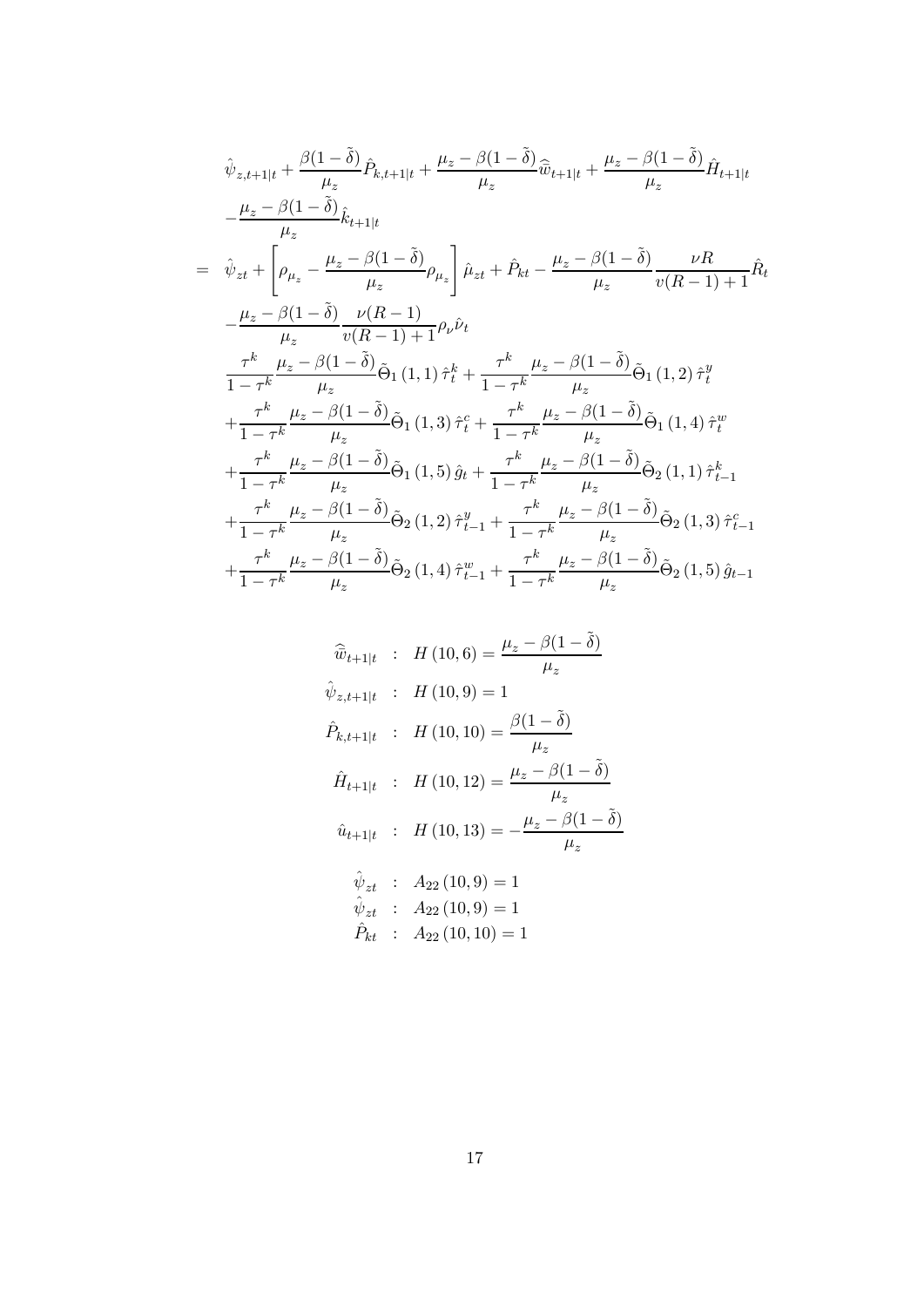$$
\hat{R}_t : B_2(10,1) = -\frac{\mu_z - \beta(1-\tilde{\delta})}{\mu_z} \frac{\nu R}{v(R-1)+1}
$$
\n
$$
\hat{\mu}_{zt} : A_{21}(10,3) = \rho_{\mu_z} - \frac{\mu_z - \beta(1-\tilde{\delta})}{\mu_z} \rho_{\mu_z}
$$
\n
$$
\hat{\nu}_t : A_{21}(10,5) = -\frac{\mu_z - \beta(1-\tilde{\delta})}{\mu_z} \frac{\nu(R-1)}{v(R-1)+1} \rho_{\nu_z}
$$
\n
$$
\hat{\tau}_t^k : A_{21}(10,20) = \frac{\tau^k}{1-\tau^k} \frac{\mu_z - \beta(1-\tilde{\delta})}{\mu_z} \tilde{\Theta}_1(1,1)
$$
\n
$$
\hat{\tau}_t^y : A_{21}(10,21) = \frac{\tau^k}{1-\tau^k} \frac{\mu_z - \beta(1-\tilde{\delta})}{\mu_z} \tilde{\Theta}_1(1,2)
$$
\n
$$
\hat{\tau}_t^c : A_{21}(10,22) = \frac{\tau^k}{1-\tau^k} \frac{\mu_z - \beta(1-\tilde{\delta})}{\mu_z} \tilde{\Theta}_1(1,3)
$$
\n
$$
\hat{\tau}_t^w : A_{21}(10,23) = \frac{\tau^k}{1-\tau^k} \frac{\mu_z - \beta(1-\tilde{\delta})}{\mu_z} \tilde{\Theta}_1(1,4)
$$
\n
$$
\hat{g}_t : A_{21}(10,24) = \frac{\tau^k}{1-\tau^k} \frac{\mu_z - \beta(1-\tilde{\delta})}{\mu_z} \tilde{\Theta}_1(1,5)
$$
\n
$$
\hat{\tau}_{t-1}^k : A_{21}(10,25) = \frac{\tau^k}{1-\tau^k} \frac{\mu_z - \beta(1-\tilde{\delta})}{\mu_z} \tilde{\Theta}_2(1,1)
$$
\n
$$
\hat{\tau}_{t-1}^y : A_{21}(10,26) = \frac{\tau^k}{1-\tau^k} \frac{\mu_z - \beta(1-\tilde{\delta})}{\mu_z} \tilde{\Theta}_2(1,3)
$$
\n
$$
\hat{\tau}_{t-1}^v : A_{21}(10,27) = \frac{\tau^k}{1-\tau^k}
$$

Row 11 - Change in nominal exchange rate (UIP)

$$
(1 - \tilde{\phi}_s) \mathbf{E}_t \Delta \hat{S}_{t+1} = \tilde{\phi}_s \Delta \hat{S}_t + (\hat{R}_t - \hat{R}_t^*) + \tilde{\phi}_a \hat{a}_t - \hat{\tilde{\phi}}_t
$$
  

$$
\Delta \hat{S}_{t+1} : H (11, 11) = (1 - \tilde{\phi}_s)
$$
  

$$
\Delta \hat{S}_t : A_{22} (11, 11) = \tilde{\phi}_s
$$
  

$$
\hat{a}_t : A_{22} (11, 16) = \tilde{\phi}_a
$$
  

$$
\hat{R}_t : B_2 (11, 1) = 1
$$
  

$$
\hat{\tilde{\phi}}_t : A_{21} (11, 12) = -1
$$
  

$$
\hat{R}_t^* : A_{21} (11, 32) = -1
$$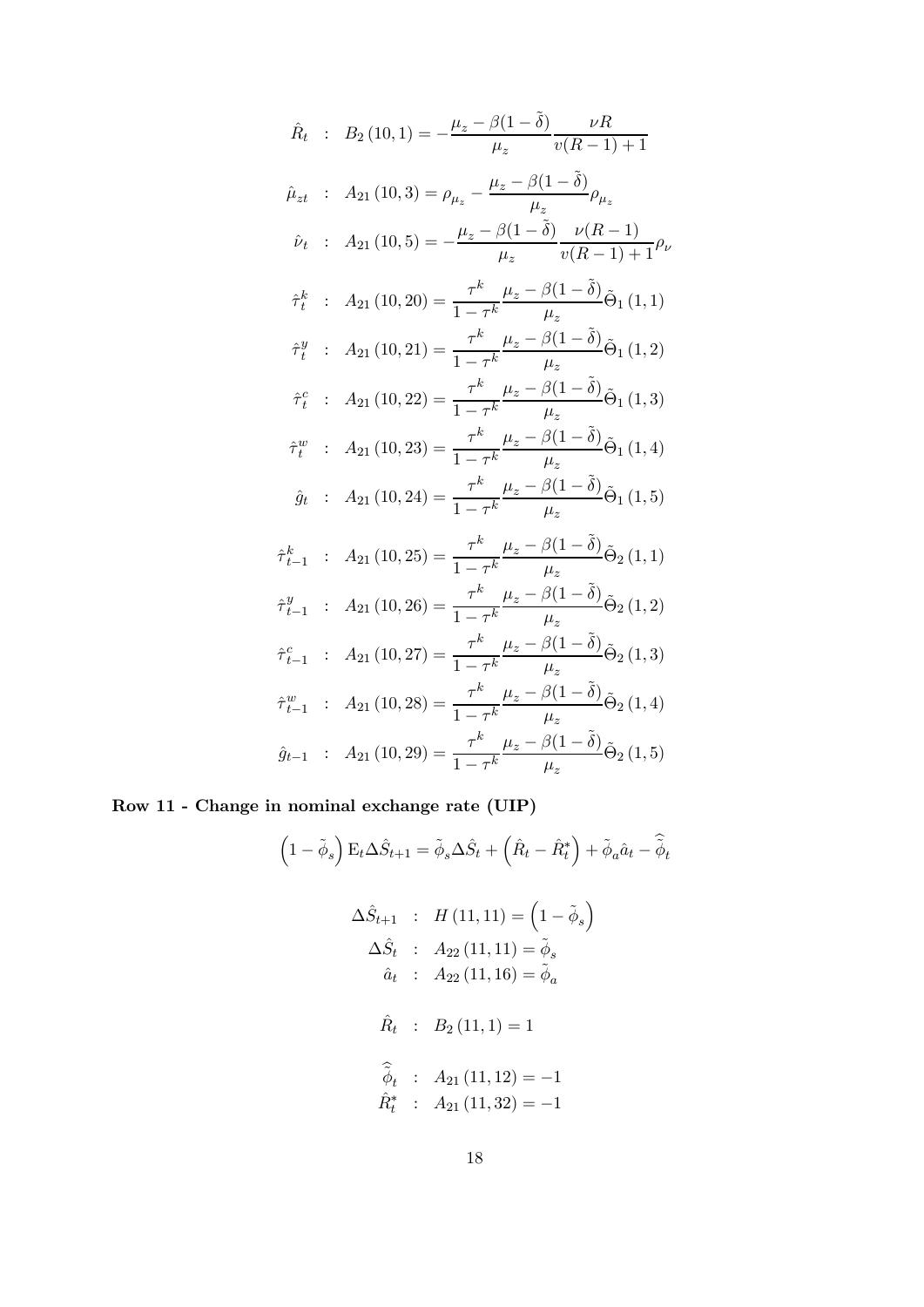Row 12 - Hours worked (aggregate resource constraint)

$$
(1 - \omega_c) \left(\gamma^{cd}\right)^{n_c} \frac{c}{y} \left(\hat{c}_t + \eta_c \hat{\gamma}_t^{cd}\right) + (1 - \omega_i) \left(\gamma^{id}\right)^{n_i} \frac{i}{y} \left(\hat{i}_t + \eta_t \hat{\gamma}_t^{id}\right) + \frac{g}{y} \hat{g}_t + \frac{y^4}{y} \left(\hat{g}_t^2 - \eta_f \hat{\gamma}_t^{a*} + \hat{z}_t^2\right)
$$
\n
$$
= \lambda_d \left[\hat{\epsilon}_t + \alpha \left(\hat{k}_t - \hat{\mu}_{zt}\right) + (1 - \alpha) \hat{H}_t\right] - \left(1 - \tau^k\right) r^k \frac{k}{y} \frac{1}{\mu_z} \left(\hat{k}_t - \hat{\hat{k}}_t\right)
$$
\n
$$
0 = (1 - \omega_c) \left(\gamma^{cd}\right)^{n_c} \frac{c}{y} \left(\hat{c}_t + \eta_c \hat{\gamma}_t^{cd}\right) + (1 - \omega_i) \left(\gamma^{id}\right)^{n_c} \frac{i}{y} \left(\hat{i}_t + \eta_c \hat{\gamma}_t^{id}\right) + \frac{g}{y} \hat{g}_t + \frac{y^4}{y} \left(\hat{g}_t^4 - \eta_f \hat{\gamma}_t^{a*} + \hat{\hat{z}}_t^4\right)
$$
\n
$$
- \lambda_d \left[\hat{\epsilon}_t + \alpha \left(\hat{k}_t - \hat{\mu}_{zt}\right) + (1 - \alpha) \hat{H}_t\right] + \left(1 - \tau^k\right) r^k \frac{k}{y} \frac{1}{\mu_z} \left(\hat{k}_t - \hat{\hat{k}}_t\right)
$$
\n
$$
\hat{\gamma}_t^{cd} = -\omega_c \left(\gamma^{cmc} - (1 - \omega_c) \gamma_{\text{pred}}\right)
$$
\n
$$
0 = (1 - \omega_c) \left(\gamma^{cd}\right)^{n_c} \frac{c}{y} \hat{q}_t + (1 - \omega_c) \left(\gamma^{cd}\right)^{n_c} \frac{c}{y} \eta_{\text{pred}} - (1 - \eta_c) \gamma_{\text{pred}}^{cnd}
$$
\n
$$
+ (1 - \omega_i) \left(\gamma^{cd}\right)^{n_c} \frac{\hat{g}_t}{y} \frac{c}{y} + (1 - \omega_c) \left(\gamma^{cd}\right)^
$$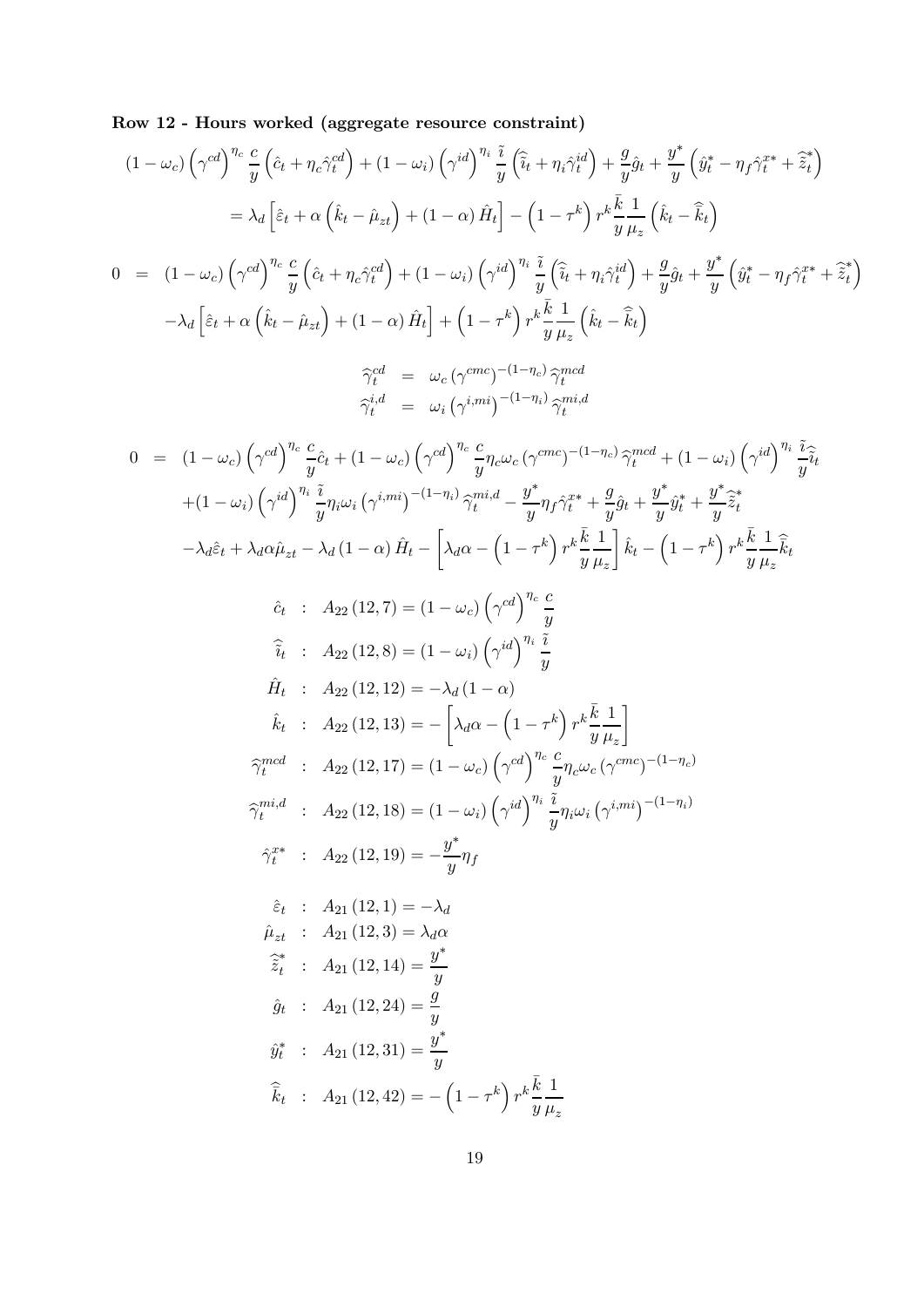Row 13 - Capital-services flow

$$
\hat{u}_t = \frac{1}{\sigma_a} \hat{r}_t^k - \frac{1}{\sigma_a} \frac{\tau^k}{(1 - \tau^k)} \hat{r}_t^k,
$$
\n
$$
\hat{u}_t = \hat{k}_t - \hat{\hat{k}}_t,
$$
\n
$$
\hat{r}_t^k = \hat{\mu}_{zt} + \hat{w}_t + \hat{R}_t^f + \hat{H}_t - \hat{k}_t.
$$
\n
$$
0 = -(1 + \sigma_a) \hat{k}_t + \sigma_a \hat{k}_t + \hat{\mu}_{zt} + \hat{w}_t + \hat{R}_t^f + \hat{H}_t - \frac{\tau^k}{(1 - \tau^k)} \hat{\tau}_t^k
$$
\n
$$
0 = -(1 + \sigma_a) \hat{k}_t + \sigma_a \hat{k}_t + \hat{H}_t + \frac{\nu R}{\nu (R - 1) + 1} \hat{R}_{t-1} + \hat{\mu}_{zt} + \frac{\nu (R - 1)}{\nu (R - 1) + 1} \hat{\nu}_t - \frac{\tau^k}{(1 - \tau^k)} \hat{\tau}_t^k
$$
\n
$$
\hat{\hat{w}}_t : A_{22} (13, 6) = 1
$$
\n
$$
\hat{H}_t : A_{22} (13, 12) = 1
$$
\n
$$
\hat{k}_t : A_{22} (13, 13) = -(1 + \sigma_a)
$$
\n
$$
\hat{\mu}_{zt} : A_{21} (13, 3) = 1
$$
\n
$$
\hat{\nu}_t : A_{21} (13, 5) = \frac{\nu (R - 1)}{\nu (R - 1) + 1}
$$
\n
$$
\hat{\tau}_t^k : A_{21} (13, 20) = -\frac{\tau^k}{(1 - \tau^k)}
$$
\n
$$
\hat{k}_t : A_{21} (13, 20) = \sigma_a
$$
\n
$$
\hat{R}_{t=1} : A_{21} (13, 44) = \frac{\nu R}{\nu (R - 1) + 1}
$$

Row 14 - Real money balances

$$
\hat{q}_t = \frac{1}{\sigma_q} \left[ \hat{\zeta}_t^q + \frac{\tau^k}{1 - \tau^k} \hat{\tau}_t^k - \hat{\psi}_{zt} - \frac{R}{R - 1} \hat{R}_{t-1} \right],
$$
  

$$
0 = -\sigma_q \hat{q}_t - \hat{\psi}_{zt} - \frac{R}{R - 1} \hat{R}_{t-1} + \hat{\zeta}_t^q + \frac{\tau^k}{1 - \tau^k} \hat{\tau}_t^k,
$$
  

$$
\hat{\psi}_{zt} \; : \; A_{22} (14, 9) = -1
$$
  

$$
\hat{q}_t \; : \; A_{22} (14, 14) = -\sigma_q
$$
  

$$
\hat{\zeta}_t^q \; : \; A_{21} (14, 8) = 1
$$
  

$$
\hat{\tau}_t^k \; : \; A_{21} (14, 20) = \frac{\tau^k}{1 - \tau^k}
$$
  

$$
\hat{R}_{t-1} \; : \; A_{21} (14, 44) = -\frac{R}{R - 1}
$$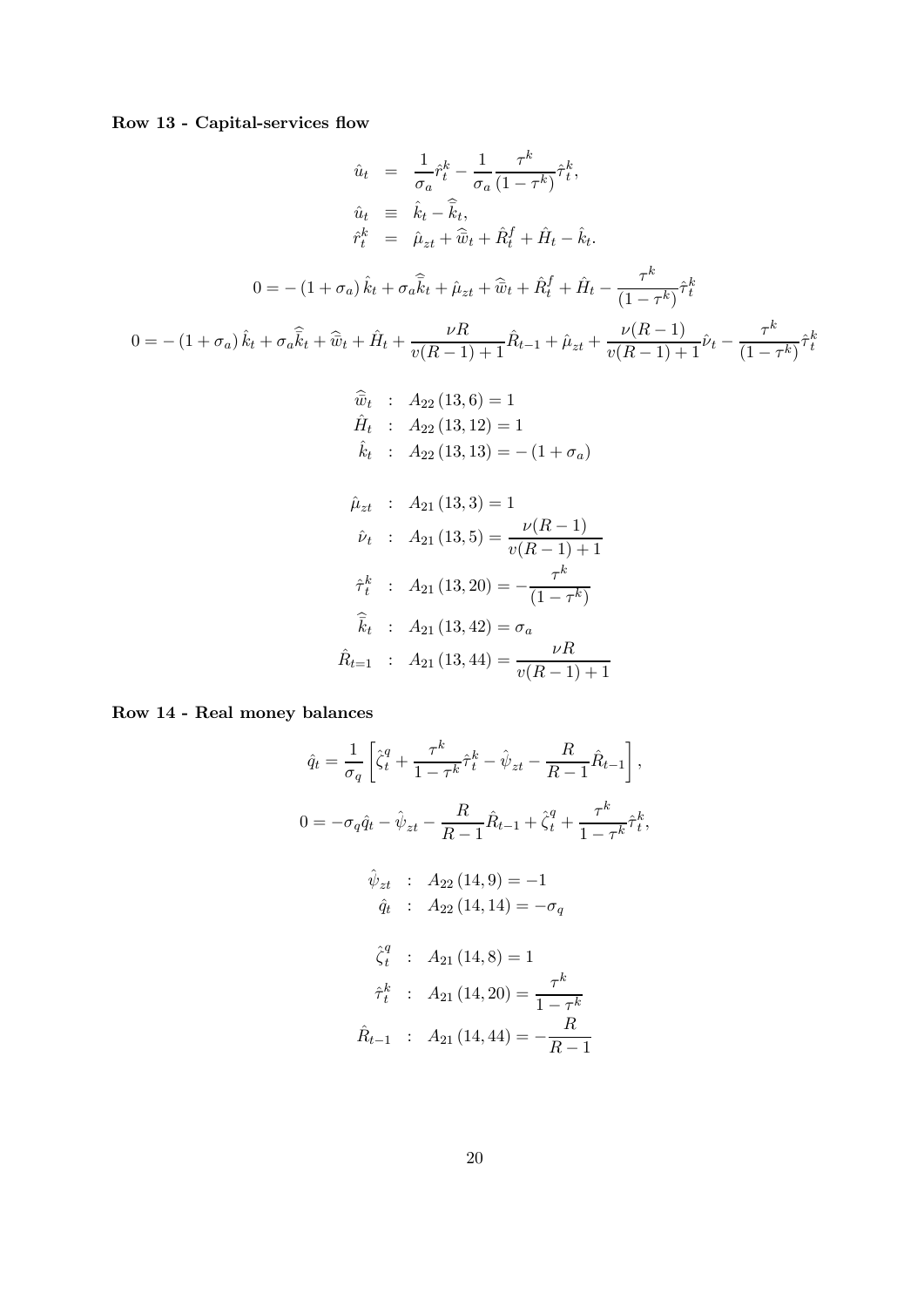### Row 15 - Loan market clearing

$$
\nu \bar{w} H \left( \hat{\nu}_t + \hat{\overline{w}}_t + \hat{H}_t \right) = \frac{\mu \bar{m}}{\pi^d \mu_z} \left( \hat{\mu}_t + \hat{\overline{m}}_t - \hat{\pi}_t^d - \hat{\mu}_{zt} \right) - q \hat{q}_t,
$$
  
\n
$$
0 = -\nu \bar{w} H \hat{\nu}_t - \nu \bar{w} H \hat{\overline{w}}_t - \nu \bar{w} H \hat{H}_t + \frac{\mu \bar{m}}{\pi^d \mu_z} \hat{\mu}_t + \frac{\mu \bar{m}}{\pi^d \mu_z} \hat{\overline{m}}_t - \frac{\mu \bar{m}}{\pi^d \mu_z} \hat{\pi}_t^d - \frac{\mu \bar{m}}{\pi^d \mu_z} \hat{\mu}_{zt} - q \hat{q}_t,
$$
  
\n
$$
\hat{\pi}_t^d : A_{22} (15, 1) = -\frac{\mu \bar{m}}{\pi^d \mu_z}
$$
  
\n
$$
\hat{\overline{w}}_t : A_{22} (15, 1) = -\nu \bar{w} H
$$
  
\n
$$
\hat{H}_t : A_{22} (15, 12) = -\nu \bar{w} H
$$
  
\n
$$
\hat{q}_t : A_{22} (15, 14) = -q
$$
  
\n
$$
\hat{\mu}_t : A_{22} (15, 15) = \frac{\mu \bar{m}}{\pi^d \mu_z}
$$
  
\n
$$
\hat{\nu}_t : A_{21} (15, 5) = -\nu \bar{w} H
$$

$$
\hat{\mu}_{zt} : A_{21} (15,3) = -\frac{\mu \bar{m}}{\pi^d \mu_z} \n\hat{\bar{m}}_t : A_{21} (15,43) = \frac{\mu \bar{m}}{\pi^d \mu_z}
$$

Row 16 - Net foreign assets

$$
\begin{aligned}\n\hat{a}_t &= -y^* \widehat{\text{mc}}_t^x - \eta_f y_t^* \hat{\gamma}_t^{x*} + y^* \hat{y}_t^* + y^* \widehat{\tilde{z}}_t^* + (c^m + \tilde{\imath}^m) \hat{\gamma}_t^f \\
-c^m \hat{c}_t + c^m \eta_c (1 - \omega_c) \left(\gamma^{cd}\right)^{-(1 - \eta_c)} \hat{\gamma}_t^{mcd} \\
-\tilde{\imath}^m \hat{\tilde{i}}_t + \tilde{\imath}^m \eta_i (1 - \omega_i) \left(\gamma^{id}\right)^{-(1 - \eta_i)} \hat{\gamma}_t^{mid} + \frac{R}{\pi \mu_z} \hat{a}_{t-1}, \\
\hat{\gamma}_t^f &= \widehat{\text{mc}}_t^x + \hat{\gamma}_t^{x,*}\n\end{aligned}
$$

$$
0 = -\hat{a}_t - \left[y^* - (c^m + \tilde{i}^m)\right] \widehat{\text{mc}}_t^x - \left[\eta_f y_t^* - (c^m + \tilde{i}^m)\right] \hat{\gamma}_t^{x,*} + y^* \hat{y}_t^* + y^* \hat{\tilde{z}}_t^*
$$

$$
-c^m \hat{c}_t + c^m \eta_c \left(1 - \omega_c\right) \left(\gamma^{cd}\right)^{-(1-\eta_c)} \hat{\gamma}_t^{mcd}
$$

$$
-\tilde{i}^m \hat{\tilde{i}}_t + \tilde{i}^m \eta_i \left(1 - \omega_i\right) \left(\gamma^{id}\right)^{-(1-\eta_i)} \hat{\gamma}_t^{mid} + \frac{R}{\pi \mu_z} \hat{a}_{t-1},
$$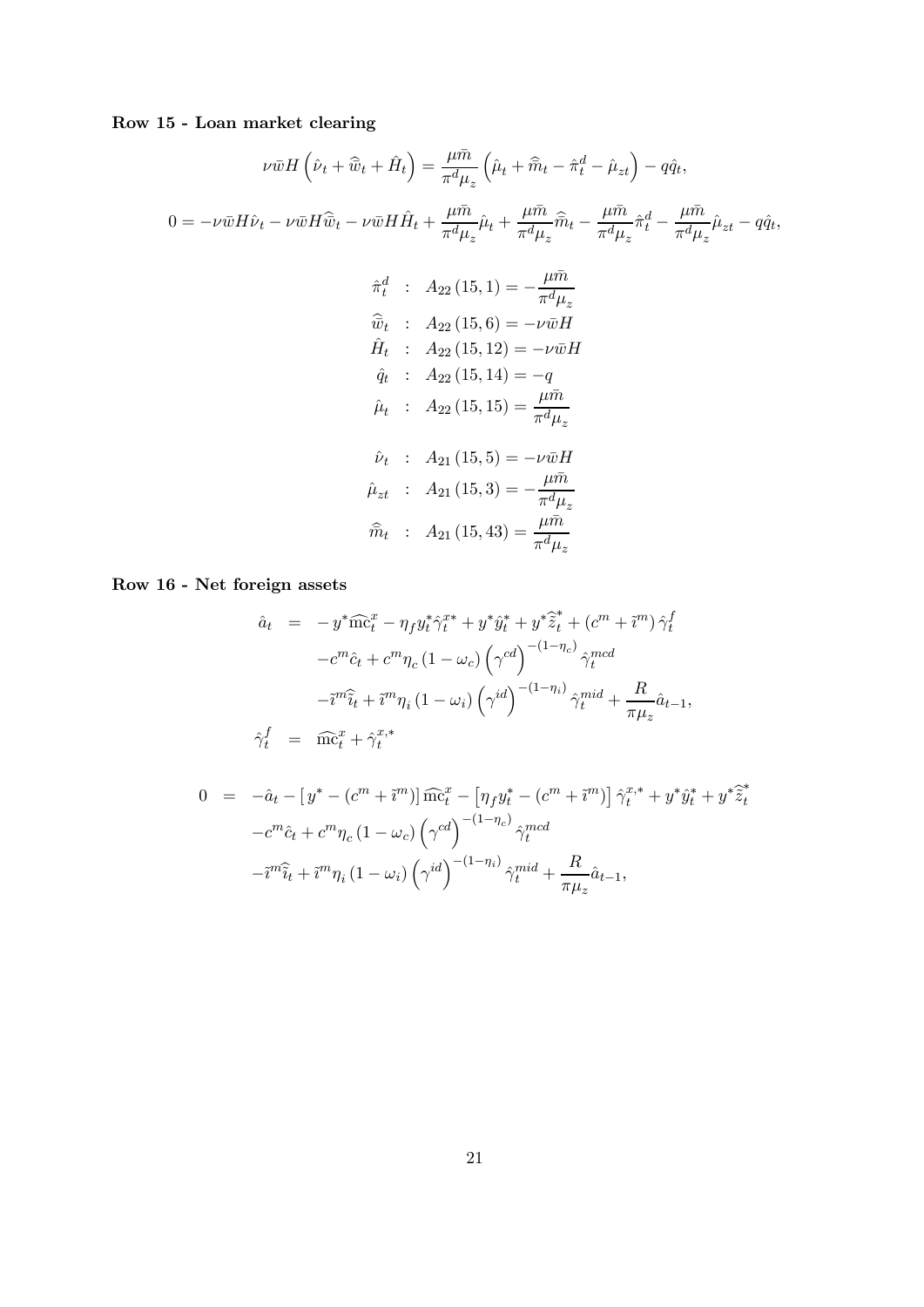$$
\hat{c}_t : A_{22} (16, 7) = -c^m
$$
\n
$$
\hat{i}_t : A_{22} (16, 8) = -\hat{i}^m
$$
\n
$$
\hat{a}_t : A_{22} (16, 16) = -1
$$
\n
$$
\hat{\gamma}_t^{med} : A_{22} (16, 17) = c^m \eta_c (1 - \omega_c) \left(\gamma^{cd}\right)^{-(1 - \eta_c)}
$$
\n
$$
\hat{\gamma}_t^{mid} : A_{22} (16, 18) = \hat{i}^m \eta_i (1 - \omega_i) \left(\gamma^{id}\right)^{-(1 - \eta_i)}
$$
\n
$$
\hat{\gamma}_t^{x*} : A_{22} (16, 19) = -\left[\eta_f y_t^* + (c^m + \hat{i}^m)\right]
$$
\n
$$
\widehat{\text{mc}}_t^x : A_{22} (16, 21) = -\left[y^* + (c^m + \hat{i}^m)\right]
$$
\n
$$
\widehat{\hat{z}}_t^* : A_{21} (16, 14) = y^*
$$
\n
$$
\hat{y}_t^* : A_{21} (16, 31) = y^*
$$
\n
$$
\hat{a}_{t-1} : A_{21} (16, 60) = \frac{R}{\pi \mu_z}
$$

### Row 17 - Relative price - imported cons vs. domestic

$$
0 = -\hat{\gamma}_t^{med} + \hat{\gamma}_{t-1}^{med} + \hat{\pi}_t^{mc} - \hat{\pi}_t^d
$$

$$
\hat{\pi}_t^d : A_{22} (17, 1) = -1
$$

$$
\hat{\pi}_t^{mc} : A_{22} (17, 2) = 1
$$

$$
\hat{\gamma}_t^{mcd} : A_{22} (17, 17) = -1
$$

$$
\hat{\gamma}_{t-1}^{mcd} : A_{21} (17, 61) = 1
$$

### Row 18 - Relative price - imported investment vs. domestic

$$
0 = -\hat{\gamma}_t^{mid} + \hat{\gamma}_{t-1}^{mid} + \hat{\pi}_t^{mi} - \hat{\pi}_t^d
$$

$$
\hat{\pi}_t^d : A_{22} (18, 1) = -1
$$

$$
\hat{\pi}_t^{mi} : A_{22} (18, 3) = 1
$$

$$
\hat{\gamma}_t^{mid} : A_{22} (18, 18) = -1
$$

$$
\hat{\gamma}_{t-1}^{mid} : A_{21} (18, 62) = 1
$$

### Row 19 - Relative price - export vs. foreign

$$
\begin{aligned}\n\hat{\pi}_t^x & \; : \; A_{22} \left( 19, 5 \right) = 1 \\
\hat{\gamma}_t^{x*} & \; : \; A_{22} \left( 19, 19 \right) = -1 \\
\hat{\pi}_t^* & \; : \; A_{21} \left( 19, 30 \right) = -1 \\
\hat{\gamma}_{t-1}^{x*} & \; : \; A_{21} \left( 19, 63 \right) = 1\n\end{aligned}
$$

 $0 = -\hat{\gamma}_t^{x*} + \hat{\gamma}_{t-1}^{x*} + \hat{\pi}_t^x - \hat{\pi}_t^*$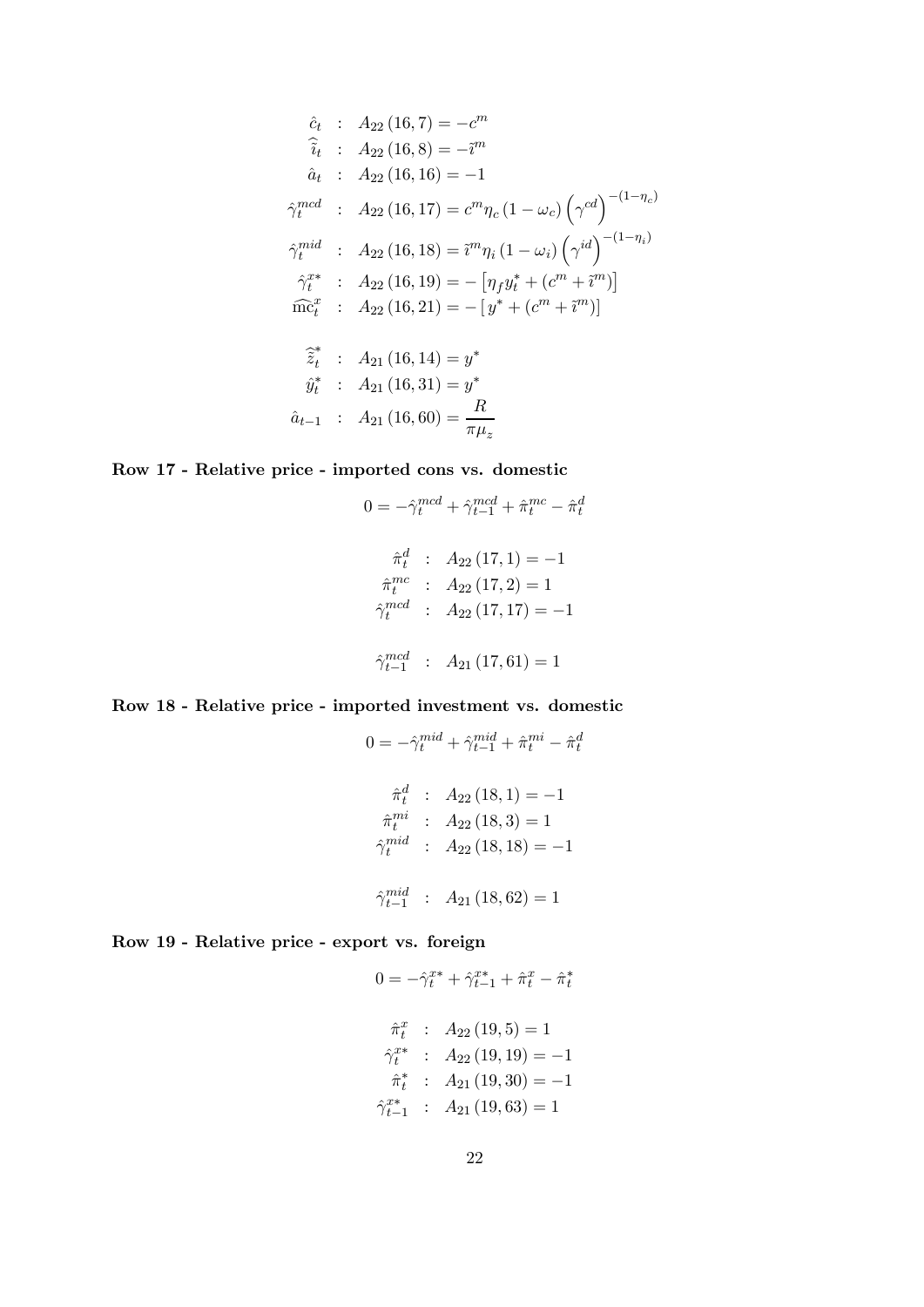### Row 20 - Real exchange rate

$$
\begin{array}{rcl}\n\widehat{\tilde{x}}_t &=& -\omega_c (\gamma^{cmc})^{-(1-\eta_c)} \widehat{\gamma}_t^{mcd} - \widehat{\gamma}_t^{x,*} - \widehat{\mathbf{m}}_t^{x} \\
0 &=& -\widehat{\tilde{x}}_t - \omega_c (\gamma^{cmc})^{-(1-\eta_c)} \widehat{\gamma}_t^{mcd} - \widehat{\gamma}_t^{x,*} - \widehat{\mathbf{m}}_t^{x}\n\end{array}
$$

$$
\begin{array}{rcl}\n\widehat{\text{mc}}_t^x &=& \widehat{\text{mc}}_{t-1}^x + \widehat{\pi}_t^d - \widehat{\pi}_t^x - \Delta \widehat{S}_t \\
\widehat{\gamma}_t^{x*} &=& \widehat{\gamma}_{t-1}^{x*} + \widehat{\pi}_t^x - \widehat{\pi}_t^* \\
\widehat{\gamma}_t^{mcd} &=& \widehat{\gamma}_{t-1}^{mcd} + \widehat{\pi}_t^{mc} - \widehat{\pi}_t^d\n\end{array}
$$

$$
\hat{\gamma}_t^{med} : A_{22} (20, 17) = -\omega_c (\gamma^{cmc})^{-(1-\eta_c)}
$$
  

$$
\hat{\gamma}_t^{x,*} : A_{22} (20, 19) = -1
$$
  

$$
\hat{\tilde{x}}_t : A_{22} (20, 20) = -1
$$
  

$$
\widehat{\text{mc}}_t^x : A_{22} (20, 21) = -1
$$

### Row 21 - Marginal cost export

$$
0 = -\widehat{\text{mc}}_t^x + \widehat{\text{mc}}_{t-1}^x + \widehat{\pi}_t^d - \widehat{\pi}_t^x - \Delta \widehat{S}_t
$$

$$
\widehat{\pi}_t^d : A_{22}(21, 1) = 1
$$

$$
\widehat{\pi}_t^x : A_{22}(21, 5) = -1
$$

$$
\Delta \widehat{S}_t : A_{22}(21, 11) = -1
$$

$$
\widehat{\text{mc}}_t^x : A_{22}(21, 21) = -1
$$

$$
\widehat{\text{mc}}_{t-1}^x : A_{21}(21, 65) = 1
$$

**Row 22 - Physical capital stock** (note that  $\hat{k}_{t+1}$  is predetermined variable no. 42 in period  $t+1$  and forward-looking variable no. 22 in period t):

$$
0 = -\hat{k}_{t+1} + (1 - \tilde{\delta}) \frac{1}{\mu_z} \hat{k}_t - (1 - \tilde{\delta}) \frac{1}{\mu_z} \hat{\mu}_{zt} + \left[ 1 - (1 - \tilde{\delta}) \frac{1}{\mu_z} \right] \hat{\Upsilon}_t + \left[ 1 - (1 - \tilde{\delta}) \frac{1}{\mu_z} \right] \hat{i}_t,
$$
  
\n
$$
\hat{k}_{t+1} : A_{22}(22, 22) = -1,
$$
  
\n
$$
\hat{k}_t : A_{21}(22, 42) = (1 - \tilde{\delta}) \frac{1}{\mu_z},
$$
  
\n
$$
\hat{\mu}_{zt} : A_{21}(22, 3) = -(1 - \tilde{\delta}) \frac{1}{\mu_z},
$$
  
\n
$$
\hat{\Upsilon}_t : \left[ A_{21}(22, 13) = 1 - (1 - \tilde{\delta}) \frac{1}{\mu_z} \right],
$$
  
\n
$$
\hat{\Upsilon}_t : A_{21}(22, 13) = \tilde{S}'' \mu_z^2 (1 + \beta) \left( 1 - (1 - \tilde{\delta}) \frac{1}{\mu_z} \right) \quad \text{(rescaled shock!)}
$$
  
\n
$$
\hat{i}_t : A_{22}(22, 8) = 1 - (1 - \tilde{\delta}) \frac{1}{\mu_z}.
$$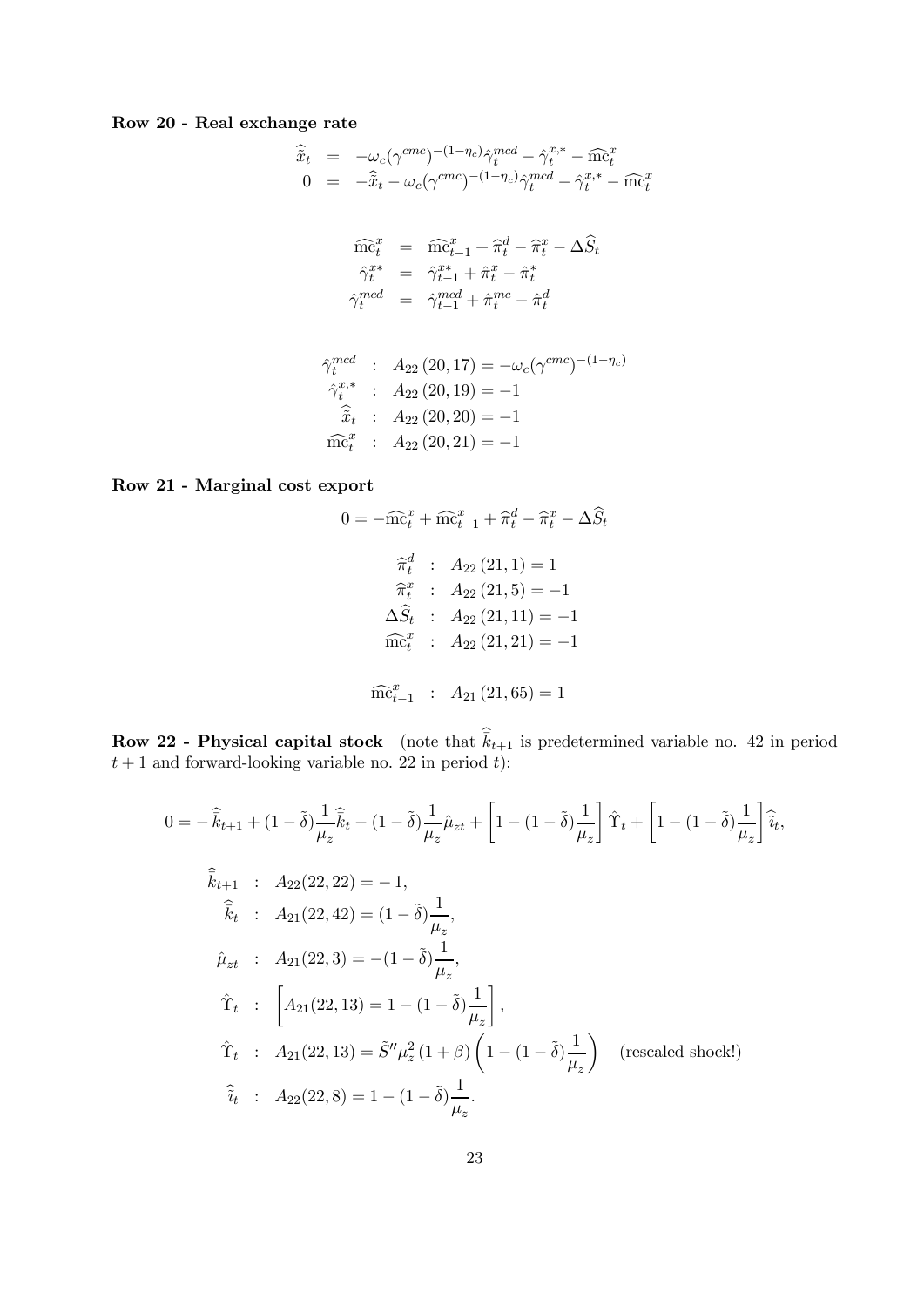**Row 23 - Financial assets** (note that  $\hat{m}_{t+1}$  is predetermined variable no. 43 in period  $t+1$  and forward-looking variable no. 23 in period  $t$ )

$$
0 = -\hat{m}_{t+1} + \hat{\mu}_t - \hat{\mu}_{zt} - \hat{\pi}_t^d + \hat{m}_t
$$
  
\n
$$
\hat{m}_{t+1} : A_{22}(23, 23) = -1
$$
  
\n
$$
\hat{\mu}_{zt} : A_{21}(23, 3) = -1
$$
  
\n
$$
\hat{m}_t : A_{21}(23, 43) = 1
$$
  
\n
$$
\hat{\pi}_t^d : A_{22}(23, 1) = -1
$$
  
\n
$$
\hat{\mu}_t : A_{22}(23, 15) = 1
$$

#### 1.3. Specifying D

We also specify the target variables, for convenience including some variables of interest which may have zero weight in the loss function. They are the quarterly and four-quarterly CPI inflation gaps relative to steady-state inflation, which equals the official inflation target; the output gap relative to steady-state output (we may also use the gap relative to potential output, meaning the flexprice and flexwage output level); the quarterly interest rate; the quarterly interest-rate differential; and the real exchange rate. The inflation and interest rates are all measured at an annual rate. Then the vector of target variables,  $Y_t$ , and the corresponding matrix  $D$  satisfy

$$
Y_t \equiv [4\hat{\pi}_t^{cpi}, \overline{\hat{\pi}}_t^{cpi}, \hat{y}_t, 4\hat{R}_t, 4(\hat{R}_t - \hat{R}_{t-1}), \hat{\tilde{x}}_t]' \equiv D \begin{bmatrix} X_t \\ x_t \\ i_t \end{bmatrix},
$$

where

$$
\overline{\hat{\pi}}_t^{cpi} = \hat{\pi}_t^{cpi} + \hat{\pi}_{t-1}^{cpi} + \hat{\pi}_{t-2}^{cpi} + \hat{\pi}_{t-3}^{cpi}.
$$

Quarterly CPI inflation gap:

$$
4\hat{\pi}_t^{cpi} = 4[(1 - \omega_c)(\gamma^{cd})^{-(1 - \eta_c)}\hat{\pi}_t^d + \omega_c(\gamma^{cmc})^{-(1 - \eta_c)}\hat{\pi}_t^{mc}],
$$
\n(1.4)

$$
\begin{aligned}\n\widehat{\pi}_t^d & : D(1, n_X + 1) = 4(1 - \omega_c)(\gamma^{cd})^{-(1 - \eta_c)}, \\
\widehat{\pi}_t^{mc} & : D(1, n_X + 2) = 4\omega_c(\gamma^{cmc})^{-(1 - \eta_c)}.\n\end{aligned}
$$

Four-quarter CPI inflation gap:

 $\hat{\pi}$ 

 $\widehat{\pi}$ 

 $\widehat{\pi}$ 

 $\widehat{\pi}$ 

$$
\overline{\pi}_{t}^{cpi} = \hat{\pi}_{t}^{cpi} + \hat{\pi}_{t-1}^{cpi} + \hat{\pi}_{t-2}^{cpi} + \hat{\pi}_{t-3}^{cpi}.
$$
\n
$$
\hat{\pi}_{t}^{d} : D(2, n_{X} + 1) = (1 - \omega_{c})(\gamma^{cd})^{-(1 - \eta_{c})},
$$
\n
$$
\hat{\pi}_{t-1}^{d} : D(2, 45) = (1 - \omega_{c})(\gamma^{cd})^{-(1 - \eta_{c})},
$$
\n
$$
\hat{\pi}_{t-2}^{d} : D(2, 68) = (1 - \omega_{c})(\gamma^{cd})^{-(1 - \eta_{c})},
$$
\n
$$
\hat{\pi}_{t-3}^{d} : D(2, 70) = (1 - \omega_{c})(\gamma^{cd})^{-(1 - \eta_{c})},
$$
\n
$$
\hat{\pi}_{t}^{mc} : D(2, n_{X} + 2) = \omega_{c}(\gamma^{cmc})^{-(1 - \eta_{c})},
$$
\n
$$
\hat{\pi}_{t-1}^{mc} : D(2, 46) = \omega_{c}(\gamma^{cmc})^{-(1 - \eta_{c})},
$$
\n
$$
\hat{\pi}_{t-2}^{mc} : D(2, 69) = \omega_{c}(\gamma^{cmc})^{-(1 - \eta_{c})},
$$
\n
$$
\hat{\pi}_{t-3}^{mc} : D(2, 71) = \omega_{c}(\gamma^{cmc})^{-(1 - \eta_{c})}.
$$
\n(1.5)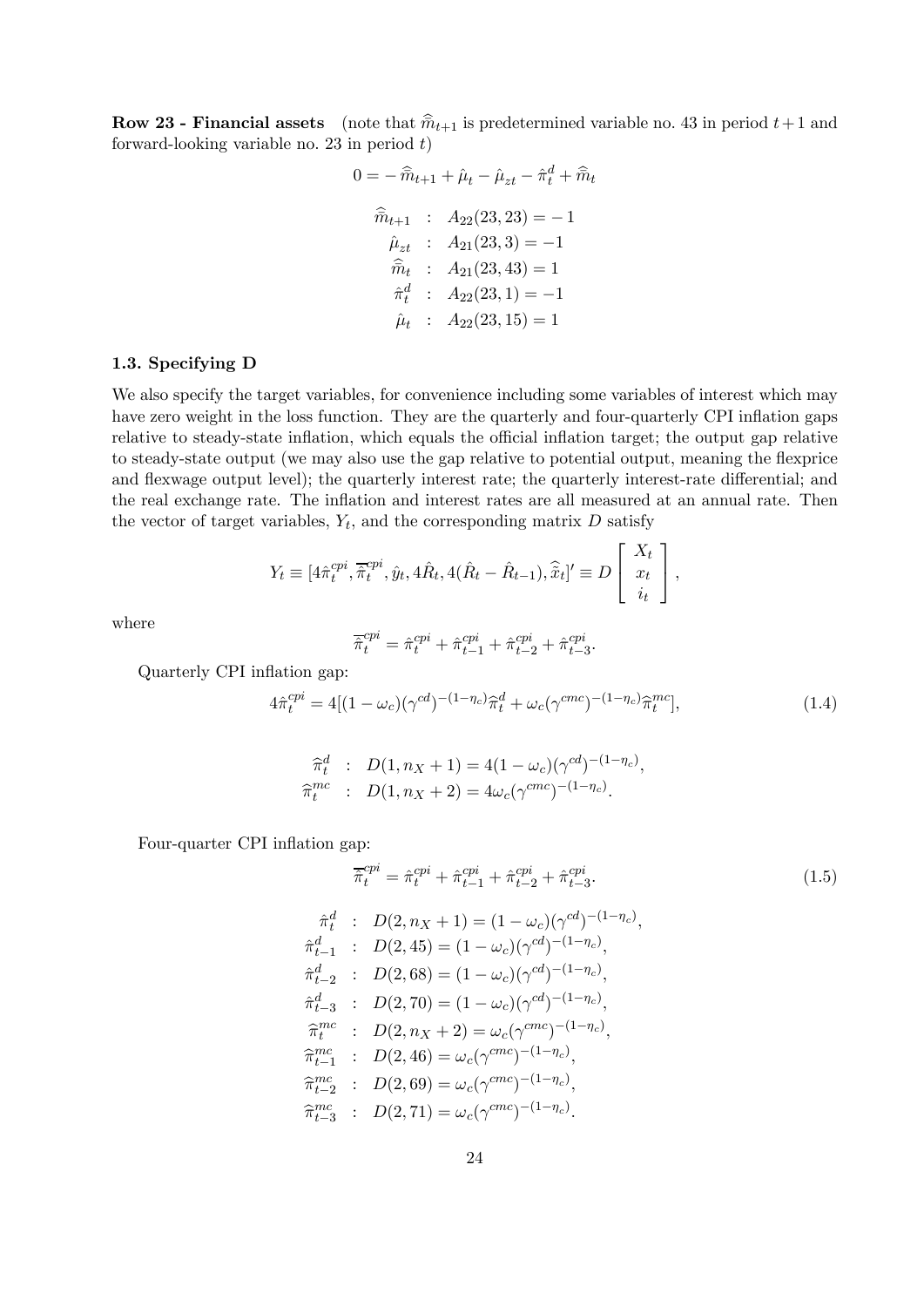Alternatively, we could incorporate the exogenous time-varying inflation target in the inflation  $gap, 1$  $\mathbf{\overline{1}}$ 

$$
Y_t \equiv [4(\hat{\pi}_t^{cpi} - \hat{\overline{\pi}}_t^c), \overline{\hat{\pi}}_t^{cpi} - 4\hat{\overline{\pi}}_t^c, \hat{y}_t, 4\hat{R}_t, 4(\hat{R}_t - \hat{R}_{t-1}), \hat{\overline{x}}_t]' \equiv D \begin{bmatrix} X_t \\ x_t \\ i_t \end{bmatrix},
$$

in which case

$$
\begin{aligned}\n\widehat{\overline{\pi}}_t^c &\; : &\; D(1,18) = -4, \\
\widehat{\overline{\pi}}_t^c &\; : &\; D(2,18) = -4.\n\end{aligned}
$$

Output gap,

$$
\hat{y}_t : D(3, n_X + 4) = 1.
$$

Interest rate,

$$
\hat{R}_t : D(4, n_X + n_x + n_i) = 4.
$$

Interest-rate differential,

$$
\hat{R}_t : D(5, n_X + n_x + n_i) = 4, \n\hat{R}_{t-1} : D(5, 44) = -4.
$$

Real exchange rate,

$$
\tilde{x}_t: D(6, n_X + 20) = 1.
$$

## 1.4. Defining  $f_X$  and  $f_x$  - Interest rate rule

$$
i_t = f_X \breve{X}_t + f_x \breve{x}_t
$$

$$
\hat{R}_t = \rho_R \hat{R}_{t-1} + (1 - \rho_R) \left[ \hat{\overline{\pi}}_t^c + r_\pi \left( \hat{\pi}_{t-1}^c - \hat{\overline{\pi}}_t^c \right) + r_y \hat{y}_{t-1} + r_x \hat{\overline{x}}_{t-1} \right] \n+ r_{\Delta \pi} \left( \hat{\pi}_t^c - \hat{\pi}_{t-1}^c \right) + r_{\Delta y} \left( \hat{y}_t - \hat{y}_{t-1} \right) + \varepsilon_{Rt}
$$

$$
\hat{R}_t = \rho_R \hat{R}_{t-1} + (1 - \rho_R) \hat{\pi}_t^c + (1 - \rho_R) r_{\pi} \hat{\pi}_{t-1}^c - (1 - \rho_R) r_{\pi} \hat{\pi}_t^c \n+ (1 - \rho_R) r_y \hat{y}_{t-1} + (1 - \rho_R) r_x \hat{\tilde{x}}_{t-1} + r_{\Delta \pi} \hat{\pi}_t^c - r_{\Delta \pi} \hat{\pi}_{t-1}^c + r_{\Delta y} \hat{y}_t - r_{\Delta y} \hat{y}_{t-1} + \varepsilon_{Rt} \n= \rho_R \hat{R}_{t-1} + (1 - \rho_R) [1 - r_{\pi}] \hat{\pi}_t^c + r_{\Delta \pi} (1 - \omega_c) (\gamma^{cd})^{-(1 - \eta_c)} \hat{\pi}_t^d \n+ r_{\Delta \pi} (\omega_c) (\gamma^{cmc})^{-(1 - \eta_c)} \hat{\pi}_t^{mc} \n+ [(1 - \rho_R) r_{\pi} - r_{\Delta \pi}] (1 - \omega_c) (\gamma^{cd})^{-(1 - \eta_c)} \hat{\pi}_{t-1}^d \n+ (1 - \rho_R) r_{\pi} - r_{\Delta \pi}] \omega_c (\gamma^{cmc})^{-(1 - \eta_c)} \hat{\pi}_{t-1}^{mc} \n+ r_{\Delta y} \hat{y}_t + [(1 - \rho_R) r_y - r_{\Delta y}] \hat{y}_{t-1} + (1 - \rho_R) r_x \hat{\tilde{x}}_{t-1} + \varepsilon_{Rt}
$$

<sup>1</sup> Note that one could alternative replace  $4\hat{\overline{\pi}}_t^c$  by  $\hat{\overline{\pi}}_t^c + \hat{\overline{\pi}}_{t-1}^c + \hat{\overline{\pi}}_{t-2}^c + \hat{\overline{\pi}}_{t-3}^c$  and consider the latter the time-varying four-quarter inflation target.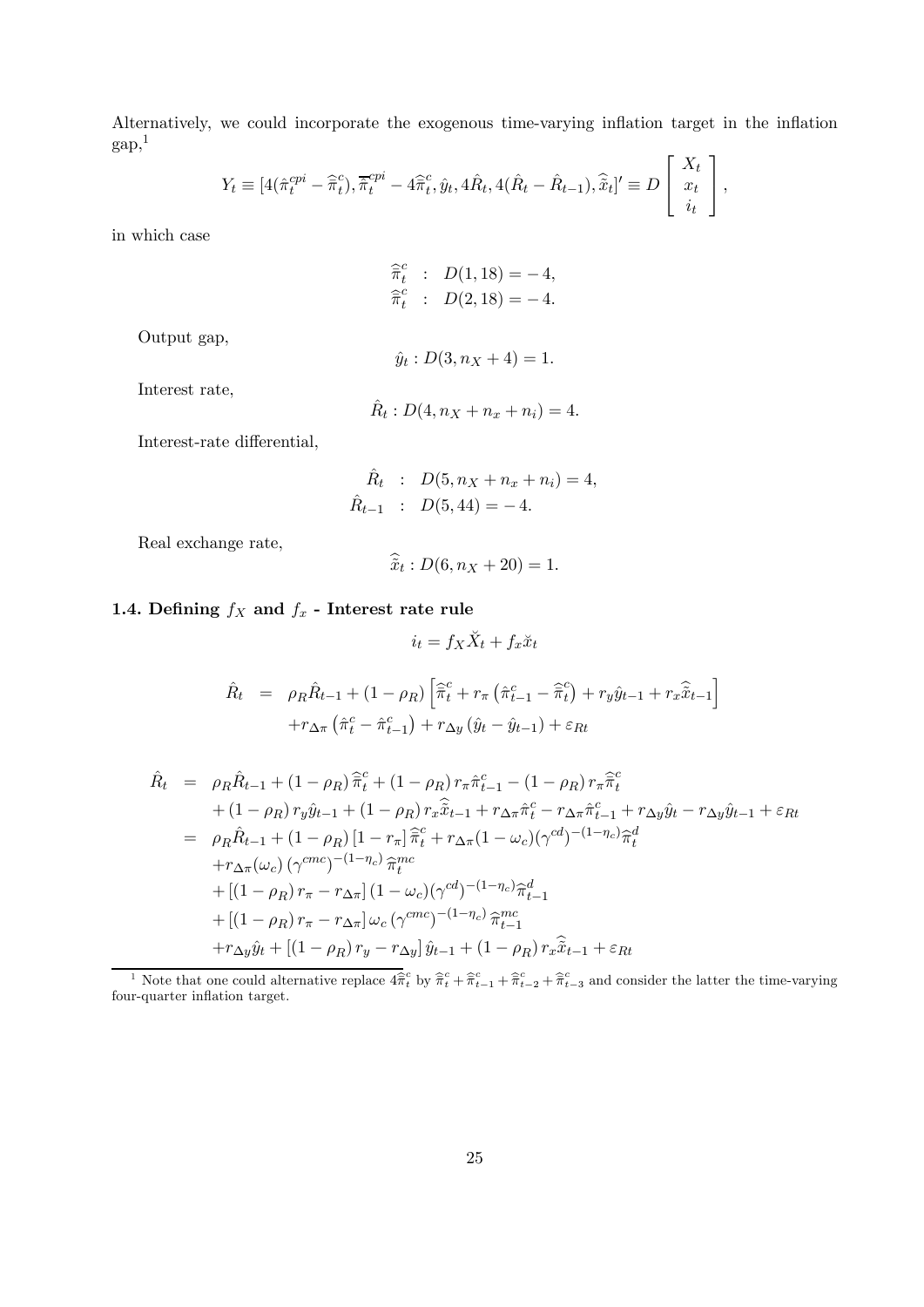$$
\hat{R}_{t-1} : f_X(1, 44) = \rho_R \n\hat{\pi}_t^c : f_X(1, 18) = (1 - \rho_R) [1 - r_\pi] \n\hat{\pi}_t^d : f_x(1, 1) = r_{\Delta \pi} (1 - \omega_c) (\gamma^{cd})^{-(1 - \eta_c)} \n\hat{\pi}_t^{mc} : f_x(1, 2) = r_{\Delta \pi} \omega_c (\gamma^{cmc})^{-(1 - \eta_c)} \n\hat{\pi}_{t-1}^d : f_X(1, 45) = [(1 - \rho_R) r_\pi - r_{\Delta \pi}] (1 - \omega_c) (\gamma^{cd})^{-(1 - \eta_c)} \n\hat{\pi}_{t-1}^{mc} : f_X(1, 46) = [(1 - \rho_R) r_\pi - r_{\Delta \pi}] (\omega_c) (\gamma^{cmc})^{-(1 - \eta_c)} \n\hat{y}_t : f_x(1, 4) = r_{\Delta y} \n\hat{y}_t^{flex} : f_x(1, n_x + 4) = -r_{\Delta y} \n\hat{y}_{t-1} : f_X(1, 48) = (1 - \rho_R) r_y - r_{\Delta y} \n\hat{y}_{t-1}^{flex} : f_X(1, n_x + 48) = -((1 - \rho_R) r_y - r_{\Delta y}) \n\hat{\tilde{x}}_{t-1} : f_X(1, 64) = (1 - \rho_R) r_x \n\varepsilon_{Rt} : f_X(1, 17) = 1
$$

### 2. Potential output under flexible prices and wages - expanding the state

The flexible price and wage model is parameterized under i)  $\xi^d = \xi^{mc} = \xi^{mi} = \xi^x = \xi^w = 0$ , ii) setting the four markup as well as the fiscal shocks to zero  $(\sigma_{\varepsilon_{\lambda}} = \sigma_{\varepsilon_{\lambda} m c} = \sigma_{\varepsilon_{\lambda} m i} = \sigma_{\varepsilon_{\lambda} x} = 0$ , and  $\Theta_0^{-1}S_\tau = 0_{5x5}$ , respectively), and iii) we solve the system under the assumption that  $\hat{\pi}^{cpi} = 0$ . The flexprice model can be written

$$
\begin{bmatrix} X_{t+1} \\ H^f x_{t+1|t} \end{bmatrix} = A^f \begin{bmatrix} X_t \\ x_t \\ i_t \end{bmatrix} + \begin{bmatrix} C \\ 0_{n_x \times n_\varepsilon} \\ 0_{n_i \times n_\varepsilon} \end{bmatrix} \varepsilon_{t+1},
$$
\n(2.1)

where,

$$
H^{f} \equiv \left[ \begin{array}{c} H \\ 0_{1 \times n_{x}} \end{array} \right], \quad A^{f} \equiv \left[ \begin{array}{ccc} A_{11} & A_{12} & B_{1} \\ A_{21} & A_{22} & B_{2} \\ 0_{1 \times n_{X}} & e_{1} & 0 \end{array} \right],
$$

and

$$
\begin{aligned}\n\widehat{\pi}_t^d & : e_1(1,1) = (1 - \omega_c)(\gamma^{cd})^{-(1 - \eta_c)}, \\
\widehat{\pi}_t^{mc} & : e_1(1,2) = \omega_c(\gamma^{cmc})^{-(1 - \eta_c)}.\n\end{aligned}
$$

This implies the following solution

$$
X_t^{flex} = M^{flex} X_{t-1}^{flex} + C^{flex} \varepsilon_t,
$$
  
\n
$$
\tilde{x}_t^{flex} = \tilde{F}^{flex} \tilde{X}_t^{flex},
$$
  
\n
$$
= \tilde{F}^{flex} M^{flex} X_{t-1}^{flex} + \tilde{F}^{flex} C^{flex} \varepsilon_t,
$$

where  $\tilde{x}^{flex}_t =$  $\int x_t^{flex}$  $i_t^{flex}$ t 1 and  $\tilde{F}^{flex} = [F_x^{flex} \quad F_i^{flex}]'.$ 

We expand the state of the distorted economy with the predetermined state variables in the flexprice model so that  $\dot{X}_t = (X', X_t^{flex})'$ , which implies

$$
\dot{X}_{t+1} = \dot{A}_{11}\dot{X}_t + \dot{A}_{12}x_t + \dot{B}_1i_t + \dot{C}\varepsilon_{t+1},
$$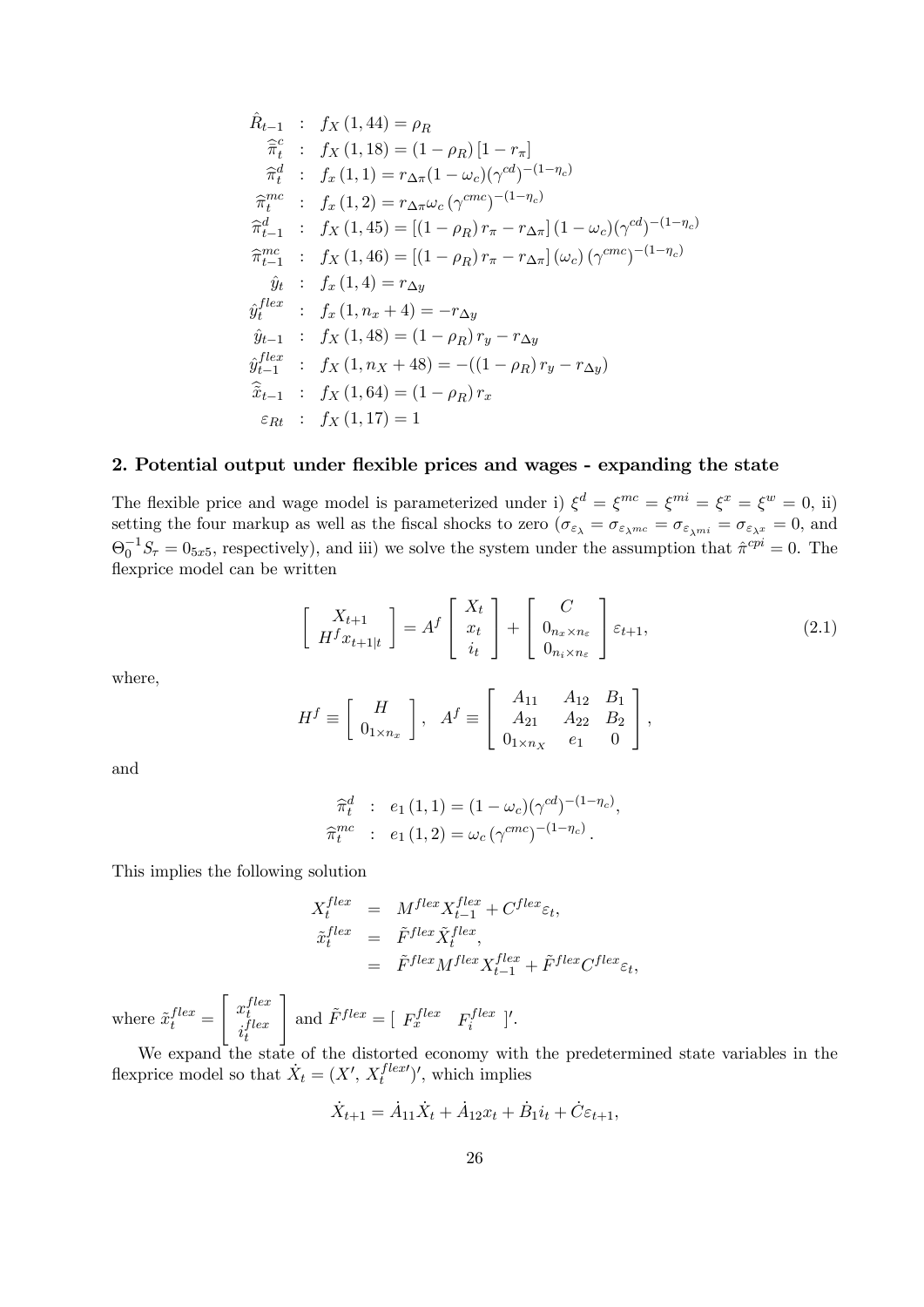$$
\dot{H}x_{t+1|t} = \dot{A}_{21}\dot{X}_t + \dot{A}_{22}x_t + \dot{B}_{2}i_t,
$$
  
where  $\dot{A}_{11} = \begin{bmatrix} A_{11} & 0_{nX*nX} \\ 0_{nX*nX} & M^{flex} \end{bmatrix}, \dot{A}_{12} = \begin{bmatrix} A_{12} \\ 0_{nX*nX} \end{bmatrix},$   
 $\dot{A}_{21} = \begin{bmatrix} A_{21} & 0_{nx*nX} \end{bmatrix}, \dot{A}_{22} = A_{22}, \dot{B}_1 = \begin{bmatrix} B_1 \\ 0_{nX*n} \end{bmatrix}, \dot{B}_2 = B_2,$   
 $\dot{C} = \begin{bmatrix} C \\ C^{flex} \end{bmatrix}$ , and  $\dot{H} = H.$   
We also need to choose the target variable matrix to include the formula

We also need to change the target variable matrix to include the flexprice output gap

$$
Y_t \equiv [4\hat{\pi}_t^{epi}, \overline{\hat{\pi}}_t^{epi}, \overline{\hat{\pi}}_t^{d}, (y_t - y_t^{flex}), 4\hat{R}_t, 4(\hat{R}_t - \hat{R}_{t-1}), \hat{\hat{x}}_t]' \equiv \dot{D} \begin{bmatrix} X_t \\ X_t^{flex} \\ x_t \\ i_t \end{bmatrix}
$$

 $\dot{D} = \left[ \begin{array}{ccc} D_{X} & D_{X^{flex}} & D_{x} & D_{i} \end{array} \right]^\prime,$ 

where D above has been partitioned such that  $D = \begin{bmatrix} D_X & D_x & D_i \end{bmatrix}$  and  $D_{X^{flex}}$  is defined so that

$$
\hat{y}_t^{flex} : D_{X^{flex}}(4, n_X + 4) = -F_{x,4}^{flex}.
$$

### 3. The measurement equation and the definition of the matrices  $\bar{D}_0$ ,  $\bar{D}$ , and  $\bar{D}_s$

Let  $s_t \equiv (X'_t, \Xi'_{t-1}, x'_t, i'_t)'$  and call  $s_t$  the state of the economy (although it includes nonpredetermined variables). The solution to the model under optimal policy under commitment can be written in Klein form as

$$
s_{t+1} \equiv \begin{bmatrix} \tilde{X}_{t+1} \\ x_{t+1} \\ i_{t+1} \end{bmatrix} = \begin{bmatrix} M & 0 & 0 \\ f_x M & 0 & 0 \\ f_i M & 0 & 0 \end{bmatrix} s_t + \begin{bmatrix} I \\ f_x \\ f_i \end{bmatrix} \tilde{C} \varepsilon_{t+1}.
$$

As noted in Adolfson et al. [1, Appendix C], it can also be written in AIM form as

$$
s_{t+1} = \bar{B}s_t + \bar{C}\varepsilon_{t+1},\tag{3.1}
$$

where

.

$$
\bar{C}\equiv \Phi\Psi
$$

and the innovation  $\bar{C}\varepsilon_t$  has the distribution  $N(0, Q)$  with  $Q \equiv \mathbb{E}[\bar{C}\varepsilon_{t+1}(\bar{C}\varepsilon_{t+1})'] = \bar{C}\bar{C}'$ . Consider the state unobservable, let  $Z_t$  denote the  $n_Z$ -vector of observable variables, and let the measurement equation be

$$
Z_t = \bar{D}_0 + \bar{D}_s s_t + \eta_t,\tag{3.2}
$$

where  $\eta_t$  is an n<sub>Z</sub>-vector of measurement errors with distribution  $N(0, \Sigma_\eta)$  (the vector  $\eta_t$  here should not be confused with vector  $\eta$  of coefficients specified in (1.3)). We assume that the matrix R is diagonal with very small elements.<sup>2</sup> Equations (3.1) and (3.2) correspond to the state-space form for the derivation of the Kalman filter in Hamilton [3].

Note that the matrix  $\bar{D}_s$  is related to the matrix  $\bar{D} \equiv [\bar{D}_X \ \bar{D}_x \ \bar{D}_i]$  (partitioned conformably with  $X_t$ ,  $x_t$ , and  $i_t$ ) as

$$
\bar{D}_s = [\bar{D}_X \quad 0 \quad \bar{D}_x \quad \bar{D}_i],
$$

since  $s_t$  includes the vector of predetermined variables  $\Xi_{t-1}$ .

<sup>&</sup>lt;sup>2</sup> The role of the measurement errors in the estimation of the model and the state of the economy is further discussed in Adolfson et al. [2].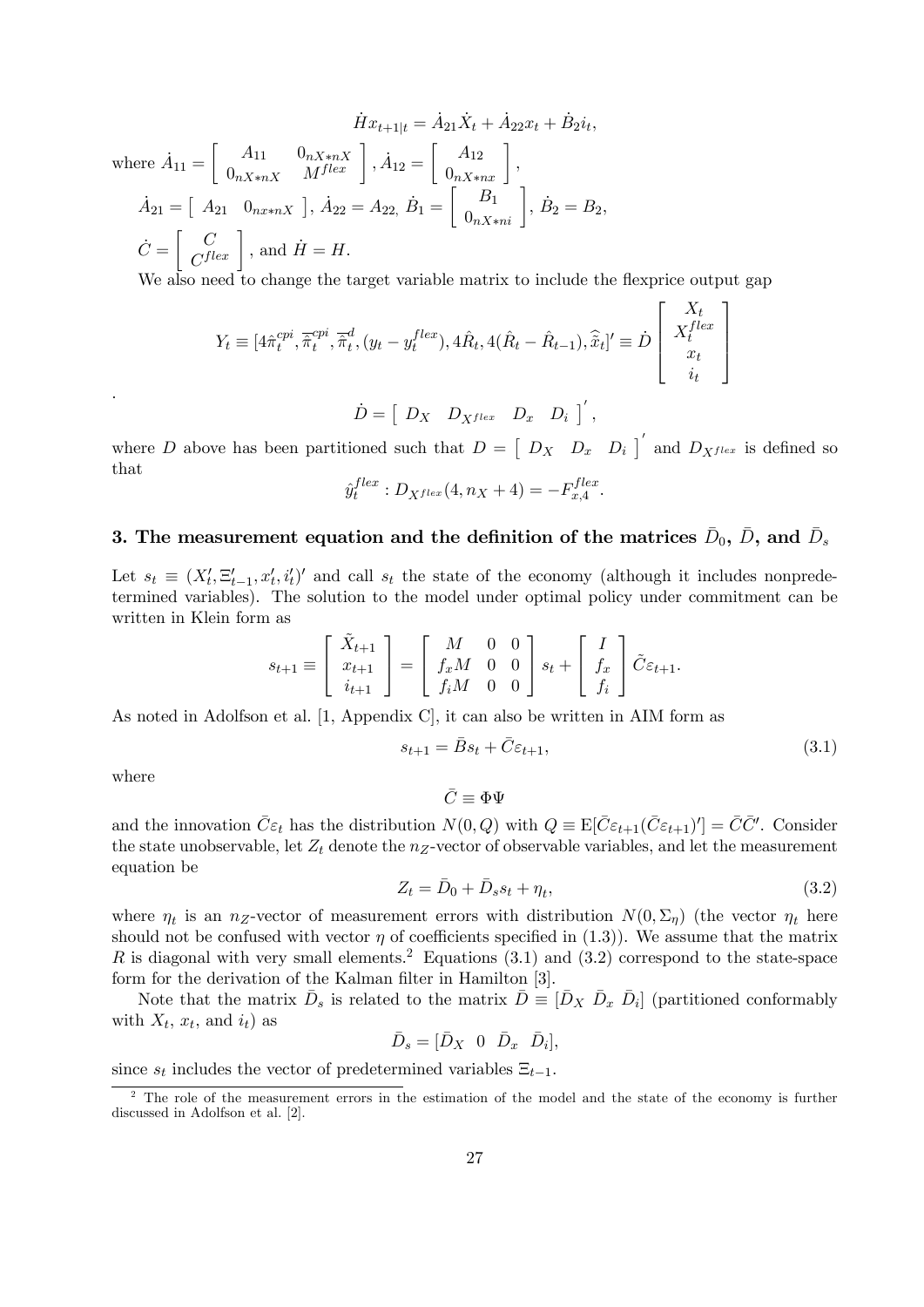### 3.1. Difference specification

The vector of observable variables is

$$
Z_{t} = \begin{bmatrix} \pi_{t}^{d} & \Delta \ln(W_{t}/P_{t}) & \Delta \ln C_{t} & \Delta \ln I_{t} & \hat{x}_{t} & R_{t} & \hat{H}_{t} & \dots \\ 1 & 2 & 3 & 4 & 5 & 6 & 7 & \dots \\ \Delta y_{t} & \Delta \ln \tilde{X}_{t} & \Delta \ln \tilde{M}_{t} & \pi_{t}^{cpi} & \pi_{t}^{def,i} & \Delta \ln Y_{t}^{*} & \pi_{t}^{*} & R_{t}^{*} \\ 8 & 9 & 10 & 11 & 12 & 13 & 14 & 15 \end{bmatrix}' \tag{3.3}
$$

and corresponds to the data used in estimating Ramses.

Next, we need specify how the data corresponds to the model variables:

$$
\pi_t^d = 400(\pi - 1)\pi + 4\pi \hat{\pi}_t^d,
$$
  
\n
$$
\Delta \ln(W_t/P_t) = 100 \ln \mu_z + \Delta \hat{v}_t + \hat{\mu}_{zt},
$$
  
\n
$$
\Delta \ln C_t = 100 \ln \mu_z + \Delta \hat{v}_t + \frac{c}{c^d + c^m} \eta_c \frac{c^d}{c} \frac{c^m}{c} \left[ (\gamma^{cmc})^{-1} - (\gamma^{cd})^{-1} \right] \Delta \hat{\gamma}_t^{med} + \hat{\mu}_{zt},
$$
  
\n
$$
\Delta \ln I_t = 100 \ln \mu_z + \Delta \hat{\hat{u}}_t + \frac{i}{\hat{i}^d + \hat{i}^m} \eta_t \frac{c^d}{\hat{i}} \frac{c^m}{\hat{i}} \left[ (\gamma^{i,mi})^{-1} - (\gamma^{i,d})^{-1} \right] \Delta \hat{\gamma}_t^{mid}
$$
  
\n
$$
+ (1 - \tau^k) r^k \bar{k} \frac{1}{\mu_z} \Delta \hat{u}_t + \hat{\mu}_{zt},
$$
  
\n
$$
\hat{\hat{x}}_t = \hat{\hat{x}}_t,
$$
  
\n
$$
R_t = 400(R - 1)R + 4R\hat{R}_t,
$$
  
\n
$$
\hat{H}_t = \hat{H}_t,
$$
  
\n
$$
\Delta \ln \hat{X}_t = 100 \ln \mu_z + \Delta \hat{y}_t + \hat{\mu}_{zt},
$$
  
\n
$$
\Delta \ln \hat{M}_t = 100 \ln \mu_z + \frac{c^m}{c^m + \hat{i}^m} \Delta \hat{c}_t - \frac{c^m}{c^m + \hat{i}^m} \eta_c (1 - \omega_c)(\gamma^{cd})^{-(1 - \eta_c)} \Delta \hat{\gamma}_t^{med}
$$
  
\n
$$
+ \frac{\hat{i}^m}{c^m + \hat{i}^m} \Delta \hat{\hat{u}}_t - \frac{\hat{i}^m}{c^m + \hat{i}^m} \eta_i (1 - \omega_c)(\gamma^{cd})^{-(1 - \eta_c)} \Delta \hat{\gamma}_t^{med}
$$
  
\n
$$
+ \frac{\hat{i}^m}{c^m + \hat{i}^m} \Delta \hat{\hat{u}}_t - \frac{\hat{i}^m}{
$$

Domestic inflation

$$
\pi_t^d = 400(\pi - 1)\pi + 4\pi \hat{\pi}_t^d,
$$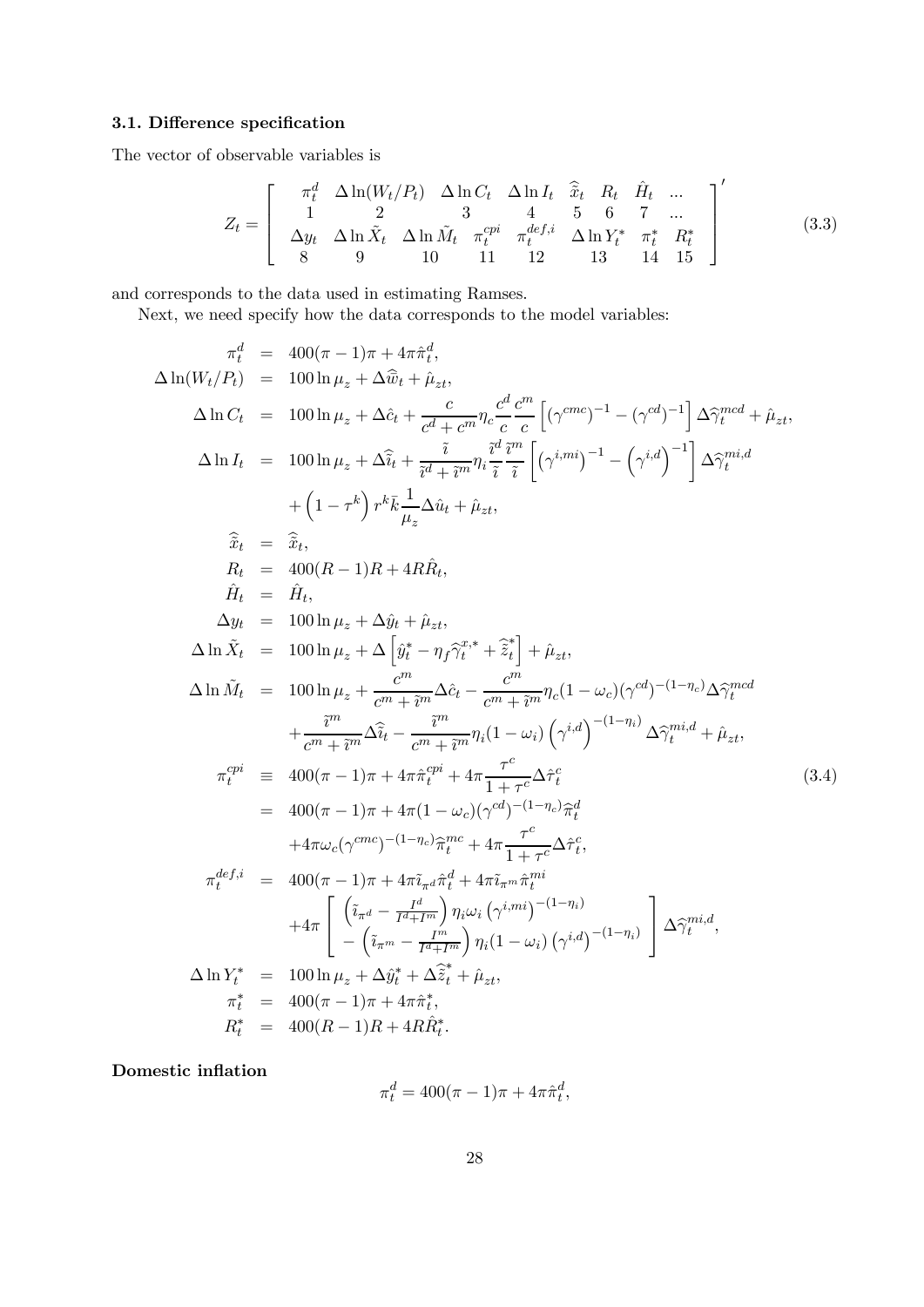$$
\bar{D}_0(1,1) = 400(\pi - 1)\pi
$$
  

$$
\bar{D}_s(1, n_{\tilde{X}} + 1) = 4\pi
$$

Change in real wage

$$
\Delta \ln(W_t/P_t) = 100 \ln \mu_z + \widehat{\bar{w}}_t - \widehat{\bar{w}}_{t-1} + \widehat{\mu}_{zt},
$$

$$
\begin{array}{rcl}\n\bar{D}_0(2,1) & = & 100 \ln \mu_z \\
\widehat{\bar{w}}_t & : & \bar{D}_s \left(2, n_{\tilde{X}} + 6\right) = 1 \\
\widehat{\bar{w}}_{t-1} & : & \bar{D}_s \left(2, 50\right) = -1 \\
\widehat{\mu}_{zt} & : & \bar{D}_s \left(2, 3\right) = 1\n\end{array}
$$

Change in real consumption

$$
\Delta \ln C_t = 100 \ln \mu_z + \hat{c}_t - \hat{c}_{t-1} + \frac{c}{c^d + c^m} \eta_c \frac{c^d}{c} \frac{c^m}{c} \left[ (\gamma^{cmc})^{-1} - (\gamma^{cd})^{-1} \right] \hat{\gamma}_t^{mcd}
$$

$$
- \frac{c}{c^d + c^m} \eta_c \frac{c^d}{c} \frac{c^m}{c} \left[ (\gamma^{cmc})^{-1} - (\gamma^{cd})^{-1} \right] \hat{\gamma}_{t-1}^{mcd} + \hat{\mu}_{zt},
$$

$$
\begin{array}{rcl}\n\bar{D}_0(3,1) & = & 100 \ln \mu_z \\
\hat{c}_t & : & \bar{D}_s(3, n_{\tilde{X}} + 7) = 1 \\
\hat{c}_{t-1} & : & \bar{D}_s(3, 51) = -1 \\
\widehat{\gamma}_t^{mcd} & : & \bar{D}_s(3, n_{\tilde{X}} + 17) = \frac{c}{c^d + c^m} \eta_c \frac{c^d}{c} \frac{c^m}{c} \left[ (\gamma^{cmc})^{-1} - (\gamma^{cd})^{-1} \right] \\
\widehat{\gamma}_{t-1}^{mcd} & : & \bar{D}_s(3, 61) = -\frac{c}{c^d + c^m} \eta_c \frac{c^d}{c} \frac{c^m}{c} \left[ (\gamma^{cmc})^{-1} - (\gamma^{cd})^{-1} \right] \\
\hat{\mu}_{zt} & : & \bar{D}_s(3, 3) = 1\n\end{array}
$$

## Change in real investment

$$
\Delta \ln I_t = 100 \ln \mu_z + \hat{i}_t - \hat{i}_{t-1} + \frac{\hat{i}}{\hat{i}^d + \hat{i}^m} \eta_i \frac{\hat{i}^d}{\hat{i}} \frac{\hat{i}^m}{\hat{i}} \left[ \left( \gamma^{i,mi} \right)^{-1} - \left( \gamma^{i,d} \right)^{-1} \right] \hat{\gamma}_t^{mi,d}
$$

$$
- \frac{\hat{i}}{\hat{i}^d + \hat{i}^m} \eta_i \frac{\hat{i}^d \hat{i}^m}{\hat{i}} \left[ \left( \gamma^{i,mi} \right)^{-1} - \left( \gamma^{i,d} \right)^{-1} \right] \hat{\gamma}_{t-1}^{mi,d}
$$

$$
+ \left( 1 - \tau^k \right) r^k \bar{k} \frac{1}{\mu_z} \hat{k}_t - \left( 1 - \tau^k \right) r^k \bar{k} \frac{1}{\mu_z} \hat{\bar{k}}_t - \left( 1 - \tau^k \right) r^k \bar{k} \frac{1}{\mu_z} \hat{u}_{t-1} + \hat{\mu}_{zt},
$$

$$
\hat{u}_t = \hat{k}_t - \hat{\bar{k}}_t
$$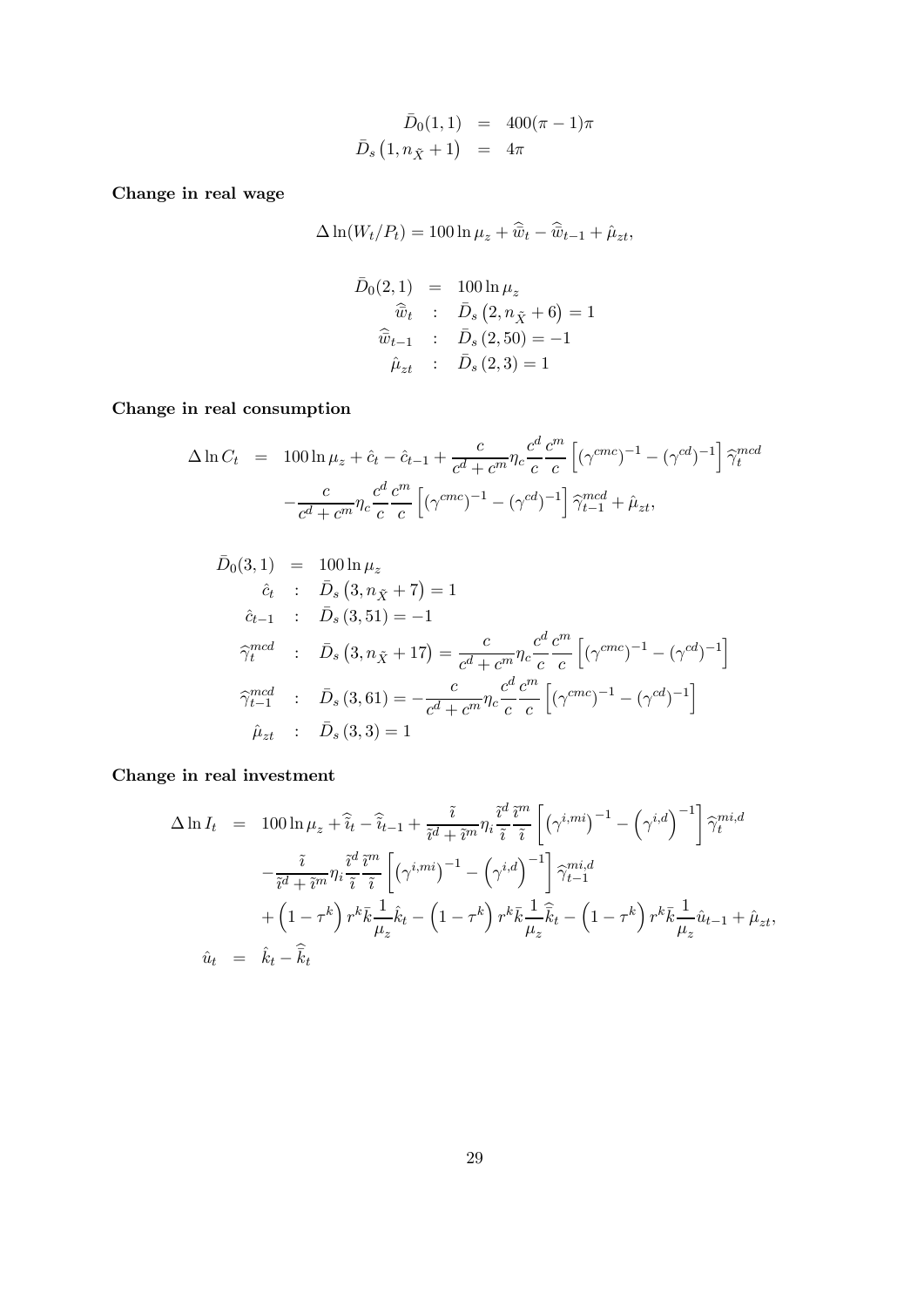$$
\begin{array}{rcl}\n\bar{D}_0(4,1) & = & 100 \ln \mu_z \\
\hat{i}_t & : & \bar{D}_s(4, n_{\tilde{X}} + 8) = 1 \\
\hat{i}_{t-1} & : & \bar{D}_s(4, 52) = -1 \\
\hat{\gamma}_t^{mi,d} & : & \bar{D}_s(4, n_{\tilde{X}} + 18) = \frac{\tilde{i}}{\tilde{i}^d + \tilde{i}^m} \eta_i \frac{\tilde{i}^d}{\tilde{i}} \frac{\tilde{i}^m}{\tilde{i}} \left[ \left( \gamma^{i,mi} \right)^{-1} - \left( \gamma^{i,d} \right)^{-1} \right] \\
\hat{\gamma}_{t-1}^{mi,d} & : & \bar{D}_s(4, 62) = -\frac{\tilde{i}}{\tilde{i}^d + \tilde{i}^m} \eta_i \frac{\tilde{i}^d}{\tilde{i}} \frac{\tilde{i}^m}{\tilde{i}} \left[ \left( \gamma^{i,mi} \right)^{-1} - \left( \gamma^{i,d} \right)^{-1} \right] \\
\hat{k}_t & : & \bar{D}_s(4, n_{\tilde{X}} + 13) = \left( 1 - \tau^k \right) r^k \bar{k} \frac{1}{\mu_z} \\
\hat{k}_t & : & \bar{D}_s(4, 42) = -\left( 1 - \tau^k \right) r^k \bar{k} \frac{1}{\mu_z} \\
\hat{u}_{t-1} & : & \bar{D}_s(4, 67) = -\left( 1 - \tau^k \right) r^k \bar{k} \frac{1}{\mu_z} \\
\hat{\mu}_{zt} & : & \bar{D}_s(4, 3) = 1\n\end{array}
$$

Real exchange rate

$$
\widehat{\widetilde{x}}_t = \widehat{\widetilde{x}}_t
$$

$$
\widehat{\widetilde{x}}_t : \bar{D}_s \left(5, n_{\tilde{X}} + 20\right) = 1
$$

Interest rate

$$
R_t = 400(R - 1)R + 4R\hat{R}_t,
$$

$$
\begin{array}{rcl}\n\bar{D}_0(6,1) & = & 400(R-1)R \\
\hat{R}_t & : & \bar{D}_s\left(6, n_{\tilde{X}} + n_x + n_i\right) = 4R\n\end{array}
$$

Hours worked

$$
\hat{H}_t = \hat{H}_t, \n\hat{H}_t \div \bar{D}_s (7, n_{\tilde{X}} + 12) = 1
$$

Change in output (GDP)

$$
\Delta y_t = 100 \ln \mu_z + \hat{y}_t - \hat{y}_{t-1} + \hat{\mu}_{zt},
$$

$$
\begin{array}{rcl}\n\bar{D}_0(8,1) & = & 100 \ln \mu_z \\
\hat{y}_t & : & \bar{D}_s(8, n_{\tilde{X}} + 4) = 1 \\
\hat{y}_{t-1} & : & \bar{D}_s(8, 48) = -1 \\
\hat{\mu}_{zt} & : & \bar{D}_s(8, 3) = 1\n\end{array}
$$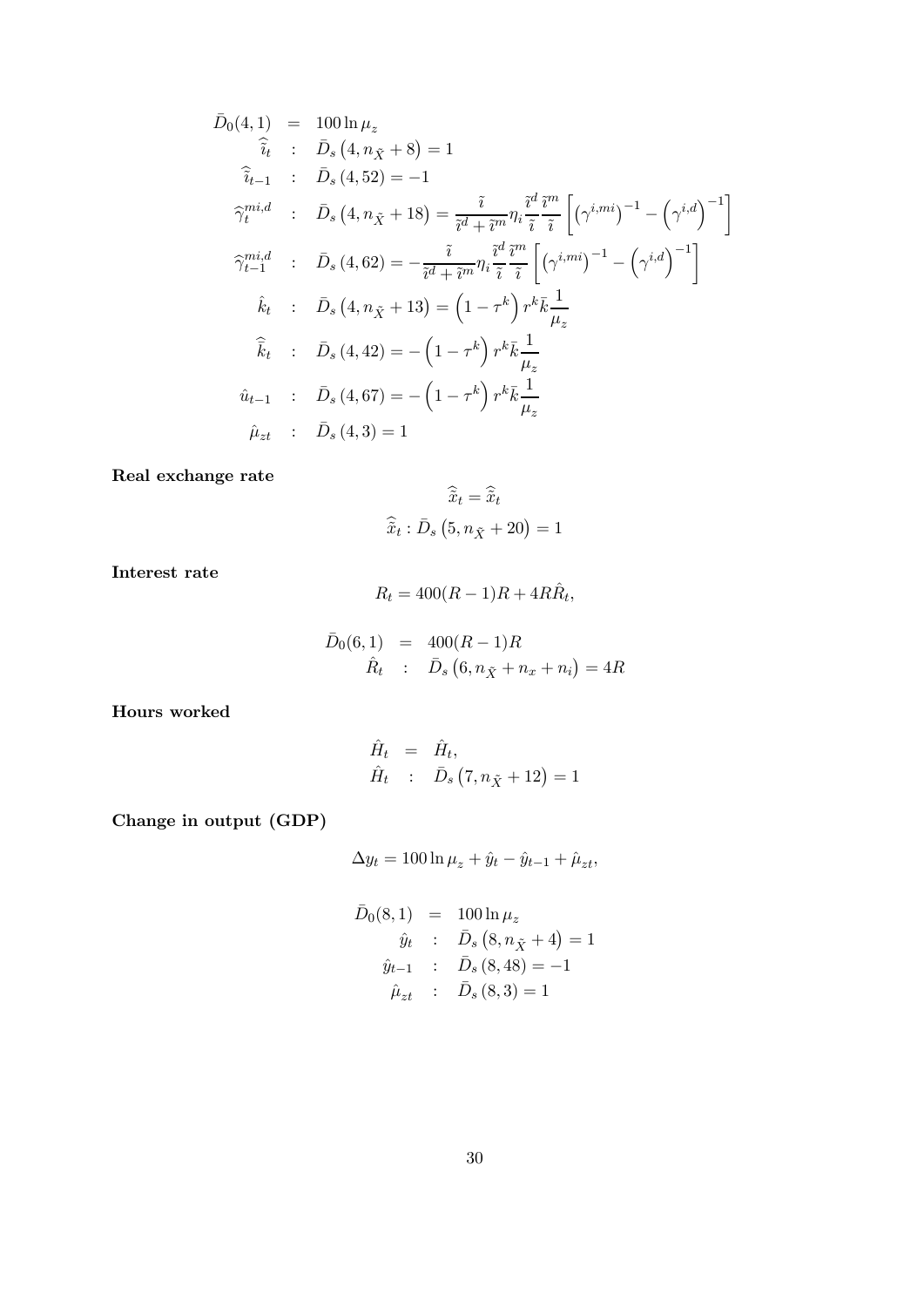Change in real exports

$$
\Delta \ln \tilde{X}_t = 100 \ln \mu_z + \hat{y}_t^* - \hat{y}_{t-1}^* - \eta_f \hat{\gamma}_t^{x,*} + \eta_f \hat{\gamma}_{t-1}^{x,*} + \hat{\tilde{z}}_t^* - \hat{\tilde{z}}_{t-1}^* + \hat{\mu}_{zt},
$$

$$
\begin{array}{rcl}\n\bar{D}_0(9,1) & = & 100 \ln \mu_z \\
\hat{y}_t^* & : & \bar{D}_s(9,31) = 1 \\
\hat{y}_{t-1}^* & : & \bar{D}_s(9,34) = -1 \\
\widehat{\gamma}_t^{x,*} & : & \bar{D}_s(9, n_{\tilde{X}} + 19) = -\eta_f \\
\widehat{\gamma}_{t-1}^{x,*} & : & \bar{D}_s(9,63) = \eta_f \\
\widehat{z}_t^* & : & \bar{D}_s(9,14) = 1 \\
\widehat{z}_{t-1}^* & : & \bar{D}_s(9,15) = -1 \\
\widehat{\mu}_{zt} & : & \bar{D}_s(9,3) = 1\n\end{array}
$$

## Change in real imports

$$
\Delta \ln \tilde{M}_t = 100 \ln \mu_z + \frac{c^m}{c^m + \tilde{i}^m} \hat{c}_t - \frac{c^m}{c^m + \tilde{i}^m} \hat{c}_{t-1} - \frac{c^m}{c^m + \tilde{i}^m} \eta_c (1 - \omega_c) (\gamma^{cd})^{-(1 - \eta_c)} \hat{\gamma}_t^{med} \n+ \frac{c^m}{c^m + \tilde{i}^m} \eta_c (1 - \omega_c) (\gamma^{cd})^{-(1 - \eta_c)} \hat{\gamma}_{t-1}^{med} + \frac{\tilde{i}^m}{c^m + \tilde{i}^m} \hat{\tilde{i}}_t - \frac{\tilde{i}^m}{c^m + \tilde{i}^m} \hat{\tilde{i}}_{t-1} \n- \frac{\tilde{i}^m}{c^m + \tilde{i}^m} \eta_i (1 - \omega_i) (\gamma^{i,d})^{-(1 - \eta_i)} \hat{\gamma}_t^{mi,d} + \frac{\tilde{i}^m}{c^m + \tilde{i}^m} \eta_i (1 - \omega_i) (\gamma^{i,d})^{-(1 - \eta_i)} \hat{\gamma}_{t-1}^{mi,d} + \hat{\mu}_{zt},
$$

$$
\begin{array}{rcl}\n\bar{D}_0(10,1) & = & 100 \ln \mu_z \\
\hat{c}_t & : & \bar{D}_s \left(10, n_{\tilde{X}} + 7\right) = \frac{c^m}{c^m + \tilde{i}^m} \\
\hat{c}_{t-1} & : & \bar{D}_s \left(10, 51\right) = -\frac{c^m}{c^m + \tilde{i}^m} \\
\widehat{\gamma}_t^{med} & : & \bar{D}_s \left(10, n_{\tilde{X}} + 17\right) = -\frac{c^m}{c^m + \tilde{i}^m} n_c (1 - \omega_c) (\gamma^{cd})^{-(1 - \eta_c)} \\
\widehat{\gamma}_{t-1}^{med} & : & \bar{D}_s \left(10, 61\right) = \frac{c^m}{c^m + \tilde{i}^m} n_c (1 - \omega_c) (\gamma^{cd})^{-(1 - \eta_c)} \\
\widehat{i}_t & : & \bar{D}_s \left(10, n_{\tilde{X}} + 8\right) = \frac{\tilde{i}^m}{c^m + \tilde{i}^m} \\
\widehat{i}_{t-1} & : & \bar{D}_s \left(10, 52\right) = -\frac{\tilde{i}^m}{c^m + \tilde{i}^m} \\
\widehat{\gamma}_t^{mid} & : & \bar{D}_s \left(10, n_{\tilde{X}} + 18\right) = -\frac{\tilde{i}^m}{c^m + \tilde{i}^m} n_i (1 - \omega_i) \left(\gamma^{i,d}\right)^{-(1 - \eta_i)} \\
\widehat{\gamma}_{t-1}^{mid} & : & \bar{D}_s \left(10, 62\right) = \frac{\tilde{i}^m}{c^m + \tilde{i}^m} n_i (1 - \omega_i) \left(\gamma^{i,d}\right)^{-(1 - \eta_i)} \\
\widehat{\mu}_{zt} & : & \bar{D}_s \left(10, 3\right) = 1\n\end{array}
$$

## CPI inflation

$$
\pi_t^{cpi} = 400(\pi - 1)\pi + 4\pi (1 - \omega_c)\hat{\pi}_t^d \n+ 4\pi \omega_c \hat{\pi}_t^{mc} + 4\pi \frac{\tau^c}{1 + \tau^c} \hat{\tau}_t^c - 4\pi \frac{\tau^c}{1 + \tau^c} \hat{\tau}_{t-1}^c,
$$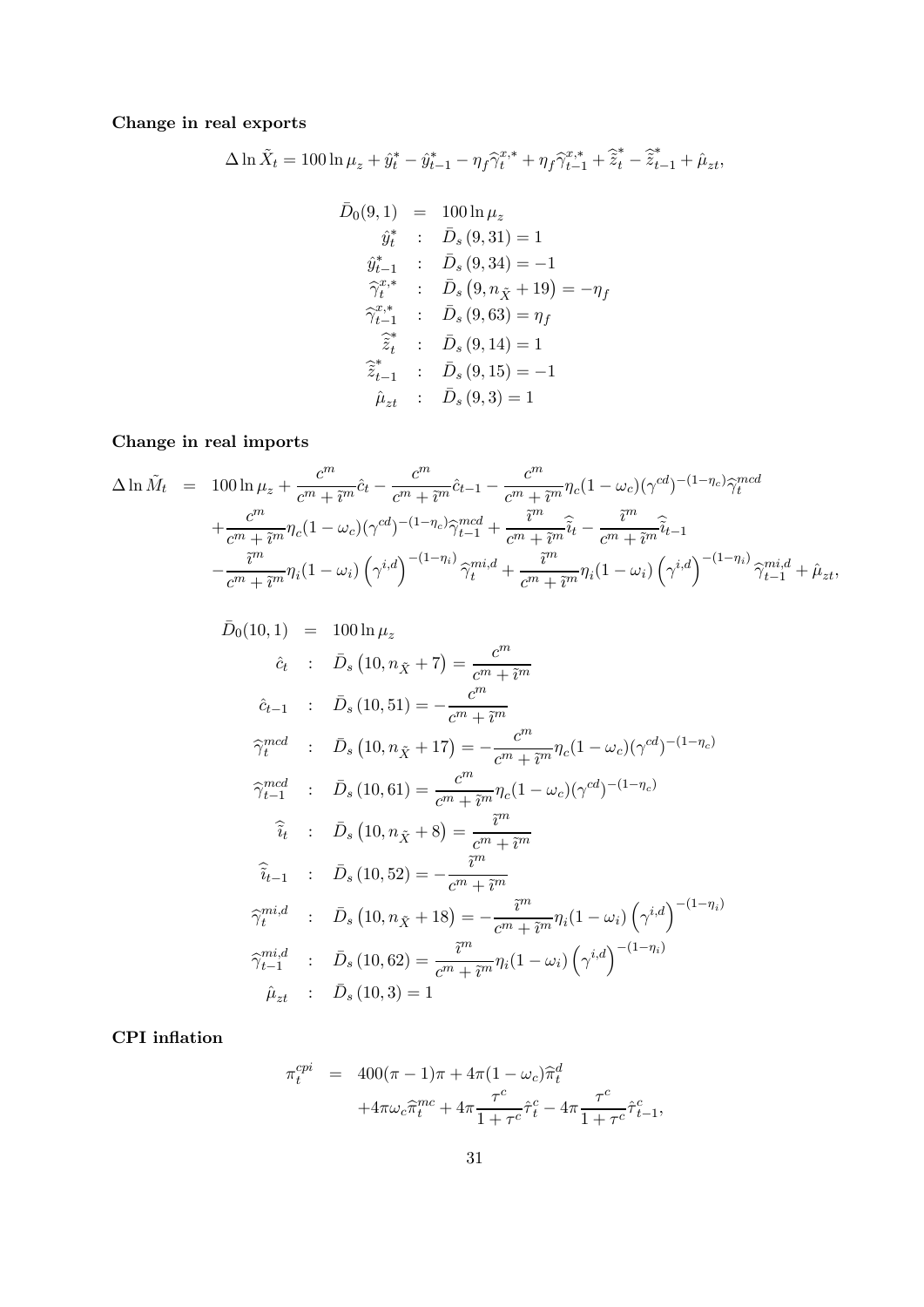$$
\begin{array}{rcl}\n\bar{D}_0(11,1) & = & 400(\pi - 1)\pi \\
\widehat{\pi}_t^d & : & \bar{D}_s(11, n_{\tilde{X}} + 1) = 4\pi(1 - \omega_c) \\
\widehat{\pi}_t^{mc} & : & \bar{D}_s(11, n_{\tilde{X}} + 2) = 4\pi\omega_c \\
\widehat{\tau}_t^c & : & \bar{D}_s(11,22) = 4\pi \frac{\tau^c}{1 + \tau^c} \\
\widehat{\tau}_{t-1}^c & : & \bar{D}_s(11,27) = -4\pi \frac{\tau^c}{1 + \tau^c}\n\end{array}
$$

#### Inflation investment deflator

$$
\begin{split}\n\widehat{\pi}_{t}^{def,i} &= \frac{\widetilde{i}^{d}}{\widetilde{i}^{d} + \frac{\eta^{mi}}{\eta^{mi} - 1} \widetilde{i}^{m}} \widehat{\pi}_{t}^{d} + \frac{c^{m}}{\left(c^{d} + \frac{\eta^{mc}}{\eta^{mc} - 1} c^{m}\right)} \frac{\eta^{mc}}{\eta^{mc} - 1} \widehat{\pi}_{t}^{mc} \\
&+ \left[ \frac{\widetilde{i}^{d}}{\widetilde{i}^{d} + \frac{\eta^{mi}}{\eta^{mi} - 1} \widetilde{i}^{m}} - \frac{\widetilde{i}^{d}}{\widetilde{i}^{d} + \widetilde{i}^{m}} \right) \eta_{i} \omega_{i} \left(\gamma^{i,mi}\right)^{-(1 - \eta_{i})} \\
&- \left( \frac{\widetilde{i}^{m}}{\left(\widetilde{i}^{d} + \frac{\eta^{mi}}{\eta^{mi} - 1} \widetilde{i}^{m}\right)} \frac{\eta^{mi}}{\eta^{mi} - 1} - \frac{\widetilde{i}^{m}}{\widetilde{i}^{d} + \widetilde{i}^{m}} \right) \eta_{i} (1 - \omega_{i}) \left(\gamma^{i, d}\right)^{-(1 - \eta_{i})} \right] \Delta \widehat{\gamma}_{t}^{med} \\
& \Delta \widehat{\gamma}_{t}^{mid} &= \widehat{\pi}_{t}^{mi} - \widehat{\pi}_{t}^{d}\n\end{split}
$$

$$
\hat{\pi}_{t}^{def,i} = 400(\pi - 1)\pi \n+4\pi \left\{\n\begin{array}{l}\n\frac{\tilde{i}^{d}}{\tilde{i}^{d} + \frac{\eta^{mi}}{\eta^{mi} - 1}\tilde{i}^{m}} - \left(\frac{\tilde{i}^{d}}{\left(\tilde{i}^{d} + \frac{\eta^{mi}}{\eta^{mi} - 1}\tilde{i}^{m}}\right) - \frac{\tilde{i}^{d}}{\tilde{i}^{d} + \tilde{i}^{m}}\right) \eta_{i}\omega_{i}\left(\gamma^{i,mi}\right)^{-(1-\eta_{i})} \\
+ \left(\frac{\tilde{i}^{m}}{\left(\tilde{i}^{d} + \frac{\eta^{mi}}{\eta^{mi} - 1}\tilde{i}^{m}}\right) \frac{\eta^{mi}}{\eta^{mi} - 1} - \frac{\tilde{i}^{m}}{\tilde{i}^{d} + \tilde{i}^{m}}\right) \eta_{i}(1 - \omega_{i})\left(\gamma^{i,d}\right)^{-(1-\eta_{i})}\n\end{array}\n\right\} \hat{\pi}_{t}^{d} \n+4\pi \left\{\n\begin{array}{l}\n\frac{\tilde{i}^{m}}{\left(\tilde{i}^{d} + \frac{\eta^{mi}}{\eta^{mi} - 1}\tilde{i}^{m}}\right) \frac{\eta^{mi}}{\eta^{mi} - 1} + \left(\frac{\tilde{i}^{d}}{\tilde{i}^{d} + \frac{\eta^{mi}}{\eta^{mi} - 1}\tilde{i}^{m}} - \frac{\tilde{i}^{d}}{\tilde{i}^{d} + \tilde{i}^{m}}\right) \eta_{i}\omega_{i}\left(\gamma^{i,mi}\right)^{-(1-\eta_{i})} \\
- \left(\frac{\tilde{i}^{m}}{\left(\tilde{i}^{d} + \frac{\eta^{mi}}{\eta^{mi} - 1}\tilde{i}^{m}}\right) \frac{\eta^{mi}}{\eta^{mi} - 1} - \frac{\tilde{i}^{m}}{\tilde{i}^{d} + \tilde{i}^{m}}\right) \eta_{i}(1 - \omega_{i})\left(\gamma^{i,d}\right)^{-(1-\eta_{i})}\n\end{array}\n\right\} \hat{\pi}_{t}^{mi}.
$$

 $\bar{D}_0(12, 1) = 400(\pi - 1)\pi$  $\widehat{\pi}_{t}^{d}$  :  $\bar{D}_{s} (12, n_{\tilde{X}} + 1) = 4\pi$  $\sqrt{ }$  $\int$  $\begin{array}{c}\n\end{array}$  $\tilde{i}^d$  $\left(\tilde{\imath}^d + \frac{\eta^{mi}}{\eta^{mi}-1}\tilde{\imath}^m\right)$ −  $\int_{-\infty}^{\eta} \frac{1}{i^d}$  $\sqrt{\tilde{\imath}^d+\frac{\eta^{mi}}{\eta^{mi}-1}\tilde{\imath}^m}$  $\frac{\tilde{\imath}^d}{\tilde{\imath}^d + 1}$  $\overline{\tilde{i}^d+\tilde{i}^m}$  $\lambda$  $\eta_i\omega_i\left(\gamma^{i,mi}\right)^{-(1-\eta_i)}$  $+$  $\left( \right)$  $\frac{\tilde{i}^m}{\left(\tilde{i}^d + \frac{\eta^{mi}}{\eta^{mi}-1}\tilde{i}^m\right)}\frac{\eta^{mi}}{\eta^{mi}-1} - \frac{\tilde{i}^m}{\tilde{i}^d + \tilde{i}^m}$  $\setminus$  $\eta_i(1 - \omega_i) (\gamma^{i,d})^{-(1 - \eta_i)}$  $\lambda$  $\sqrt{\frac{1}{2}}$  $\int$  $\hat{\pi}_{t}^{mi}$  :  $\bar{D}_{s} (12, n_{\tilde{X}} + 3) = 4\pi$  $\left( \frac{\tilde{i}^m}{\tilde{j}^m} \right)$  $\begin{bmatrix} \frac{1}{\sqrt{2\pi}} & \frac{1}{\sqrt{2\pi}} \\ \frac{1}{\sqrt{2\pi}} & \frac{1}{\sqrt{2\pi}} \\ \frac{1}{\sqrt{2\pi}} & \frac{1}{\sqrt{2\pi}} \end{bmatrix}$  $\sqrt{\tilde{\imath}^d + \frac{\eta^{mi}}{\eta^{mi}-1}\tilde{\imath}^m}}\,\overline{\eta^{mi}-1}$  $+$  $\int_{-\infty}^{\infty} \tilde{i}^d$  $\frac{\tilde{\imath}^d}{\tilde{\imath}^d+\frac{\eta^{mi}}{\eta^{mi}-1}\tilde{\imath}^m}-\frac{\tilde{\imath}^d}{\tilde{\imath}^d+1}$  $\overline{\tilde{i}^d+\tilde{i}^m}$  $\setminus$  $\eta_i\omega_i\left(\gamma^{i,mi}\right)^{-(1-\eta_i)}$ −  $\left( \right)$  $\frac{\tilde{i}^m}{\left(\tilde{i}^d + \frac{\eta^{mi}}{\eta^{mi}-1}\tilde{i}^m\right)}\frac{\eta^{mi}}{\eta^{mi}-1} - \frac{\tilde{i}^m}{\tilde{i}^d + \tilde{i}^m}$  $\setminus$  $\eta_i(1 - \omega_i) (\gamma^{i,d})^{-(1 - \eta_i)}$  $\sqrt{\frac{1}{2}}$  $\int$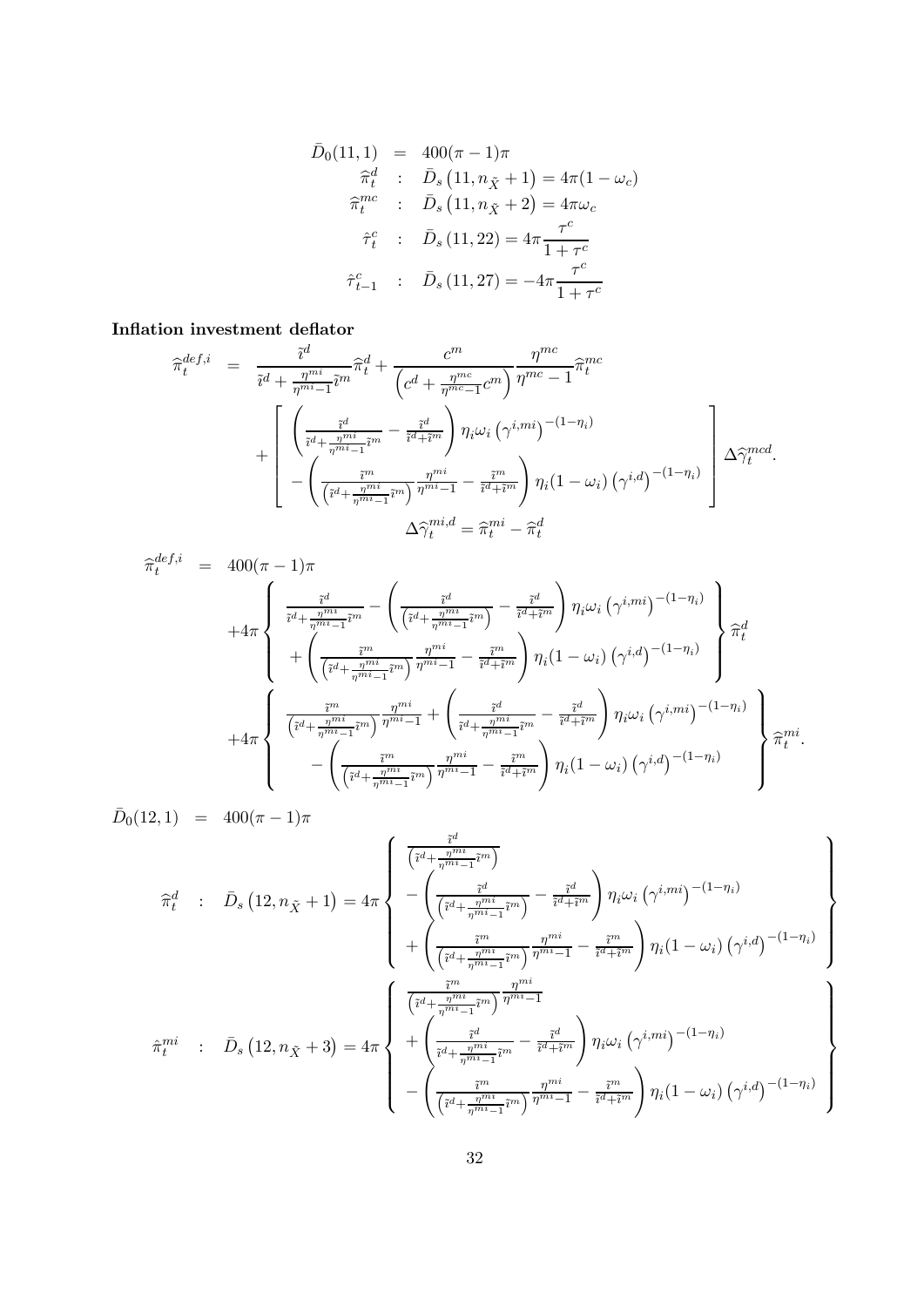#### Foreign output

$$
\Delta \ln Y_t^* = 100 \ln \mu_z + \hat{y}_t^* - \hat{y}_{t-1}^* + \hat{\tilde{z}}_t^* - \hat{\tilde{z}}_{t-1}^* + \hat{\mu}_{zt},
$$
  

$$
\bar{D}_0(13, 1) = 100 \ln \mu_z
$$

$$
\hat{\mu}_{zt} : \bar{D}_s (13,3) = 1
$$
\n
$$
\hat{\tilde{z}}_t^* : \bar{D}_s (13, 14) = 1
$$
\n
$$
\hat{\tilde{z}}_{t-1}^* : \bar{D}_s (13, 15) = -1
$$
\n
$$
\hat{y}_t^* : \bar{D}_s (13, 31) = 1
$$
\n
$$
\hat{y}_{t-1}^* : \bar{D}_s (13, 34) = -1
$$

Foreign inflation

$$
\pi_t^* = 400(\pi - 1)\pi + 4\pi \hat{\pi}_t^*,
$$
  

$$
\bar{D}_0(14, 1) = 400(\pi - 1)\pi
$$
  

$$
\hat{\pi}_t^* : \bar{D}_s(14, 30) = 4\pi
$$

Foreign interest rate

$$
R_t^* = 400(R - 1)R + 4R\hat{R}_t^*.
$$
  

$$
\bar{D}_0(15, 1) = 400(R - 1)R
$$
  

$$
\hat{\pi}_t^* : \bar{D}_s(15, 32) = 4R
$$

#### 3.2. Cointegration specification

The vector of observable variables is

$$
Z_{t} = \begin{bmatrix} \pi_{t}^{d} & \ln(W_{t}/P_{t}) - \ln Y_{t} & \ln C_{t} - \ln Y_{t} & \ln I_{t} - \ln Y_{t} & \hat{x}_{t} & R_{t} & \hat{H}_{t} & \dots \\ 1 & 2 & 3 & 4 & 5 & 6 & 7 & \dots \\ \Delta \ln Y_{t} & \ln \tilde{X}_{t} - \ln Y_{t} & \ln \tilde{M}_{t} - \ln Y_{t} & \pi_{t}^{epi} & \pi_{t}^{def,i} & \ln Y_{t}^{*} - \ln Y_{t} & \pi_{t}^{*} & R_{t}^{*} \\ 8 & 9 & 10 & 11 & 12 & 13 & 14 & 15 \end{bmatrix}' \tag{3.5}
$$

and corresponds to the data used in estimating Ramses. However, it should be noted that in the current version of [1] we are only using the difference specification in equation (3.3).

Next, we need to specify how the cointegrated data corresponds to the model variables (see the section above for the specification of the non-cointegrated variables):

$$
\ln(W_t/P_t) - \ln Y_t = \hat{w}_t - \hat{y}_t,
$$
  
\n
$$
\ln C_t - \ln Y_t = \hat{c}_t + \frac{c}{c^d + c^m} \eta_c \frac{c^d}{c} \frac{c^m}{c} \left[ (\gamma^{cmc})^{-1} - (\gamma^{cd})^{-1} \right] \hat{\gamma}_t^{mcd} - \hat{y}_t,
$$
  
\n
$$
\ln I_t - \ln Y_t = \hat{i}_t + \frac{\hat{i}}{\hat{i}^d + \hat{i}^m} \eta_i \frac{i^d}{\hat{i}} \frac{i^m}{\hat{i}} \left[ (\gamma^{i,mi})^{-1} - (\gamma^{i,d})^{-1} \right] \hat{\gamma}_t^{mi,d} + (1 - \tau^k) r^k \bar{k} \frac{1}{\mu_z} \hat{u}_t - \hat{y}_t,
$$
  
\n
$$
\ln \tilde{X}_t - \ln Y_t = \hat{y}_t^* - \eta_f \hat{\gamma}_t^{x,*} + \hat{\tilde{z}}_t^* - \hat{y}_t,
$$
  
\n
$$
\ln \tilde{M}_t - \ln Y_t = \frac{c^m}{c^m + \hat{i}^m} \hat{c}_t - \frac{c^m}{c^m + \hat{i}^m} \eta_c (1 - \omega_c) (\gamma^{cd})^{-(1 - \eta_c)} \hat{\gamma}_t^{mcd}
$$
  
\n
$$
+ \frac{\tilde{i}^m}{c^m + \hat{i}^m} \hat{\tilde{i}}_t - \frac{\tilde{i}^m}{c^m + \hat{i}^m} \eta_i (1 - \omega_i) (\gamma^{i,d})^{-(1 - \eta_i)} \hat{\gamma}_t^{mi,d} - \hat{y}_t,
$$
  
\n
$$
\ln Y_t^* - \ln Y_t = \hat{y}_t^* + \hat{\tilde{z}}_t^* - \hat{y}_t.
$$
\n(3.6)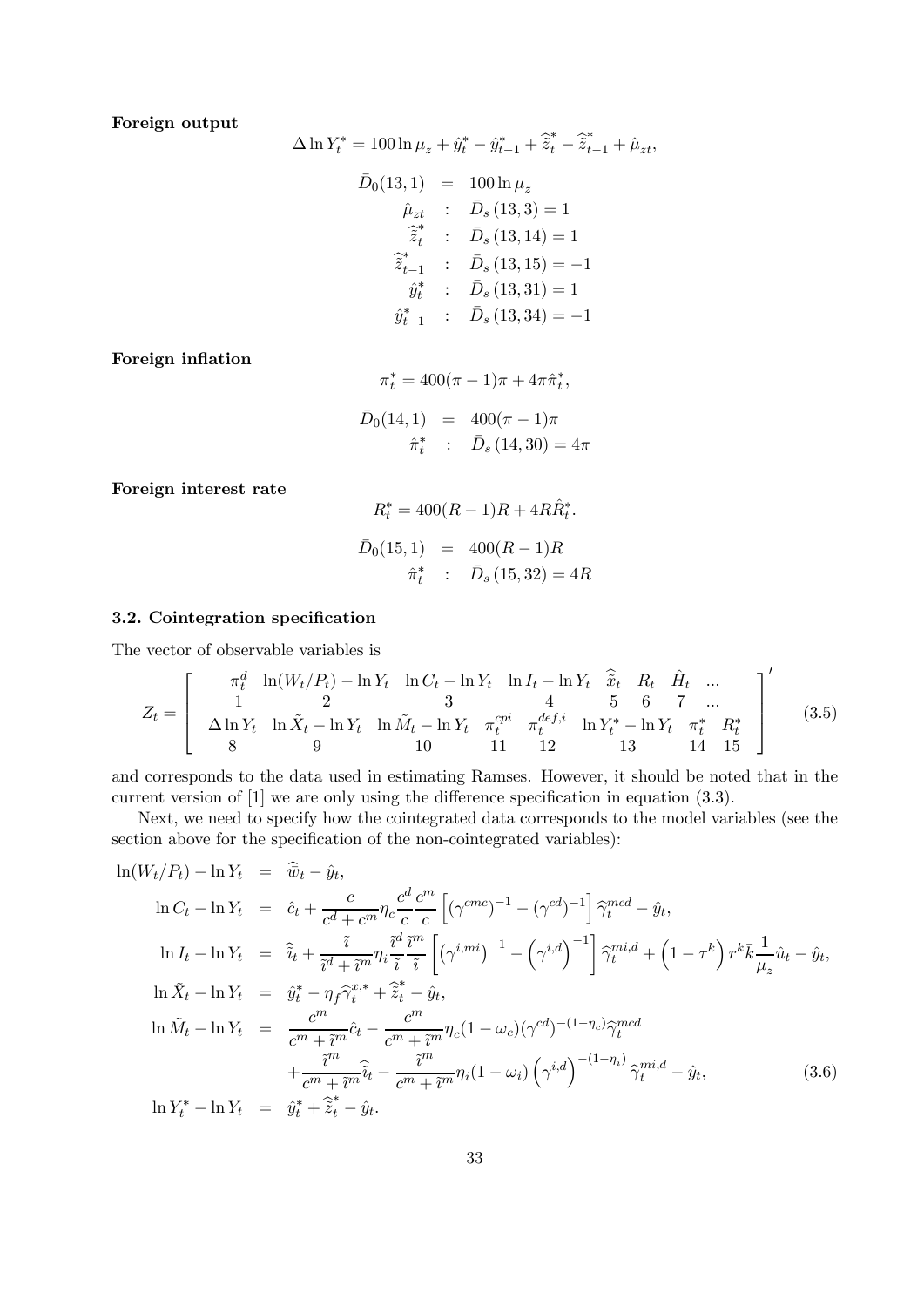Real wage

$$
\ln(W_t/P_t) = \widehat{\overline{w}}_t - \widehat{y}_t,
$$
  

$$
\widehat{\overline{w}}_t : \overline{D}_s (2, n_{\tilde{X}} + 6) = 1,
$$
  

$$
y_t : \overline{D}_s (2, n_{\tilde{X}} + 4) = -1.
$$

Real consumption

$$
\ln C_t - y_t = \hat{c}_t + \frac{c}{c^d + c^m} \eta_c \frac{c^d}{c} \frac{c^m}{c} \left[ (\gamma^{cmc})^{-1} - (\gamma^{cd})^{-1} \right] \hat{\gamma}_t^{mcd} - y_t,
$$

$$
\hat{c}_t : \bar{D}_s (3, n_{\tilde{X}} + 7) = 1,
$$
\n
$$
\hat{\gamma}_t^{med} : \bar{D}_s (3, n_{\tilde{X}} + 17) = \frac{c}{c^d + c^m} \eta_c \frac{c^d}{c} \frac{c^m}{c} \left[ (\gamma^{cmc})^{-1} - (\gamma^{cd})^{-1} \right],
$$
\n
$$
\hat{y}_t : \bar{D}_s (3, n_{\tilde{X}} + 4) = -1.
$$

### Real investment

$$
\ln I_t - \ln Y_t = \hat{i}_t + \frac{\hat{i}}{\hat{i}^d + \hat{i}^m} \eta_i \frac{\hat{i}^d}{\hat{i}} \frac{\hat{i}^m}{\hat{i}} \left[ \left( \gamma^{i,mi} \right)^{-1} - \left( \gamma^{i,d} \right)^{-1} \right] \hat{\gamma}_t^{mi,d} + \left( 1 - \tau^k \right) r^k \bar{k} \frac{1}{\mu_z} \hat{k}_t - \left( 1 - \tau^k \right) r^k \bar{k} \frac{1}{\mu_z} \hat{k}_t - \hat{y}_t
$$
  

$$
\hat{u}_t = \hat{k}_t - \hat{k}_t,
$$

$$
\hat{i}_t : \bar{D}_s (4, n_{\tilde{X}} + 8) = 1,
$$
\n
$$
\hat{\gamma}_t^{mi,d} : \bar{D}_s (4, n_{\tilde{X}} + 18) = \frac{\tilde{i}}{\tilde{i}^d + \tilde{i}^m} \eta_i \frac{\tilde{i}^d}{\tilde{i}} \frac{\tilde{i}^m}{\tilde{i}} \left[ \left( \gamma^{i,mi} \right)^{-1} - \left( \gamma^{i,d} \right)^{-1} \right],
$$
\n
$$
\hat{k}_t : \bar{D}_s (4, n_{\tilde{X}} + 13) = \left( 1 - \tau^k \right) r^k \bar{k} \frac{1}{\mu_z},
$$
\n
$$
\hat{k}_t : \bar{D}_s (4, 42) = - \left( 1 - \tau^k \right) r^k \bar{k} \frac{1}{\mu_z},
$$
\n
$$
\hat{y}_t : \bar{D}_s (4, n_{\tilde{X}} + 4) = -1.
$$

Real exports

$$
\ln \tilde{X}_t - \ln Y_t = \hat{y}_t^* - \eta_f \hat{\gamma}_t^{x,*} + \hat{\tilde{z}}_t^* - \hat{y}_t,
$$

$$
\hat{y}_{t}^{*} : \bar{D}_{s} (9,31) = 1,\n\hat{\gamma}_{t}^{x,*} : \bar{D}_{s} (9, n_{\tilde{X}} + 19) = -\eta_{f},\n\hat{\tilde{z}}_{t}^{*} : \bar{D}_{s} (9,14) = 1,\n\hat{y}_{t} : \bar{D}_{s} (9, n_{\tilde{X}} + 4) = -1.
$$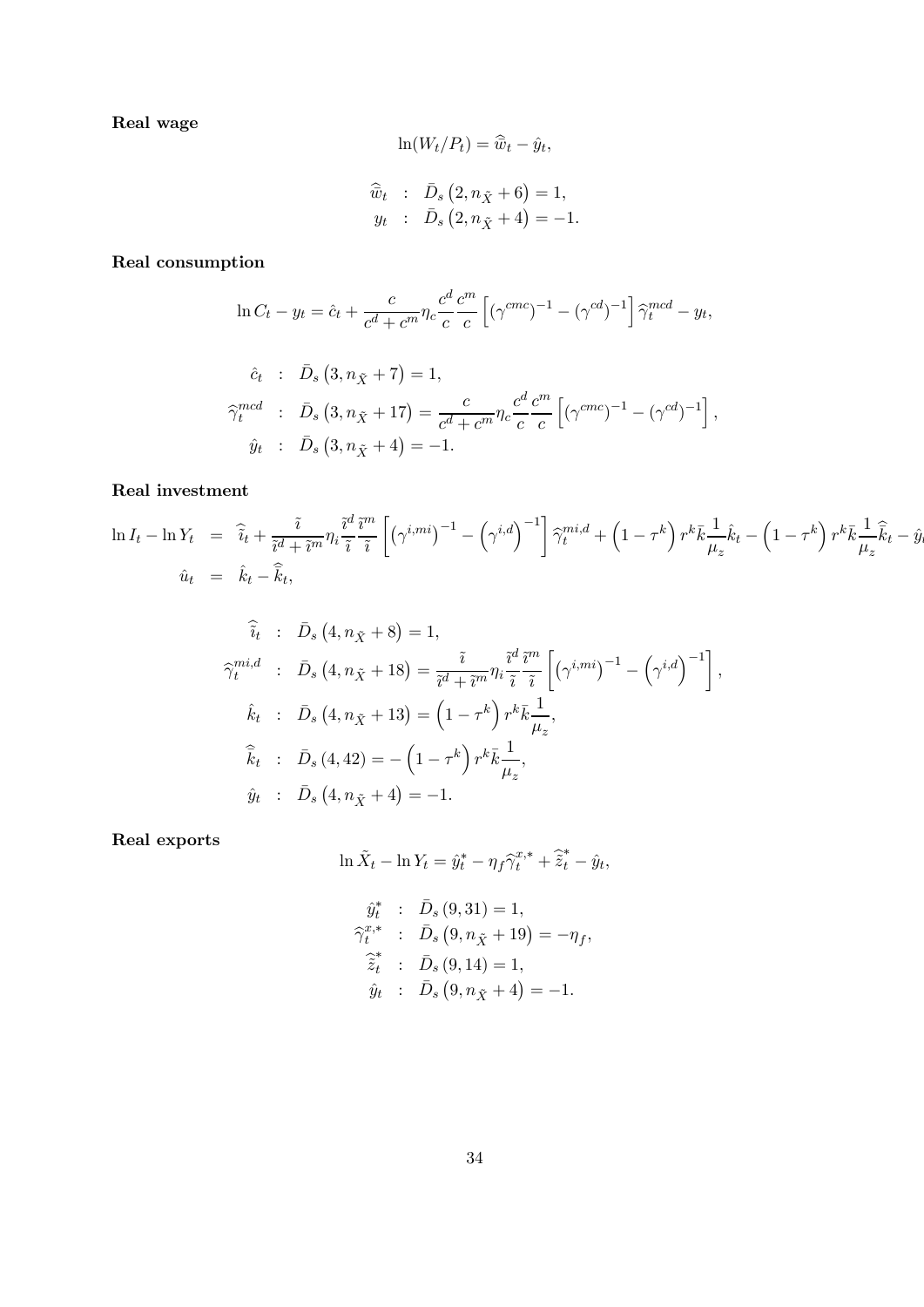#### Real imports

$$
\ln \tilde{M}_t - \ln Y_t = \frac{c^m}{c^m + \tilde{i}^m} \hat{c}_t - \frac{c^m}{c^m + \tilde{i}^m} \eta_c (1 - \omega_c) (\gamma^{cd})^{-(1 - \eta_c)} \hat{\gamma}_t^{mod}
$$
  
\n
$$
+ \frac{\tilde{i}^m}{c^m + \tilde{i}^m} \hat{\tilde{i}}_t - \frac{\tilde{i}^m}{c^m + \tilde{i}^m} \eta_i (1 - \omega_i) (\gamma^{i,d})^{-(1 - \eta_i)} \hat{\gamma}_t^{mi,d} - \hat{y}_t,
$$
  
\n
$$
\hat{c}_t : \bar{D}_s (10, n_{\tilde{X}} + 7) = \frac{c^m}{c^m + \tilde{i}^m},
$$
  
\n
$$
\hat{\gamma}_t^{mcd} : \bar{D}_s (10, n_{\tilde{X}} + 17) = -\frac{c^m}{c^m + \tilde{i}^m} \eta_c (1 - \omega_c) (\gamma^{cd})^{-(1 - \eta_c)},
$$
  
\n
$$
\hat{\tilde{i}}_t : \bar{D}_s (10, n_{\tilde{X}} + 8) = \frac{\tilde{i}^m}{c^m + \tilde{i}^m},
$$
  
\n
$$
\hat{\gamma}_t^{mi,d} : \bar{D}_s (10, n_{\tilde{X}} + 18) = -\frac{\tilde{i}^m}{c^m + \tilde{i}^m} \eta_i (1 - \omega_i) (\gamma^{i,d})^{-(1 - \eta_i)},
$$
  
\n
$$
\hat{y}_t : \bar{D}_s (10, n_{\tilde{X}} + 4) = -1.
$$

Foreign output

$$
\ln Y_t^* - \ln Y_t = \hat{y}_t^* + \hat{\tilde{z}}_t^* - \hat{y}_t,
$$
  
\n
$$
\hat{\tilde{z}}_t^* \quad \therefore \quad \bar{D}_s (13, 14) = 1,
$$
  
\n
$$
\hat{y}_t^* \quad \therefore \quad \bar{D}_s (13, 31) = 1,
$$
  
\n
$$
\hat{y}_t \quad \therefore \quad \bar{D}_s (13, n_{\tilde{X}} + 4) = -1.
$$

#### 3.3. Smoothed estimates

The Kalman filter calculates a forecast of the state vector  $s_t$ ,  $s_{t|t-1}$ , as a linear function of previous observations,

$$
s_{t|t-1} \equiv \mathcal{E}[s_t|\mathcal{Z}_{t-1}],\tag{3.7}
$$

where  $\mathcal{Z}_{t-1} \equiv (Z_{t-1}, Z_{t-2}, ..., Z_1)$ . The matrix  $P_{t|t-1}$  represents the MSE of this forecast

$$
P_{t|t-1} \equiv \mathbf{E}\left[ (s_t - s_{t|t-1}) (s_t - s_{t|t-1})' | \mathcal{Z}_{t-1} \right].
$$

The key equations of the Kalman filter are

$$
s_{t|t} = s_{t|t-1} + P_{t|t-1} \bar{D}'_s \left( \bar{D}_s P_{t|t-1} \bar{D}'_s + \Sigma_\eta \right)^{-1} \left( Z_t - \bar{D}_0 - \bar{D}_s s_{t|t-1} \right),\tag{3.8}
$$

$$
s_{t+1|t} = \bar{B}s_{t|t}, \tag{3.9}
$$

$$
P_{t|t} = P_{t|t-1} - P_{t|t-1} \bar{D}'_s \left( \bar{D}_s P_{t|t-1} \bar{D}'_s + \Sigma_\eta \right)^{-1} \bar{D}_s P_{t|t-1},
$$
\n(3.10)

$$
P_{t+1|t} = \bar{B}P_{t|t}\bar{B}' + Q. \tag{3.11}
$$

The smoothed estimates of  $s_t$ ,  $s_{t|T}$  for  $t \leq T$ , are denoted

$$
s_{t|T} \equiv \mathcal{E}[s_t|\mathcal{Z}_T].\tag{3.12}
$$

The sequence of smoothed estimates  ${s_{t|T}}_{t=1}^T$  can be calculated by first calculating the sequences  ${s_{t}}_{t}$  ${s_{t+1}}_{t}$ ,  ${s_{t+1}}_{t}$ ,  ${T_{t}}_{t+1}$ ,  ${T_{t}}_{t+1}$  and  ${T_{t+1}}_{t}$  and then calculate

$$
s_{t|T} = s_{t|t} + P_{t|t}\bar{B}'P_{t+1|t}^{-1}\left(s_{t+1|T} - s_{t+1|t}\right)
$$
\n(3.13)

by iterating backward through the sample for  $t = T - 1, T - 2, ..., 1$  (Hamilton [3, chapt. 13.6]).